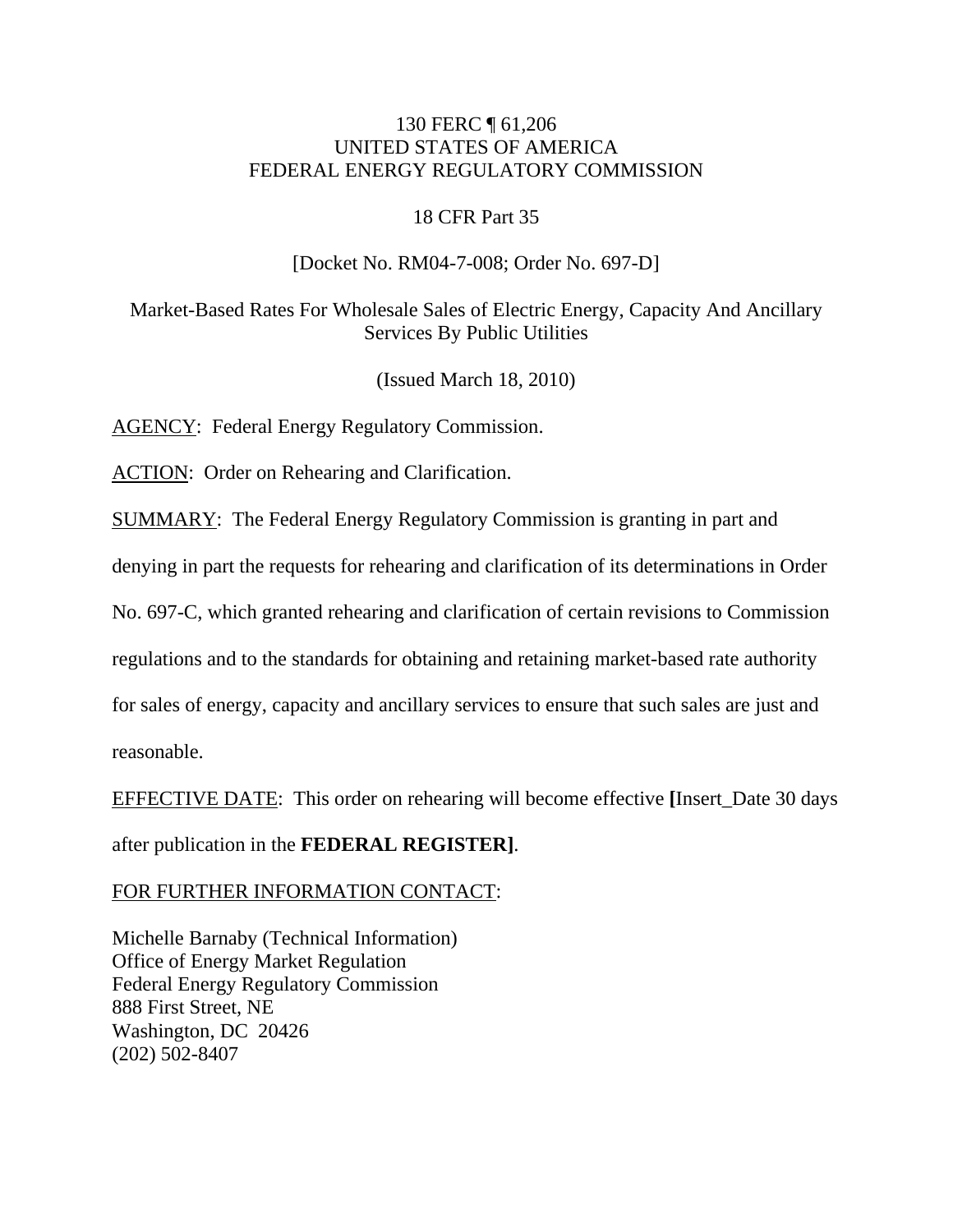Paige Bullard (Legal Information) Office of the General Counsel Federal Energy Regulatory Commission 888 First Street, NE Washington, DC 20426 (202) 502-6462

## SUPPLEMENTARY INFORMATION :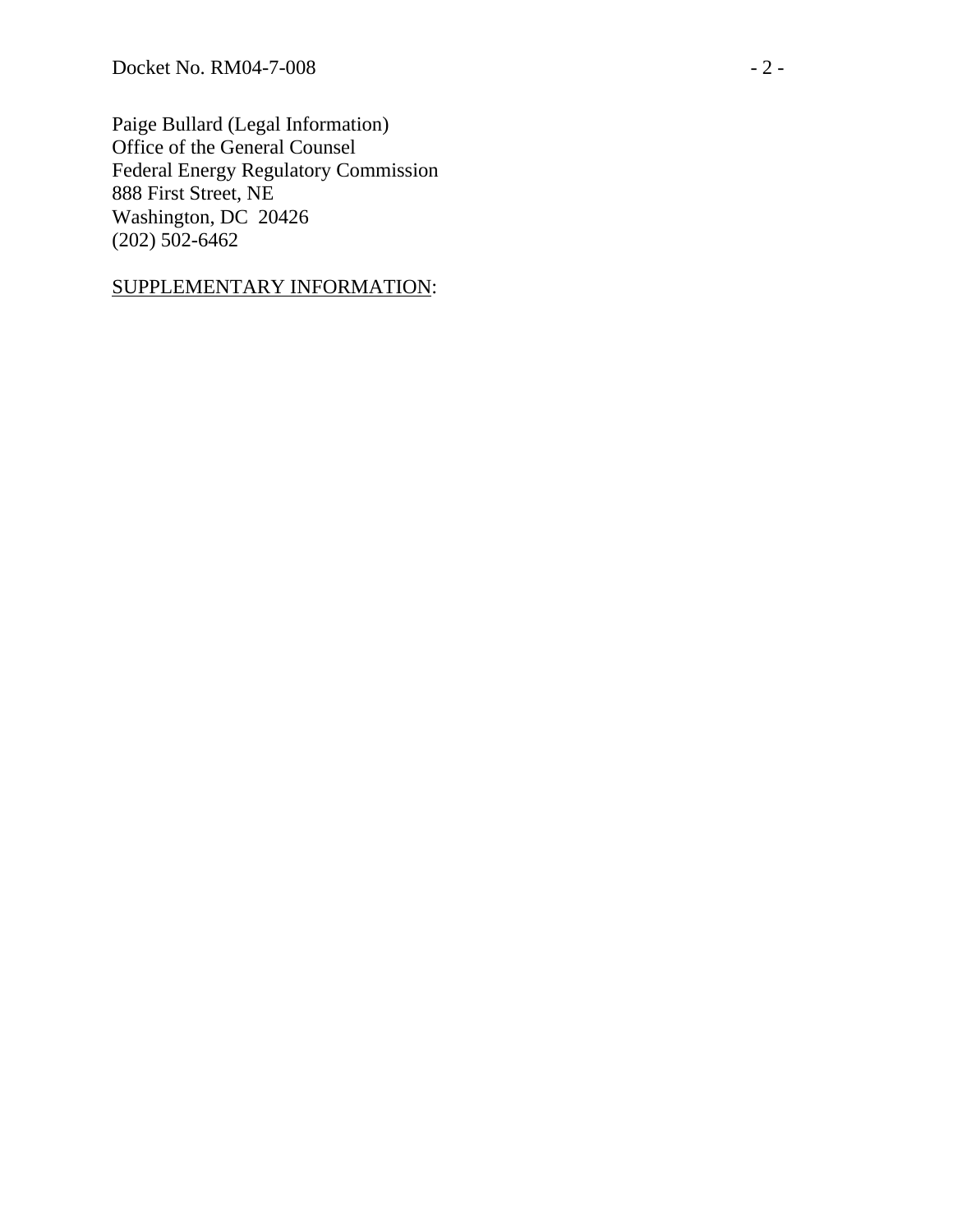# **TABLE OF CONTENTS**

| <b>Paragraph Numbers</b> |
|--------------------------|
|                          |
|                          |
|                          |
|                          |
|                          |
|                          |
|                          |
|                          |
|                          |
|                          |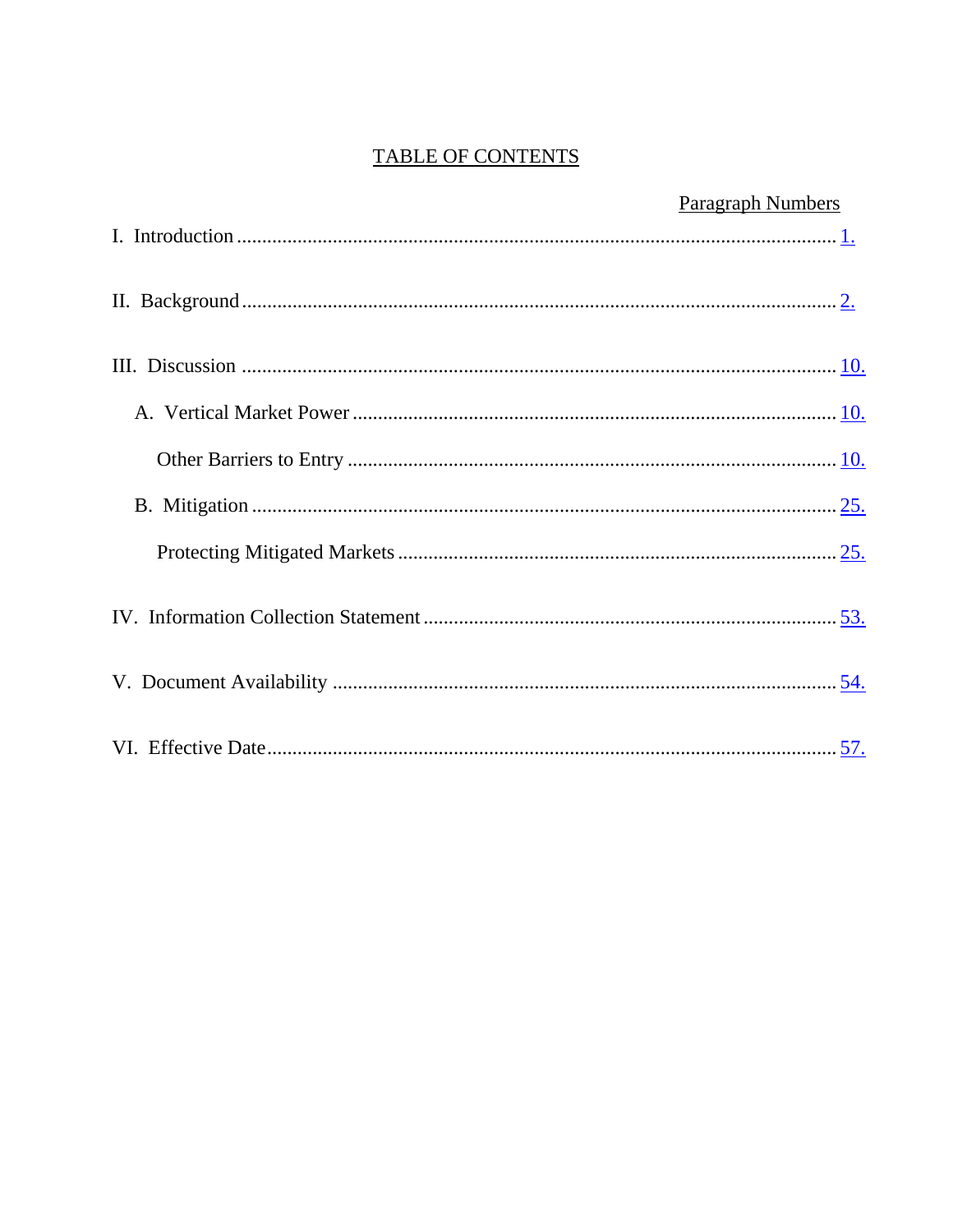# 130 FERC ¶ 61,206 UNITED STATES OF AMERICA FEDERAL ENERGY REGULATORY COMMISSION

Before Commissioners: Jon Wellinghoff, Chairman; Marc Spitzer, Philip D. Moeller, and John R. Norris.

Market-Based Rates For Wholesale Sales of Electric Energy, Capacity And Ancillary Services By Public **Utilities** Docket No. RM04-7-008

## ORDER NO. 697-D

# ORDER ON REHEARING AND CLARIFICATION

(Issued March 18, 2010)

# <span id="page-3-0"></span>**I. Introduction**

1. In this order, the Federal Energy Regulatory Commission (Commission) addresses requests for rehearing and clarification of Order No. 697-C.<sup>[1](#page-3-1)</sup> Specifically, the Commission provides additional clarification on the requirement that sellers file a notification of change in status when they acquire sites for new generation capacity development.<sup>[2](#page-3-2)</sup> The Commission denies the requests for rehearing of the tariff provision

**2** 18 CFR 35.42.

<span id="page-3-2"></span><span id="page-3-1"></span>**<sup>1</sup>** Market-Based Rates for Wholesale Sales of Electric Energy, Capacity and Ancillary Services by Public Utilities, Order No. 697-C, FERC Stats. & Regs. ¶ 31,291 (2009).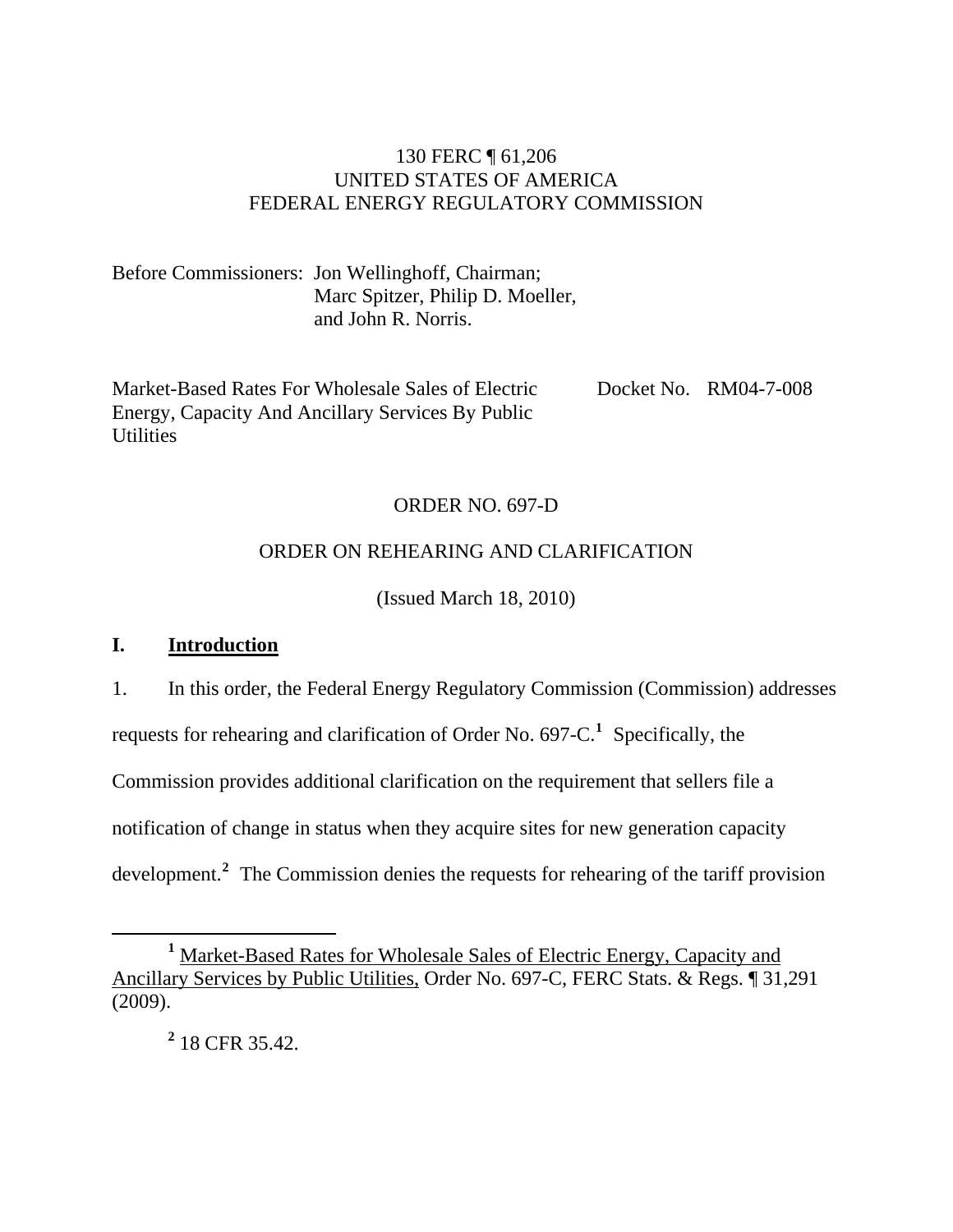governing mitigated sales at the metered boundary and reaffirms its determination in Order No. 697-B to revise the mitigated sales tariff provision in order to ensure that a mitigated seller making market-based rate sales at the metered boundary does not sell power into the mitigated market either directly or through its affiliates.**<sup>3</sup>**

### <span id="page-4-0"></span>**II. Background**

2. On June 21, 2007, the Commission issued Order No. 697,<sup>[4](#page-4-1)</sup> codifying and, in certain respects, revising its standards for obtaining and retaining market-based rates for public utilities. In order to accomplish this, as well as streamline the administration of the market-based rate program, the Commission modified its regulations at 18 CFR Part 35, subpart H, governing market-based rate authorization. Order No. 697 became effective on September 18, 2007.

<sup>&</sup>lt;sup>3</sup> Market-Based Rates for Wholesale Sales of Electric Energy, Capacity and Ancillary Services by Public Utilities, Order No. 697-B, FERC Stats. & Regs. ¶ 31,285 (2008).

<span id="page-4-1"></span>**<sup>4</sup>** Market-Based Rates for Wholesale Sales of Electric Energy, Capacity and Ancillary Services by Public Utilities, Order No. 697, FERC Stats. & Regs. ¶ 31,252 (Order No. 697 or Final Rule), clarified, 121 FERC ¶ 61,260 (2007), order on reh'g, Order No. 697-A, FERC Stats. & Regs. ¶ 31,268 (2008); clarified, 124 FERC ¶ 61,055 (2008) (July 17 Clarification Order), order on reh'g, Order No. 697-B, FERC Stats. & Regs. ¶ 31,285 (2008), order on reh'g, Order No. 697-C, FERC Stats. & Regs. ¶ 31,291 (2009).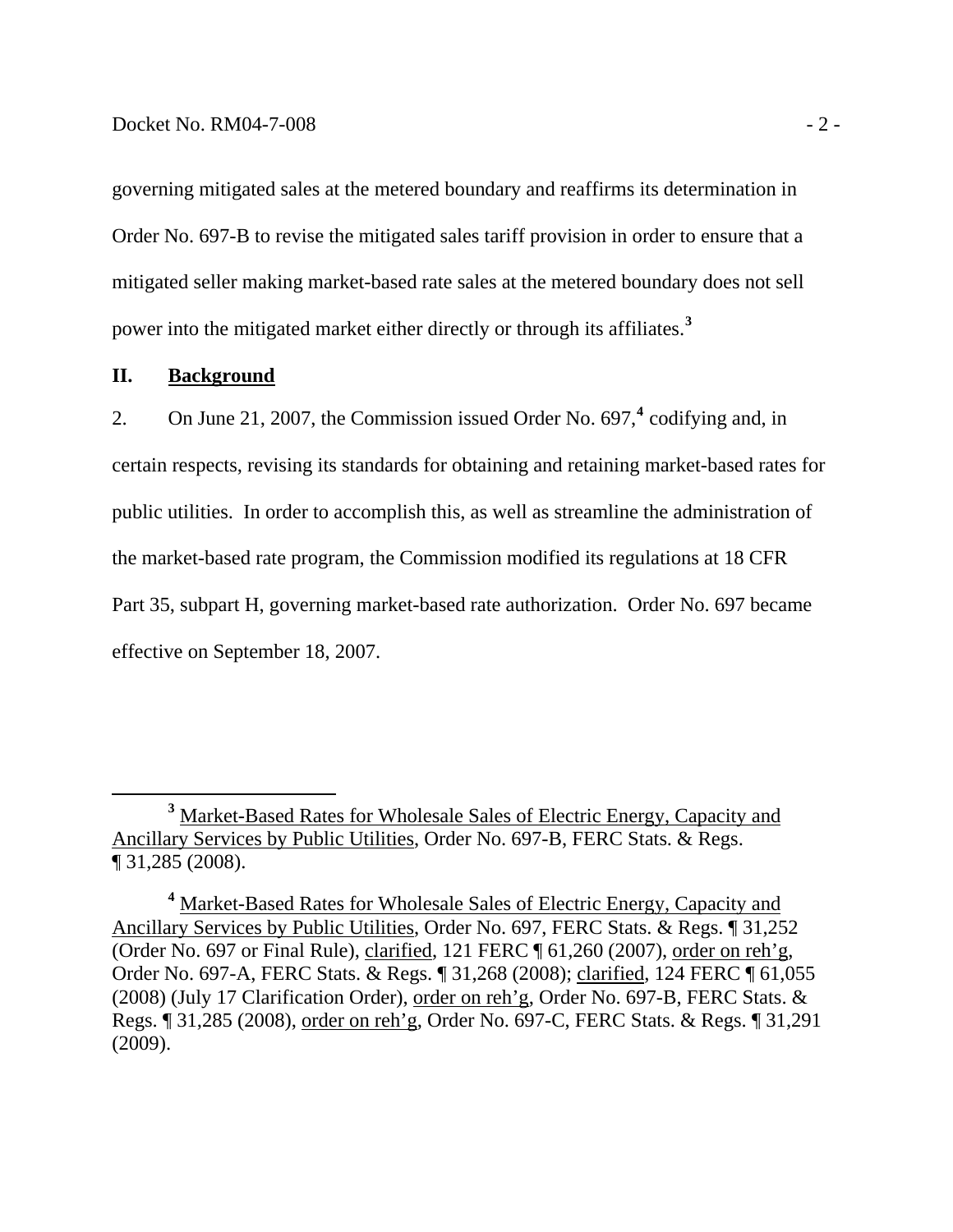$\overline{a}$ 

3. The Commission issued an order clarifying four aspects of Order No. 697 on December 14, 2007.<sup>[5](#page-5-0)</sup> Specifically, that order addressed: (1) the effective date for compliance with the requirements of Order No. 697; (2) which entities are required to file updated market power analyses for the Commission's regional review; (3) the data required for horizontal market power analyses; and (4) what constitute "seller-specific terms and conditions" that sellers may list in their market-based rate tariffs in addition to the standard provisions listed in Appendix C to Order No. 697.

4. On April 21, 2008, the Commission issued Order No. [6](#page-5-1)97-A, which, in most respects, affirmed the determinations made in Order No. 697 and denied rehearing of the issues raised. However, with respect to several issues, the Commission granted rehearing or provided clarification.

5. On July 17, 2008, the Commission issued an order clarifying certain aspects of Order No. 697-A related to the allocation of simultaneous transmission import capability for purposes of performing the indicative screens.**[7](#page-5-2)**

<span id="page-5-1"></span><span id="page-5-0"></span>**<sup>5</sup>** Market-Based Rates for Wholesale Sales of Electric Energy, Capacity and Ancillary Services by Public Utilities, 121 FERC ¶ 61,260 (2007) (December 14 Clarification Order).

**<sup>6</sup>** Order No. 697-A, FERC Stats. & Regs. ¶ 31,268 (2008).

<span id="page-5-2"></span><sup>&</sup>lt;sup>7</sup> July 17 Clarification Order, 124 FERC ¶ 61,055.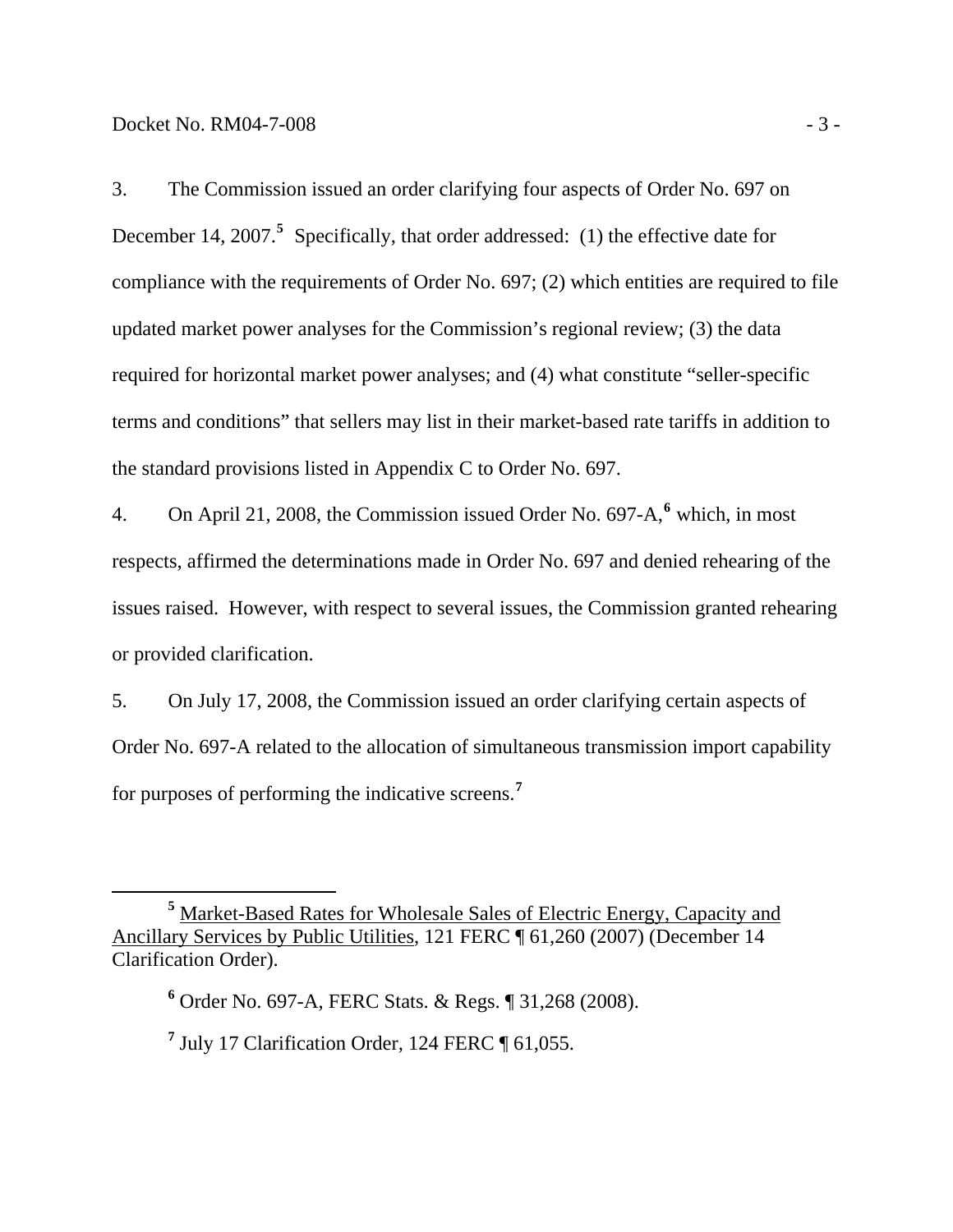6. On December 19, 2008, the Commission issued Order No. 697-B**[8](#page-6-0)** in which it clarified and affirmed the determinations made in Order No. 697-A. Specifically, the Commission provided clarification regarding the allocation of seasonal and longer transmission reservations and also clarified that it will require a seller making an affirmative statement as to whether a contractual arrangement transfers control to seek a "letter of concurrence" from other affected parties identifying the degree to which each party controls a facility, and to submit these letters with its filing. The Commission denied the request that it clarify that only sites for which necessary permitting for a generation plant has been completed and/or sites on which construction for a generation plant has begun apply under the definition of "inputs to electric power production" in § 35.36(a)(4) of the Commission's regulations. Order No. 697-B also revised the definition of "affiliate" in  $\S 35.36(a)(9)$  of its regulations to delete the separate definition for exempt wholesale generators. The Commission also provided a number of other clarifications with regard to, among others, the pricing of sales of non-power goods and services and the tariff provision governing sales at the metered boundary.

7. On January 28, 2009, in response to Tampa Electric Company's (Tampa Electric) request for extension of time to comply with the tariff provision on mitigated sales at the metered boundary as revised in Order No. 697-B, the Commission issued an order

<span id="page-6-0"></span>

**<sup>8</sup>** Order No. 697-B, FERC Stats. & Regs. ¶ 31,285.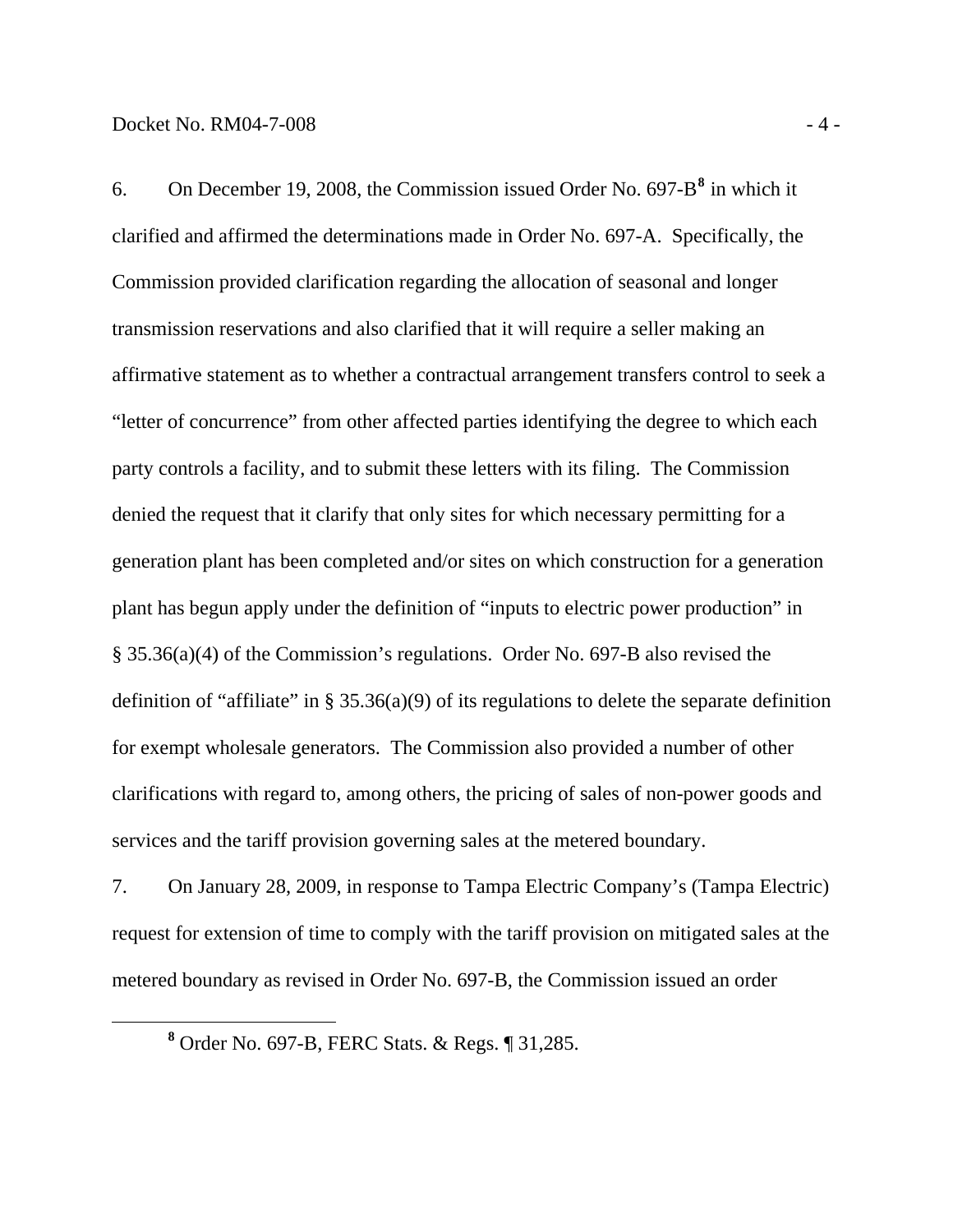acted on the requests for rehearing of Order No. 697-B. granting the extension requested by Tampa Electric until such time as the Commission issued an order on rehearing of Order No. 697-B.**<sup>9</sup>** That order clarified that affected entities must continue to comply with the mitigated sales tariff provision adopted in Order No. 697-A**<sup>10</sup>** (which became effective on June 6, 2008), until the Commission

8. On June 18, 2009, the Commission issued Order No. 697-C**[11](#page-7-0)** in which it clarified the requirement that sellers file a notification of change in status when they acquire sites for new generation capacity development. The Commission denied the requests for rehearing of the tariff provision governing mitigated sales at the metered boundary and affirmed its determination in Order No. 697-B to revise the mitigated sales tariff provision in order to ensure that a mitigated seller making market-based rate sales at the metered boundary does not sell power into the mitigated market either directly or through its affiliates.

**<sup>9</sup>** Market-Based Rates for Wholesale Sales of Electric Energy, Capacity, and Ancillary Services by Public Utilities, 126 FERC ¶ 61,072 (2009) (Order Granting Extension of Time to Comply).

**<sup>10</sup>** Order No. 697-A, FERC Stats. & Regs. ¶ 31,268 at Appendix C.

<span id="page-7-0"></span>**<sup>11</sup>** Market-Based Rates for Wholesale Sales of Electric Energy, Capacity, and Ancillary Services by Public Utilities, Order No. 697-C, FERC Stats. & Regs. ¶ 31,291 (2009).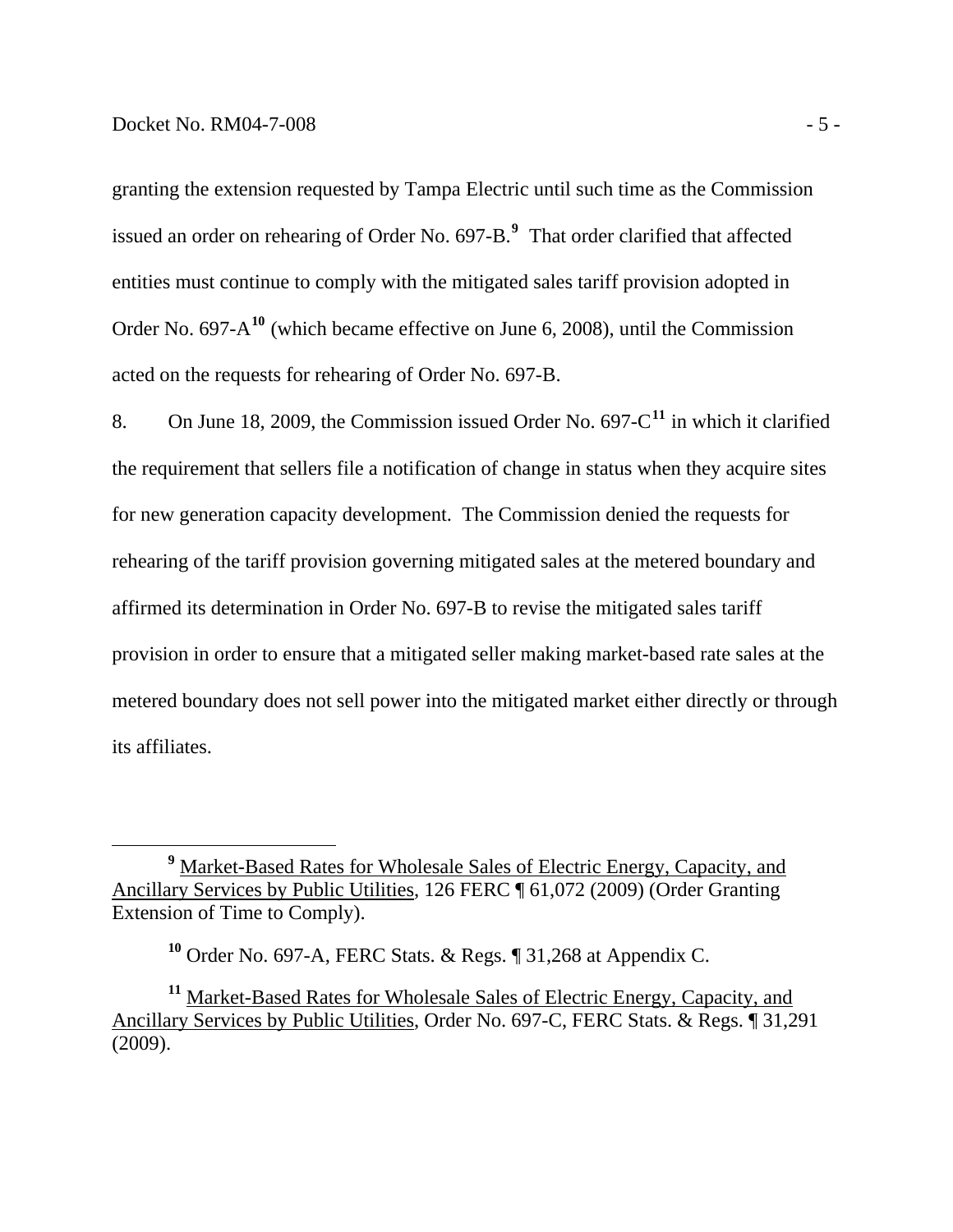9. The American Wind Energy Association (American Wind), the Edison Electric Institute (EEI), and Progress Energy, Inc.**[12](#page-8-3)** (Progress), and AES Corporation (AES) request rehearing and/or clarification of Order No. 697-C. American Wind, EEI and AES request clarification of the requirement to report the acquisition of sites for new generation capacity development. EEI and Progress request rehearing and clarification of the Commission's determination in Order No. 697-C to deny the requests for rehearing of the mitigated sales tariff provision, and to affirm the Commission's determination in Order No. 697-B to revise the mitigated sales tariff provision in order to ensure that a mitigated seller making market-based rate sales at the metered boundary does not sell power into the mitigated market either directly or through its affiliates.

#### <span id="page-8-2"></span><span id="page-8-1"></span><span id="page-8-0"></span>**III. Discussion**

#### **A. Vertical Market Power**

#### **Other Barriers to Entry**

#### **Background**

10. Order No. 697 adopted the proposal in the notice of proposed rulemaking (NOPR) to consider a seller's ability to erect other barriers to entry as part of the vertical market

<span id="page-8-3"></span>**<sup>12</sup>** Progress Energy, Inc. submits its request for rehearing and technical conference on behalf of its subsidiaries Carolina Power & Light Company, doing business as Progress Energy Carolinas, Inc., and Florida Power Corporation, doing business as Progress Energy Florida.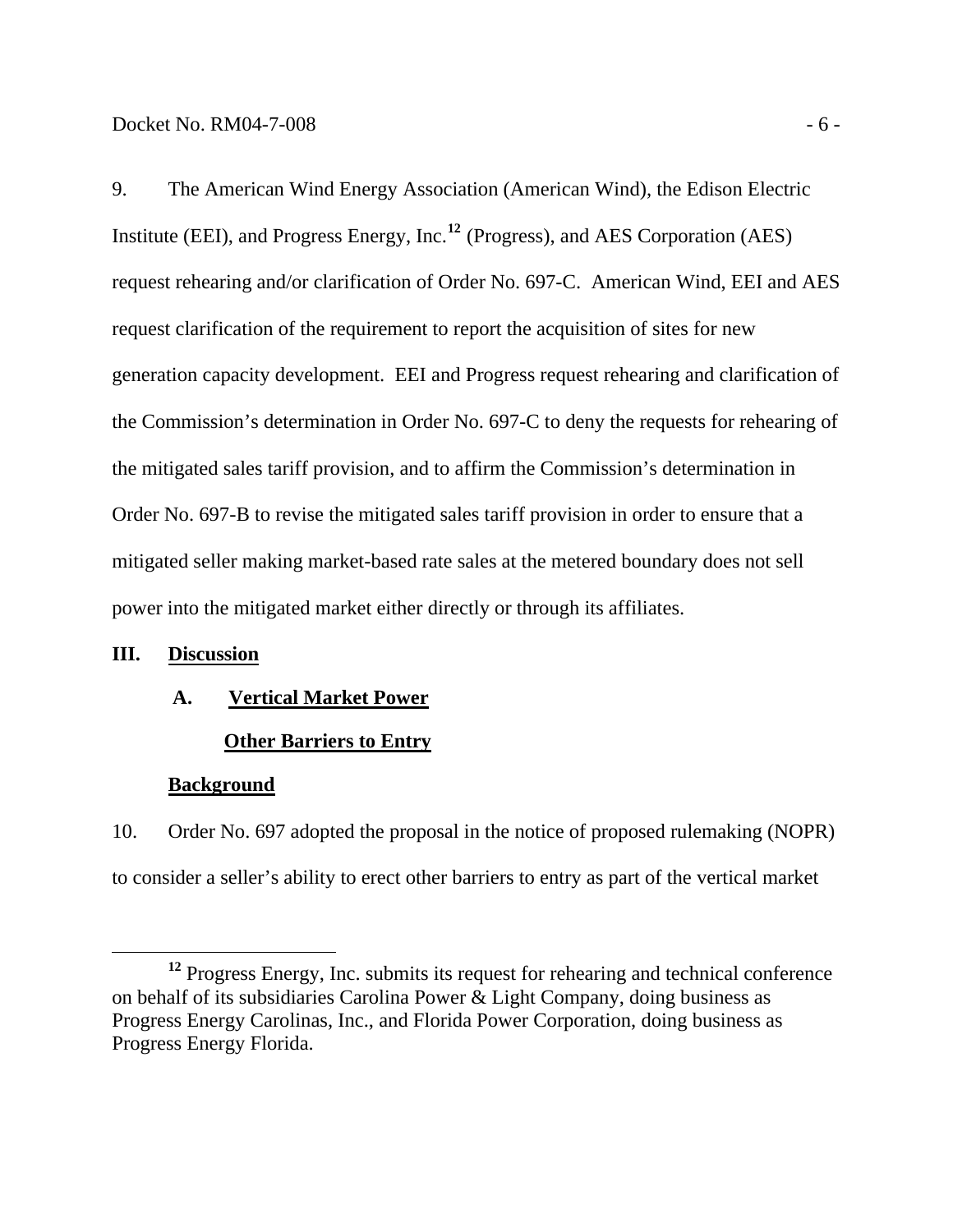power analysis, but modified the requirements when addressing other barriers to entry.**<sup>13</sup>** It also provided clarification regarding which inputs to electric power production the Commission will consider as other barriers to entry, and modified the proposed regulatory text in that regard.**<sup>14</sup>**

11. On rehearing in Order No. 697-A, the Commission clarified that "inputs to electric power production" encompasses physical coal sources and ownership of or control over who may access transportation of coal via barges and railcar trains,<sup>[15](#page-9-0)</sup> and revised its definition of "inputs to electric power production" in §  $35.36(a)(4)$  to reflect this clarification.**[16](#page-9-1)**

12. In Order No. 697-B, with respect to the definition of "inputs to electric power production," the Commission rejected the Electric Power Supply Association's (EPSA) proposal that the term "sites for new generation capacity development" means only sites with respect to which permits for new generation have been obtained or where construction of new generation is underway, and not encompass land that could potentially be used for generation. The Commission clarified that "sites for new

**<sup>14</sup>** Id.

<span id="page-9-1"></span><span id="page-9-0"></span>**<sup>15</sup>** Order No. 697-A, FERC Stats. & Regs. ¶ 31,268 at P 176 (emphasis in original).

**<sup>13</sup>** Order No. 697, FERC Stats. & Regs. ¶ 31,252 at P 440.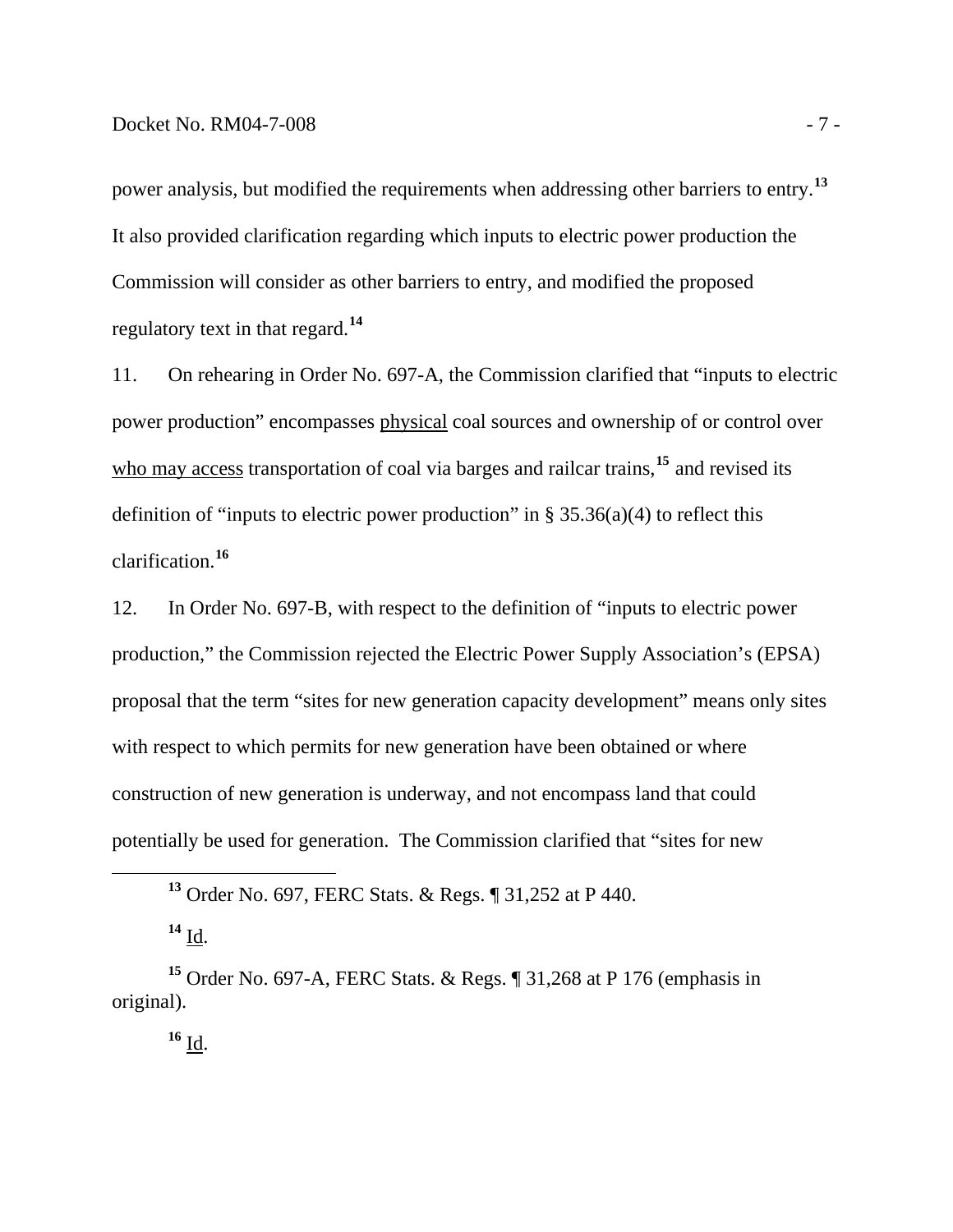<span id="page-10-0"></span> $\overline{a}$ 

generation capacity development" should be construed to include ownership of land that could potentially be used for generation, not just sites for which permits for new generation have been obtained or where construction of new generation is underway. The Commission also clarified that "sites for new generation capacity development" does not include land that cannot be used for generation capacity development.**<sup>17</sup>**

13. In Order No. 697-C, in order to address the Commission's regulatory concerns and the concerns of the American Wind, the Commission granted rehearing in order to revise the change in status reporting requirement in § 35.42 of its regulations to require marketbased rate sellers to report the acquisition of control of sites for new generation capacity development on a quarterly basis instead of within 30 days of the acquisition. In particular, § 35.42(d) requires quarterly reporting of a seller's acquisition of a site or sites for new generation capacity development for which site control has been demonstrated in the interconnection process and for which the potential number of megawatts that are reasonably commercially feasible on the site or sites for new generation capacity development is equal to 100 megawatts or more.**[18](#page-10-0)**

14. Separate and apart from this reporting requirement, and in order to address its concern that sellers may acquire land that is not used for the development of new

**<sup>17</sup>** Order No. 697-B, FERC Stats. & Regs. ¶ 31,285 at P 38.

**<sup>18</sup>** Order No. 697-C, FERC Stats. & Regs. ¶ 31,291 at P 18.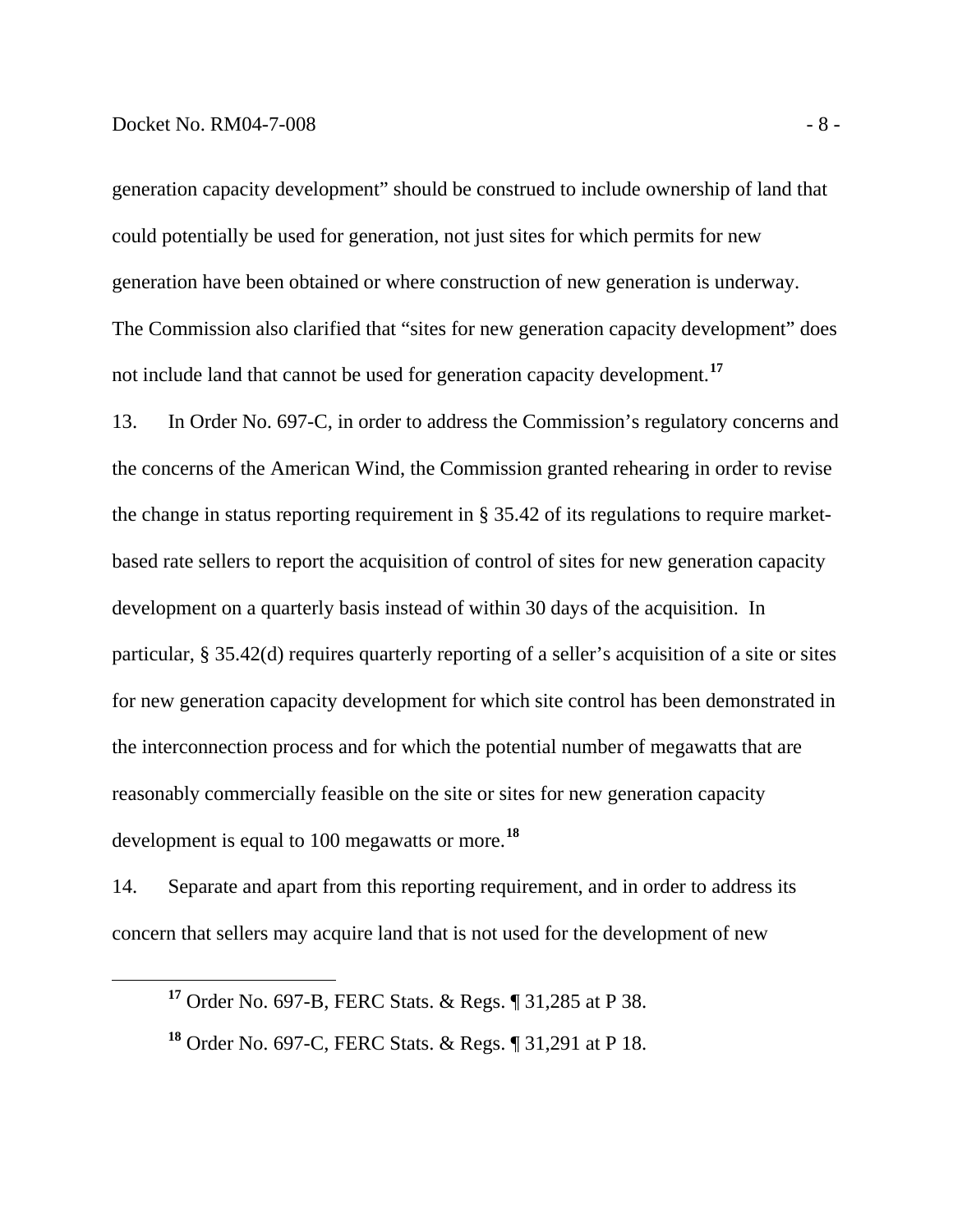generation capacity, and that is instead acquired for the purpose of preventing new generation capacity from being developed on that land, in Order No. 697-C the Commission stated that a seller must also report any land it has acquired, taken a leasehold interest in, obtained an option to purchase or lease, or entered into an exclusivity or other arrangement to acquire for the purpose of developing a generation site and for which site control has not yet been demonstrated during the prior three years (triggering event), and for which the potential number of megawatts that are reasonably commercially feasible on the land for new generation capacity development is equal to 100 megawatts or more. The Commission stated that a seller must report each such triggering event in a single report by January 1 of the year following the calendar year in which the triggering event occurred.<sup>19</sup> This reporting requirement is set forth in  $§$  35.42(e).

15. On December 10, 2009, the Commission granted an extension of time to comply with the requirement to report sites for which site control has not been demonstrated during the prior three years, until 30 days after the Commission issues an order on the requests for clarification and rehearing of Order No. 697-C.**[20](#page-11-0)**

**<sup>19</sup>** Id. P 20.

<span id="page-11-0"></span>**<sup>20</sup>** Market-Based Rates for Wholesale Sales of Electric Energy, Capacity and Ancillary Services by Public Utilities, Docket No. RM04-7-006, December 10, 2009 Notice of Extension of Time.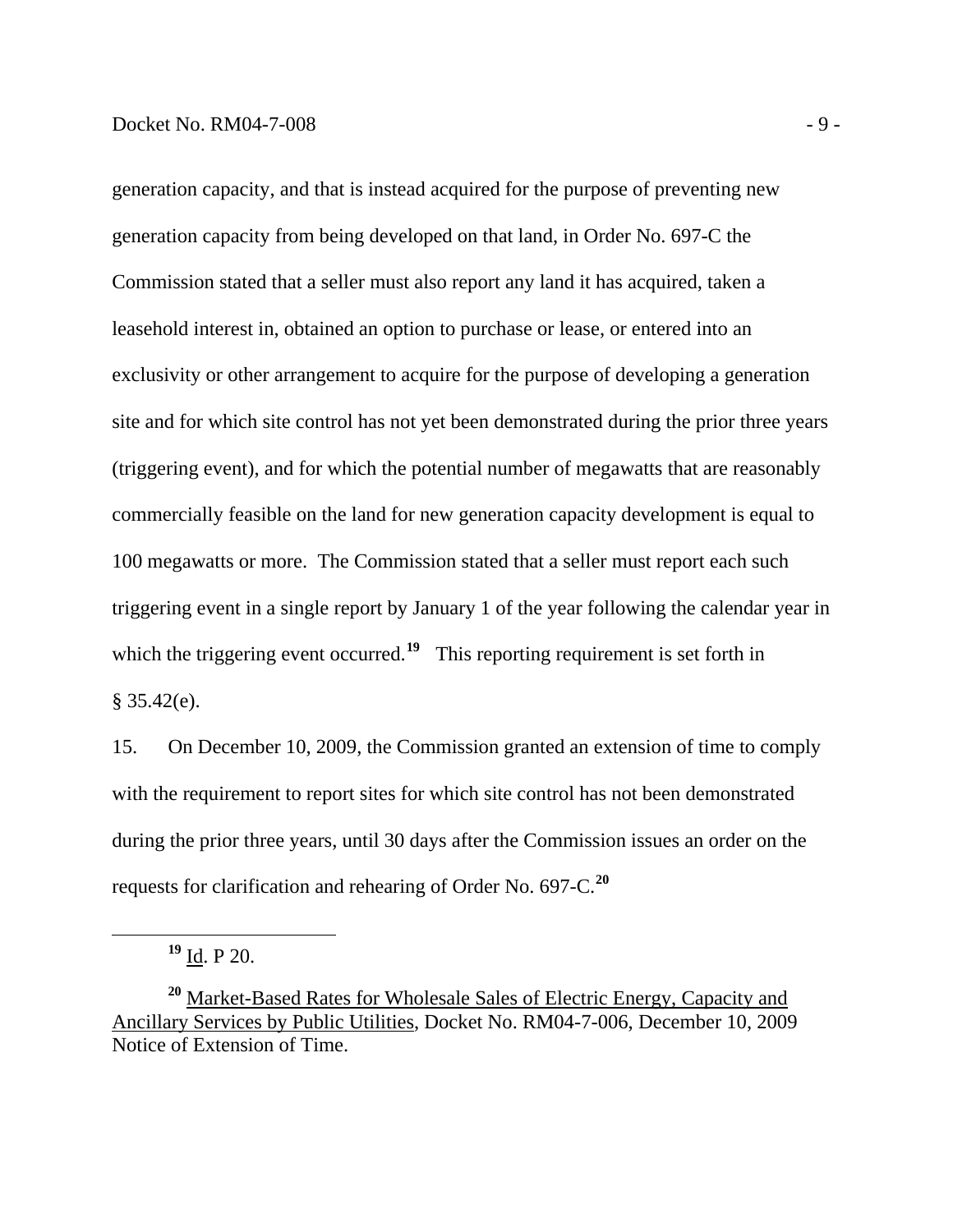<span id="page-12-0"></span>

#### **Requests for Clarification**

16. On rehearing of Order No. 697-C, American Wind states that it applauds the Commission for modifying the change in status reporting requirements, but nevertheless seeks clarification on certain issues.**[21](#page-12-0)** In particular, American Wind requests clarification regarding the deadline for the first quarterly filing. American Wind points out that Order No. 697-C states that "'quarterly filings must be submitted within 30 days of the end of each quarter'" and it assumes that since Order No. 697-C becomes effective on July 29, 2009, the first quarterly filings will be due by October 30, 2009 thirty days after the end of the first full quarter after the effective date. American Wind also asks whether the initial quarterly report must include only new site control changes from the prior quarter, or must include all changes since the prior triennial filing (or the initial market-based rate filing by the seller), and, because the new reporting requirement is taking effect in the middle of the triennial filing cycle, American Wind seeks clarification on the period that should be covered in the first quarterly report.

17. American Wind also seeks clarification regarding the interaction between the three-year triggering event reporting requirement and the quarterly reporting requirement. It requests that the Commission clarify that market-based rate sellers are not required to submit a quarterly report for a site that they have previously reported in accordance with

**<sup>21</sup>** American Wind July 20, 2009 Request for Clarification at 2-3.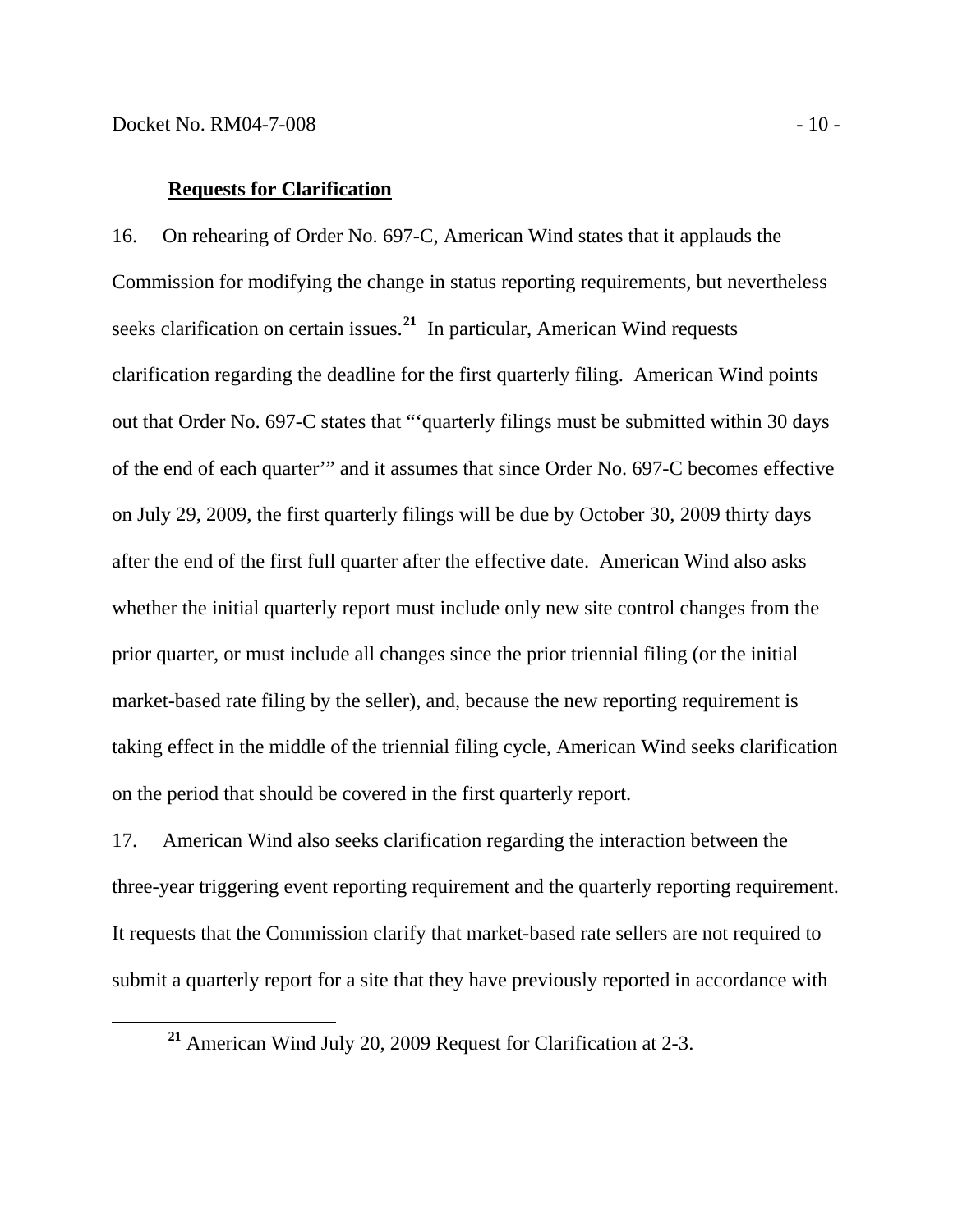the reporting requirement for sites for which site control has not been demonstrated during the prior three years. In support of this argument, American Wind argues that requiring sellers to submit a quarterly report upon demonstration of site control for a site that they may have previously reported in accordance with the reporting requirement for sites for which site control has not been demonstrated during the prior three years will not give the Commission any additional insight about the seller's market power and could lead to the mistaken belief that a seller has more land under its control than is actually the case. **22**

18. AES asks that the Commission clarify whether the first quarterly report submitted under revised § 35.42 of the Commission's regulations (i.e., the report for the third quarter of 2009) is "cumulative" and must address "all sites meeting the requisite criteria that were acquired by a seller and its affiliates in the prior periods (including the third quarter of 2009) and had not been previously reported to the Commission," and whether all subsequent quarterly reports under § 35.42 are "limited to the incremental number of sites and potential capacity for development acquired during the quarter in question."**[23](#page-13-0)** 19. Both American Wind and the EEI request that the date for reporting sites for which site control has not been demonstrated during the prior three years be changed

**<sup>22</sup>** Id. at 3-4.

<span id="page-13-0"></span>**<sup>23</sup>** AES November 11, 2009 Request for Clarification at 2.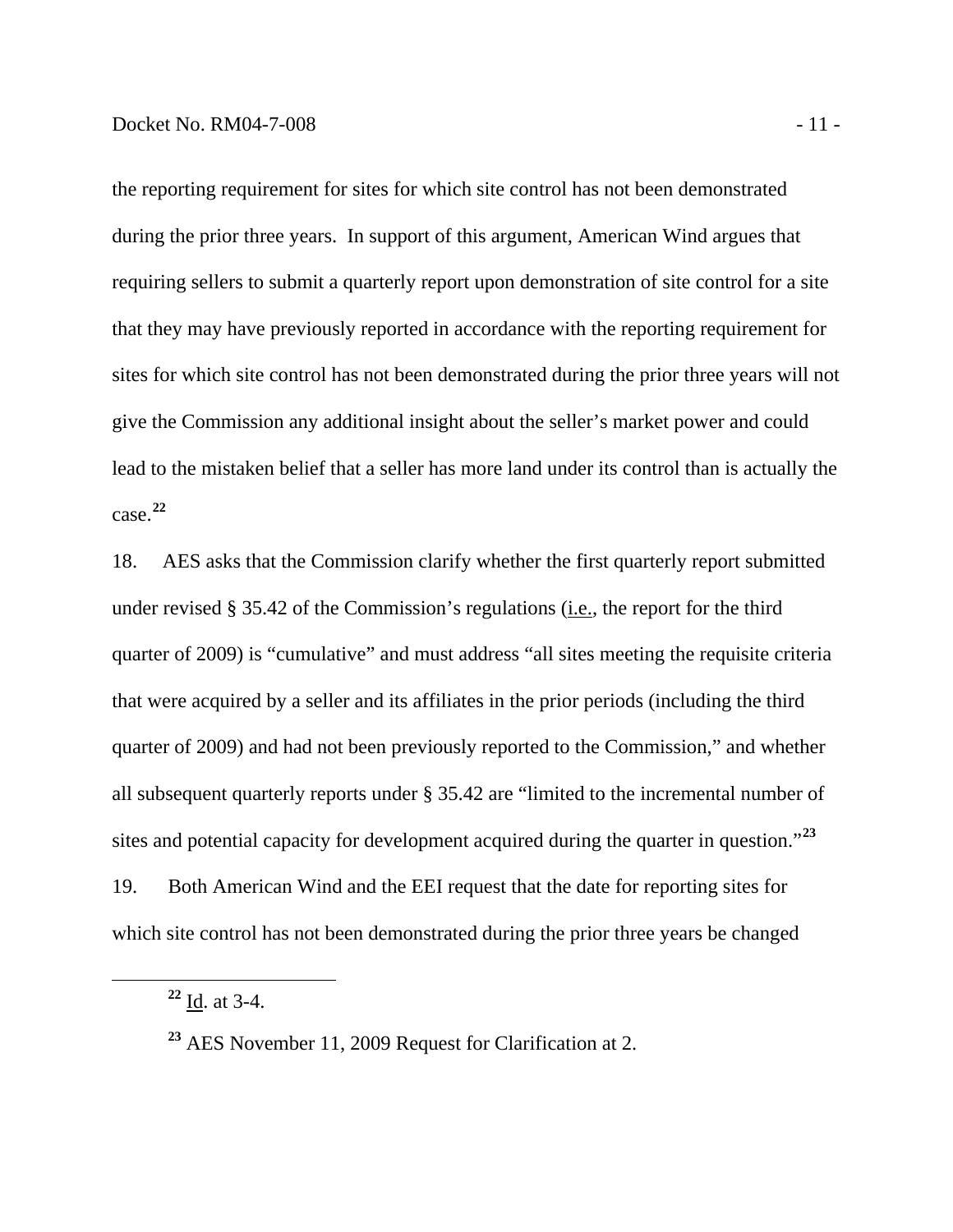$\overline{a}$ 

from January 1 to January 30 of the year following the calendar year in which the triggering event occurred.**<sup>24</sup>** American Wind and EEI argue that adjusting the deadline from January 1 to January 30 would reflect deadlines for other reports, and in particular, the Commission's fourth quarter report for generation sites for which site control has been demonstrated in the interconnection process. They also state that the January 1 reporting date poses challenges given the end-of-year holiday schedules of employees. EEI states that companies must prepare a significant number of financial and operational reports at the end of each year, not only for submission to the Commission, but also for submission to state regulatory commissions, the Securities and Exchange Commission, and the Energy Information Administration, among others.

20. With respect to the requirement that a seller report any land it has acquired for the purpose of developing new generation capacity and for which site control has not yet been demonstrated during the prior three years, and for which the potential number of megawatts that is reasonably commercially feasible on the land for new generation capacity development is 100 megawatts or more, EEI seeks clarification of the term "reasonably commercially feasible" in the context of sites that are acquired for the purpose of developing a thermal generation facility, such as a natural gas plant, and for

**<sup>24</sup>** American Wind July 20, 2009 Rehearing Request at 4-5; EEI July 20, 2009 Rehearing Request at 18.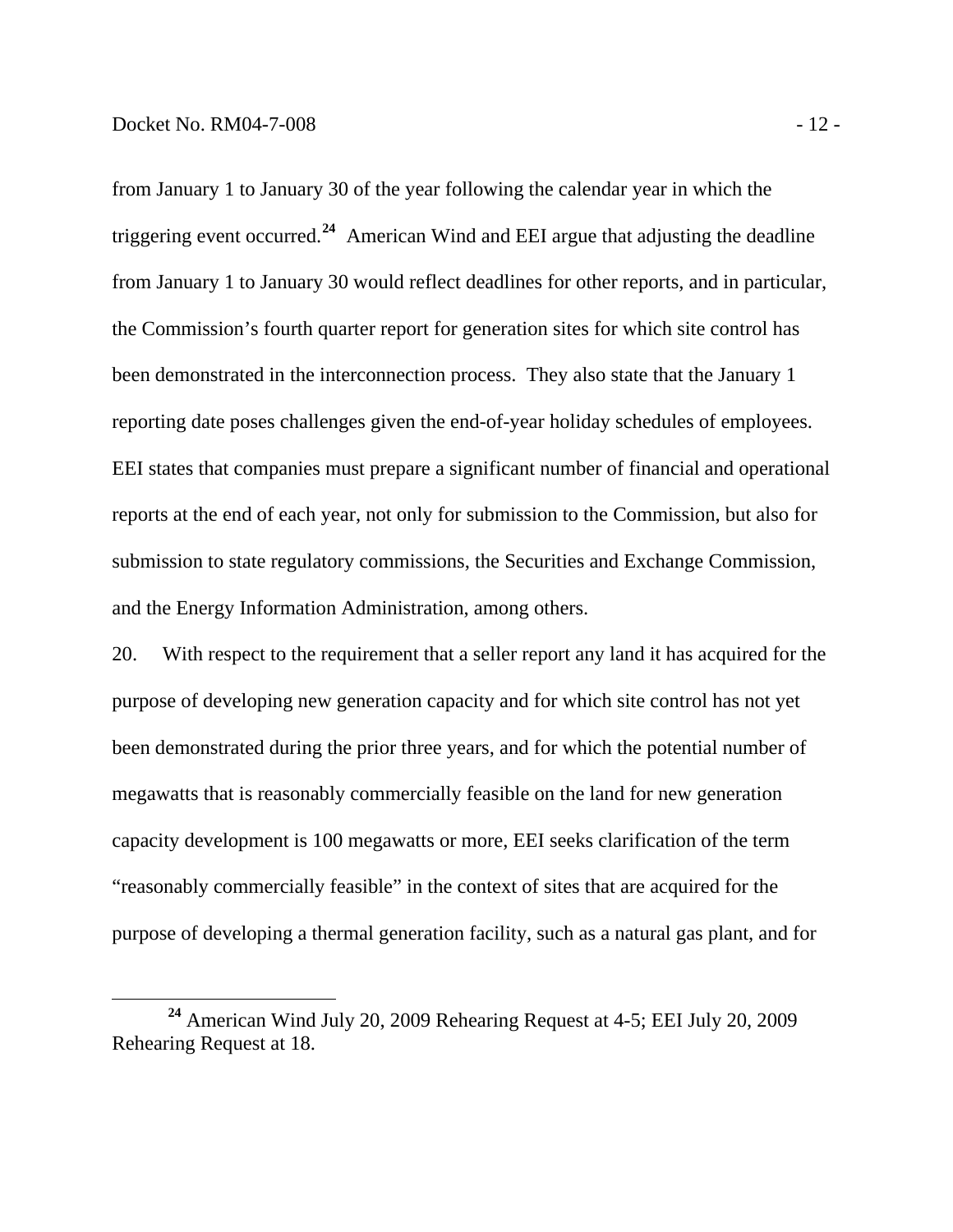which site control has not yet been demonstrated in the interconnection process. EEI states that unlike wind and solar generating plants, where the size of a site will have a direct impact on the number of megawatts that may be commercially developable, a single site for a thermal generation plant could theoretically accommodate an almost infinite array of possible megawatts that might be commercially developable.**<sup>25</sup>** EEI argues that the Commission should clarify that a seller may base its determination on a planning horizon that is consistent with its state-regulated resource planning process (if it is subject to such a process), and should provide clarification by identifying some of the commercial and system factors that sellers can take into account such as current market prices, expected new regulatory requirements affecting the type of generation for which the site was acquired, and/or current system conditions.<sup>26</sup> EEI states that providing these clarifications will ensure that the Commission is receiving adequate information to meet its needs, while also preserving Commission resources.

### **Commission Determination**

21. In response to the requests for clarification regarding the requirement that a seller report on a quarterly basis the acquisition of a site or sites for new generation capacity development for which site control has been demonstrated in the interconnection process,

**<sup>25</sup>** EEI July 20, 2009 Rehearing Request at 17.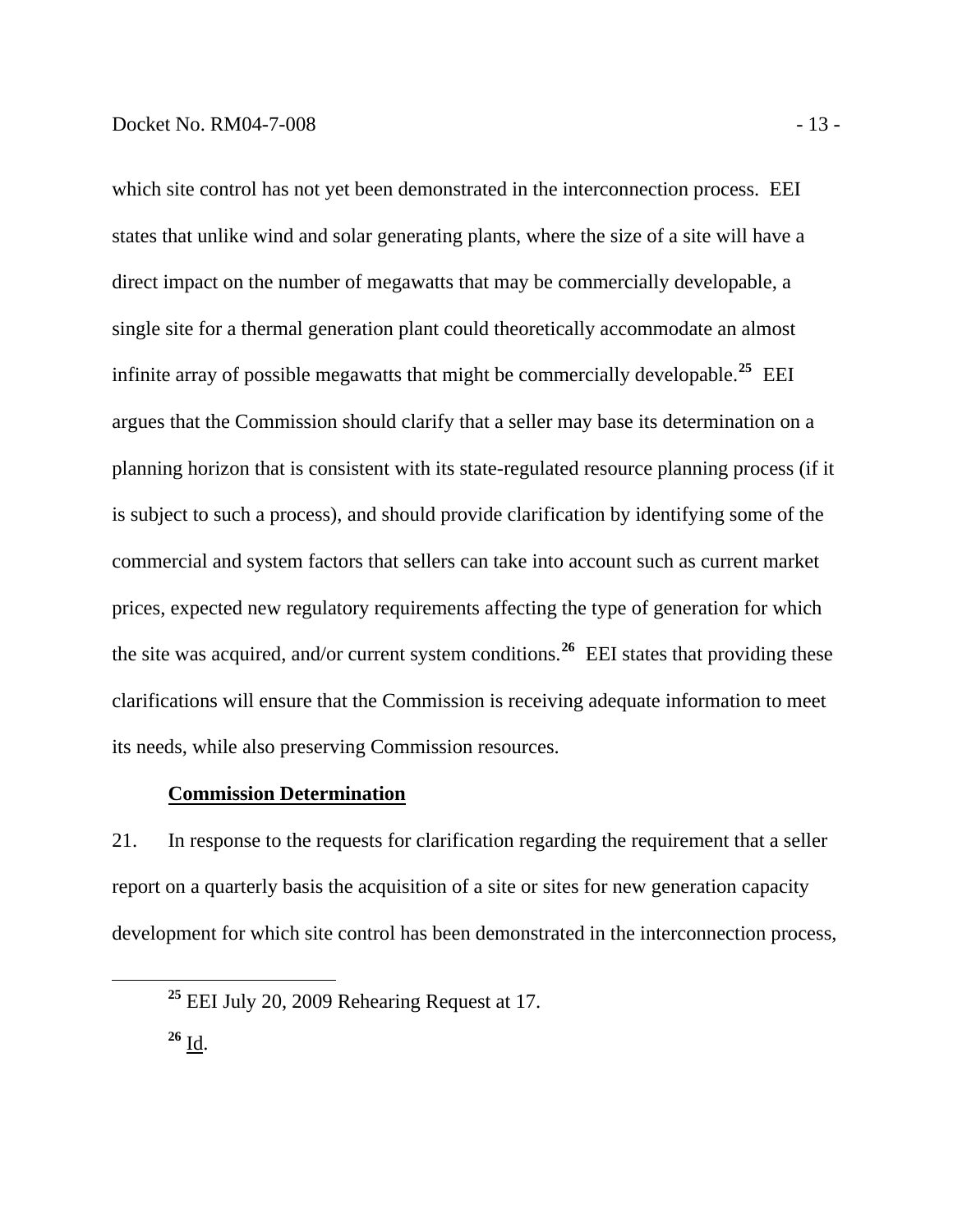we clarify that if no sites have been acquired during a quarter, then a seller should not file a report for that quarter.**<sup>27</sup>** As with other types of change in status filings, a seller need only submit a change in status notification with the Commission if there is a change that may affect the conditions relied upon by the Commission since it initially granted the seller market-based rate authorization, or since the Commission accepted a seller's updated market power analysis. Thus, a seller should not submit change in status reports to notify the Commission that it has not acquired any sites for new generation capacity development.

22. We also clarify that a seller is required only to report the acquisition of sites for new generation capacity development that have not previously been reported. That is, the change in status reporting obligation for sites for new generation capacity development is not cumulative; rather, only sites that have not been reported previously must be included in the quarterly reports.

23. With respect to EEI's request for clarification of the term "reasonably commercially feasible" in the context of sites acquired for the purpose of developing a thermal generation facility and for which site control has not yet been demonstrated in the

**<sup>27</sup>** Because the first quarterly report was due October 30, 2009 (30 days after the end of the first full quarter following the effective date of Order No. 697-C), American Wind's request for clarification regarding the deadline for the first quarterly filing is now moot.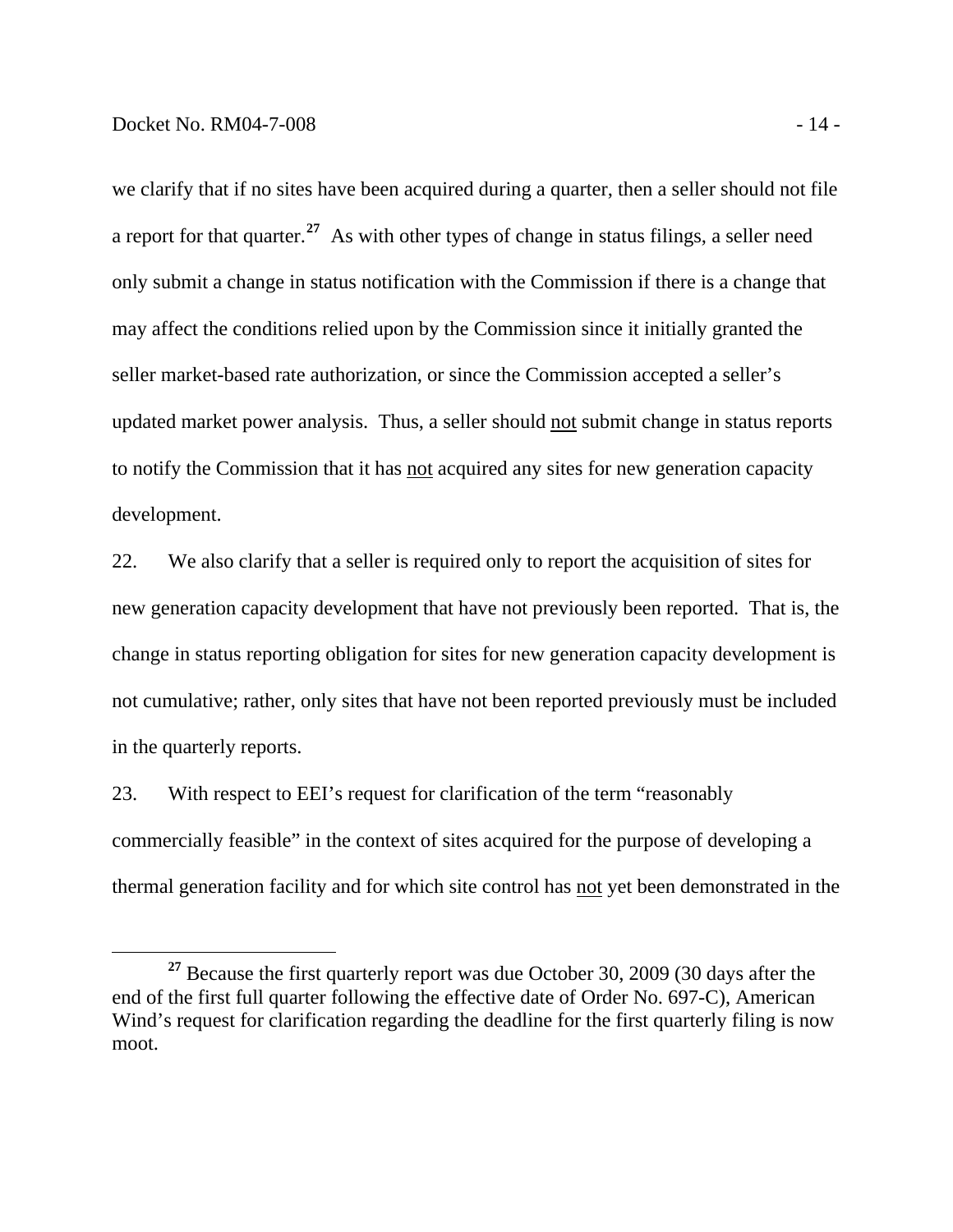interconnection process, we appreciate the concerns raised by EEI regarding the difficulty sellers may have in providing information on the potential number of megawatts that are reasonably commercially feasible on such sites, and we believe that some of the same concerns may arise with respect to the requirement that a seller report any land it has acquired, taken a leasehold interest in, obtained an option to purchase or lease, or entered into an exclusivity or other arrangement to acquire for the purpose of developing a generation site and for which site control has not yet been demonstrated during the prior three years (triggering event), and for which the potential number of megawatts that are reasonably commercially feasible on the land for new generation capacity development is equal to 100 megawatts or more. In addition, as American Wind points out, because sellers are required to submit a quarterly report with the Commission for sites for new generation capacity development for which site control has been demonstrated in the interconnection process, also requiring the report for sites for which site control has not been demonstrated during the prior three years could lead to the mistaken belief that a seller has more land under its control than is actually the case. Further, since the issuance of Order No. 697-C, two rounds of quarterly reports have been filed with the Commission. These quarterly reports provide the Commission and interested entities with information to evaluate a seller's ability to erect barriers to entry through its acquisition of sites for new generation capacity development. Given the filing of the quarterly reports, and in light of EEI's request for clarification of the term "reasonably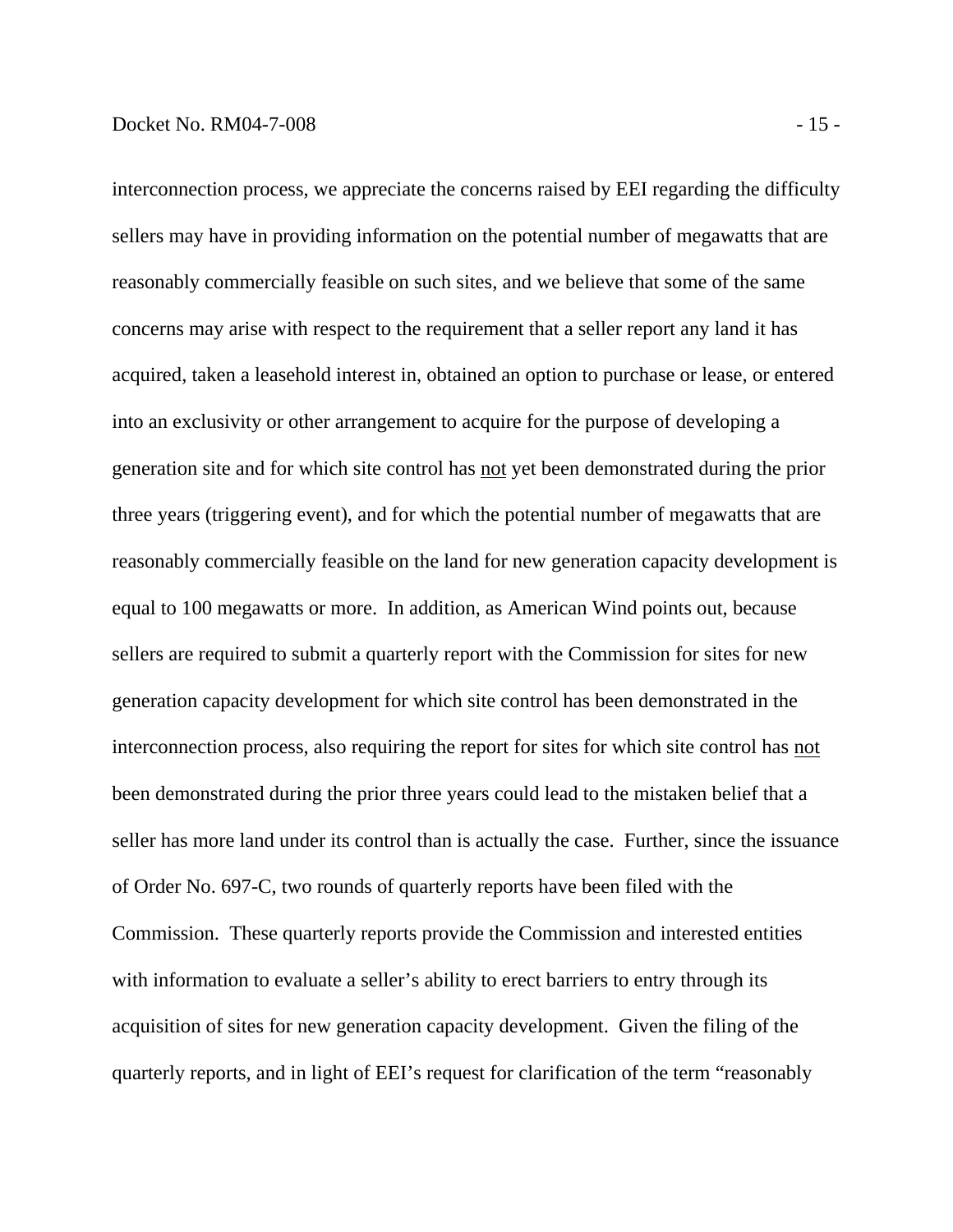commercially feasible" in the context of sites acquired for the purpose of developing a thermal generation facility and for which site control has not yet been demonstrated in the interconnection process, we recognize the difficulty of determining the potential number of megawatts that are reasonably commercially feasible on sites for which site control has not yet been demonstrated in the interconnection process, and we have reconsidered the basis for the requirement imposed in § 35.42(e) that a seller report any land it has acquired, taken a leasehold interest in, obtained an option to purchase or lease, or entered into an exclusivity or other arrangement to acquire for the purpose of developing a generation site and for which site control has not yet been demonstrated during the prior three years (triggering event), and for which the potential number of megawatts that are reasonably commercially feasible on the land for new generation capacity development is equal to 100 megawatts or more. We have assessed the difficulty and burden of complying with this reporting requirement for both the industry and the agency against the Commission's need to obtain the information necessary to evaluate a seller's ability to erect barriers to entry, and have concluded that it is reasonable to gain more experience with regard to the quarterly filings before requiring the additional filing for sites for which site control has not been demonstrated during the prior three years. After careful consideration, we conclude that elimination of this reporting requirement is reasonable, and we therefore will revise § 35.42 of our regulations to remove subsection (e). Should we determine based on experience over a number of quarterly cycles that the quarterly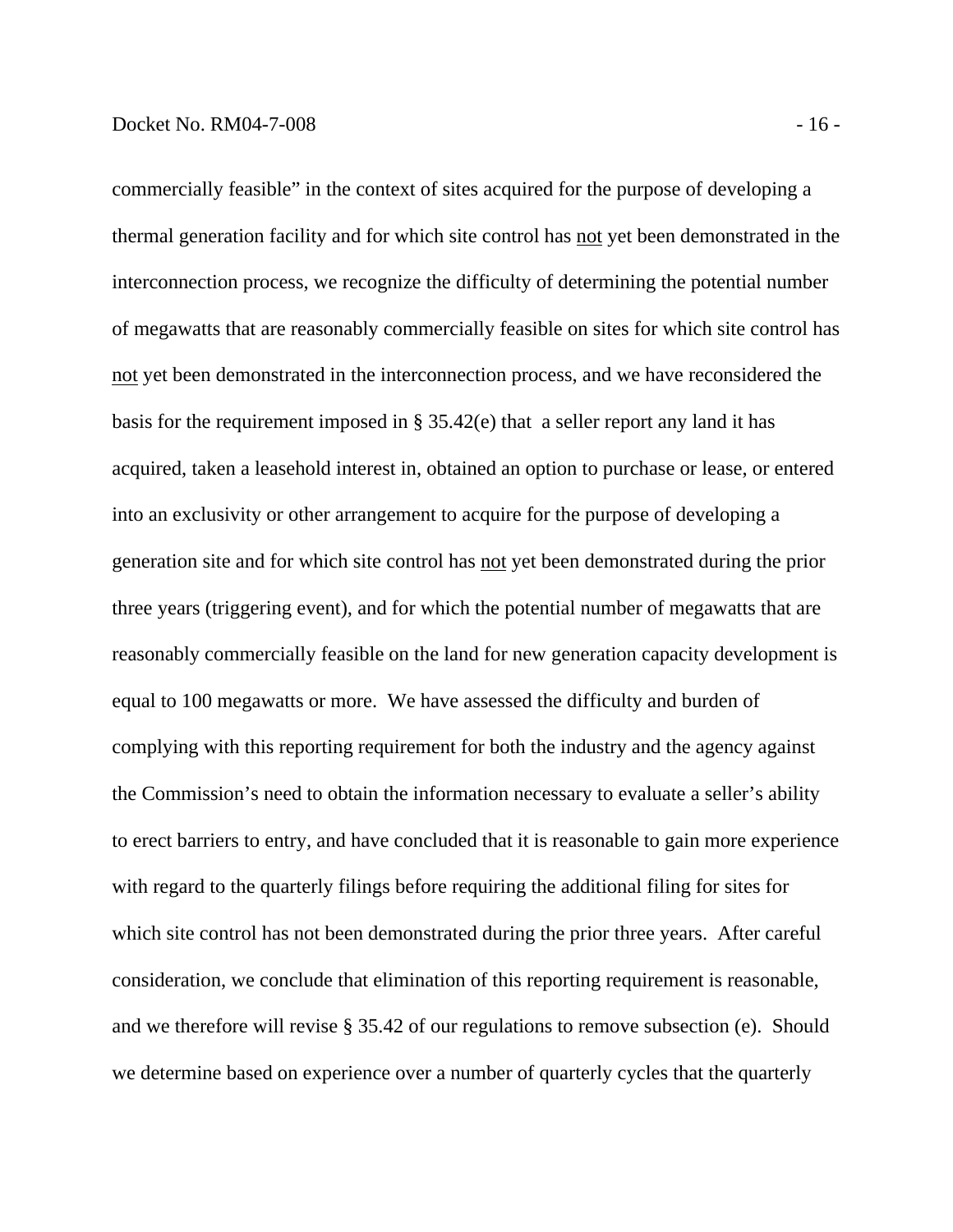reports may not be providing sufficient information, we can reconsider our determination here. In any event, the Commission always reserves the right to require additional information, including an updated market power analysis, from a seller. As a result, if there is a concern that a particular seller may be acquiring land for the purpose of preventing new generation capacity from being developed on that land, the Commission can request additional information from the seller at any time.

24. Because we are eliminating the reporting requirement for sites for which site control has not been demonstrated during the prior three years, EEI's request for clarification of the term "reasonably commercially feasible" in the context of sites that are acquired for the purpose of developing a thermal generation facility, such as a natural gas plant, and for which site control has not yet been demonstrated in the interconnection process is moot. The requests of American Wind and EEI that the deadline for the reports under § 35.42(e) be moved from January 1 to January 30 of each year to coincide with the filing date for the quarterly reports required under § 35.42(d) is similarly rendered moot by virtue of the elimination of the three-year triggering event reporting requirement.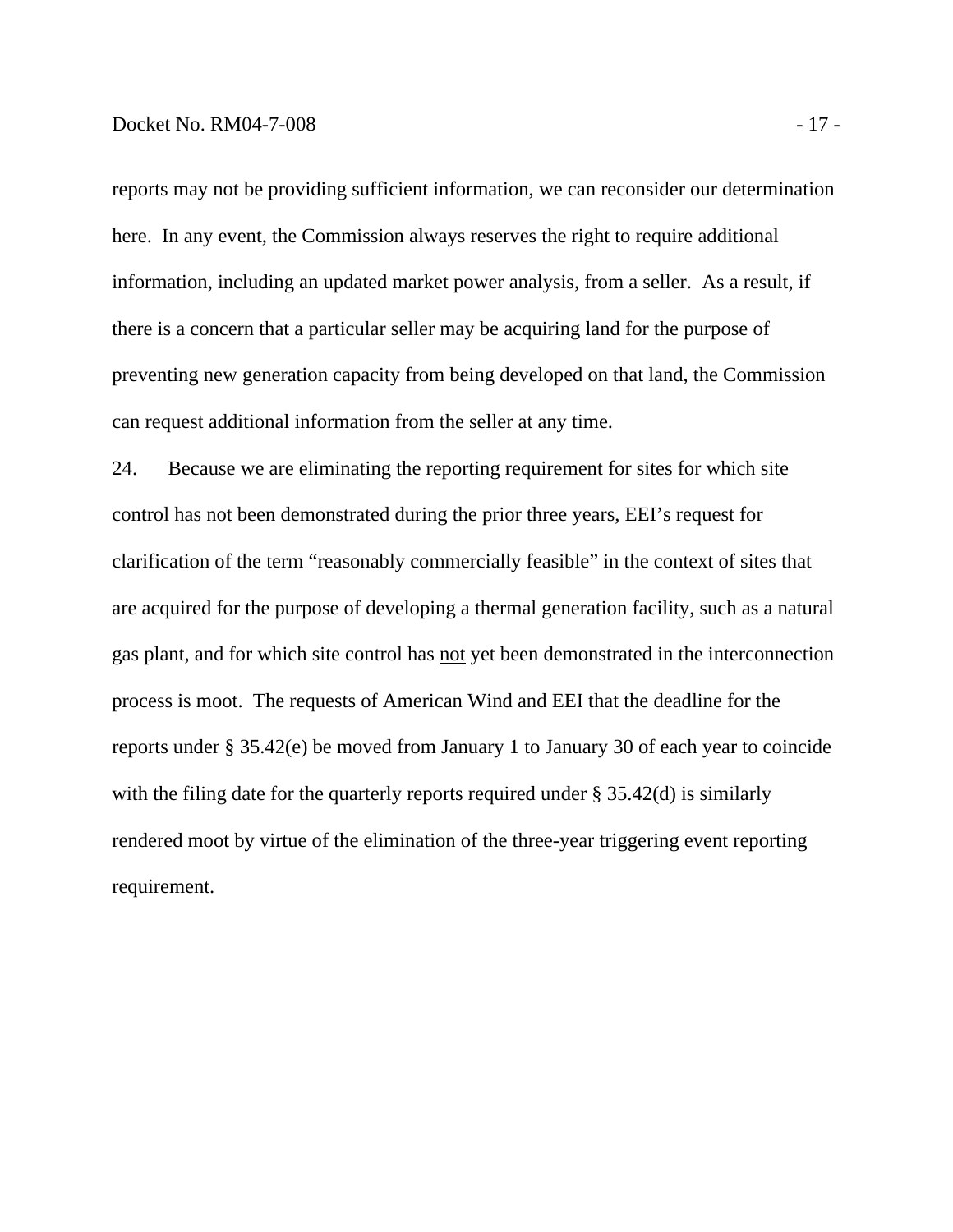### <span id="page-20-1"></span><span id="page-20-0"></span>**B. Mitigation**

### **Protecting Mitigated Markets**

### **Sales at the Metered Boundary**

#### **Background**

25. The Commission explained in Order No. 697 that it would continue to apply mitigation to all sales in the balancing authority area in which a seller is found, or presumed, to have market power. However, the Commission explained that it would permit mitigated sellers to make market-based rate sales at the metered boundary between a balancing authority area in which a seller is found, or presumed, to have market power and a balancing authority area in which the seller has market-based rate authority, under certain circumstances.**[28](#page-20-2)** The Commission also adopted a requirement that mitigated sellers wishing to make such market-based rate sales at the metered boundary maintain sufficient documentation and include a specific mitigated sales tariff provisions.**[29](#page-20-3)** 26. In Order No. 697-A, after considering comments regarding the difficulty of determining and documenting intent, the Commission decided to eliminate the intent element of the mitigated sales tariff provision, which stated that "any power sold

**<sup>29</sup>** Id. P 830.

<span id="page-20-3"></span><span id="page-20-2"></span>**<sup>28</sup>** Order No. 697, FERC Stats. & Regs. ¶ 31,252 at P 817 (citing North American Electric Reliability Corporation, Glossary of Terms Used in Reliability Standards at 2 (2007), available at [ftp://www.nerc.com/pub/sys/all\\_updl/standards/rs/Glossary\\_02May07.pdf.](ftp://www.nerc.com/pub/sys/all_updl/standards/rs/Glossary_02May07.pdf)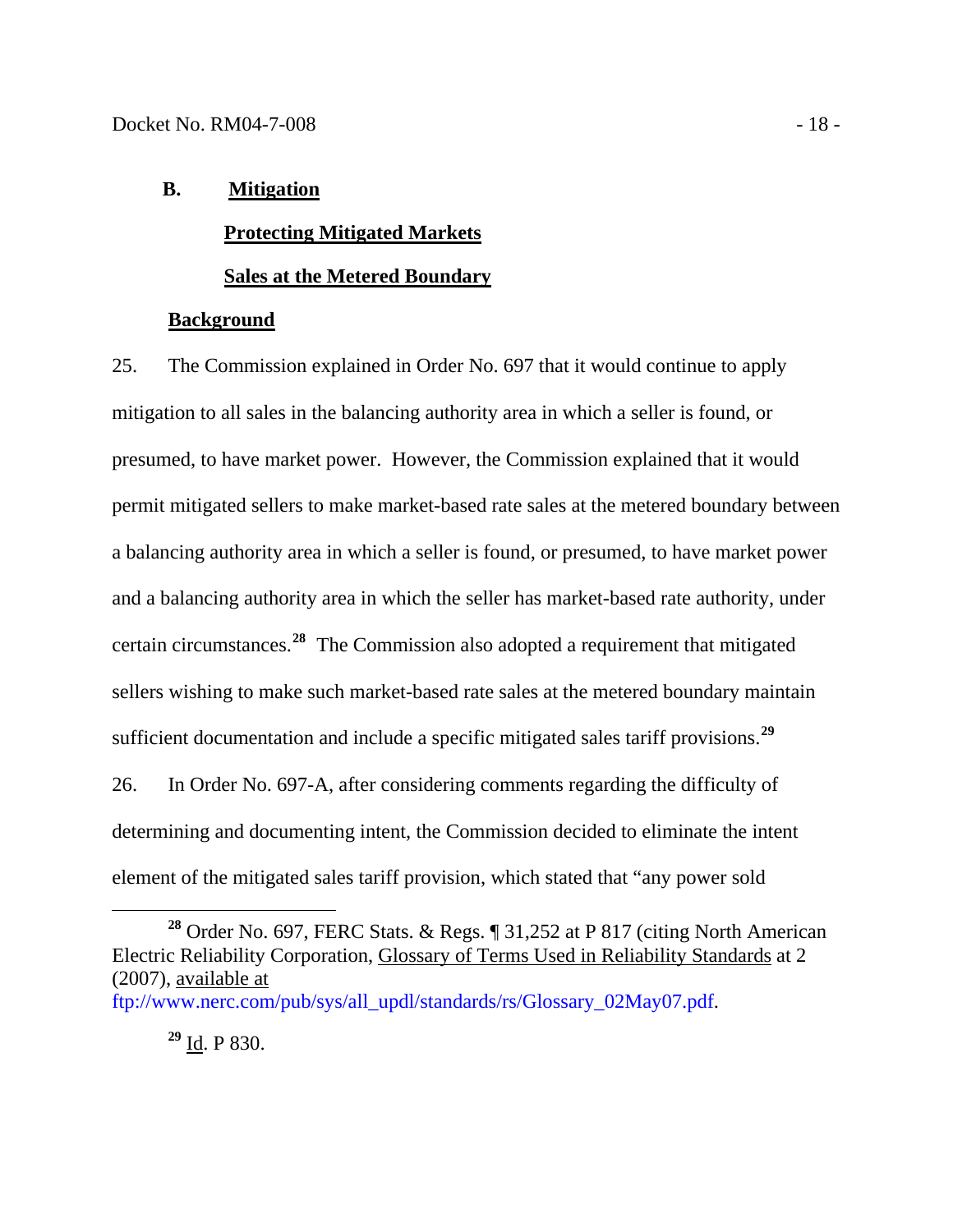hereunder is not intended to serve load in the seller's mitigated market." In eliminating the seller's intent requirement, the Commission modified this provision to require that "the mitigated seller and its affiliates do not sell the same power back into the balancing authority area where the seller is mitigated."**<sup>30</sup>** In this regard, the Commission noted that "[t]o provide additional regulatory certainty for mitigated sellers, the Commission clarified that once the power has been sold at the metered boundary at market-based rates, the mitigated seller and its affiliates may not sell that same power back into the mitigated balancing authority area, whether at cost-based or market-based rates."**<sup>31</sup>** The Commission also stated that because it was eliminating the intent requirement, it need not address issues raised regarding documentation necessary to demonstrate the mitigated seller's intent.

27. Further, in response to a request for clarification submitted by the Pinnacle West Companies (Pinnacle), the Commission reiterated in Order No. 697-A**[32](#page-21-0)** that an affiliate

 $\overline{a}$ 

<span id="page-21-0"></span>**<sup>32</sup>** Id. P 335.

**<sup>30</sup>** Order No. 697-A, FERC Stats. & Regs. ¶ 31,268 at P 334. In Order No. 697-A, the Commission revised the tariff language governing market-based rate sales at the metered boundary to conform with the discussion in the December 14 Clarification Order regarding use of the term "mitigated market." The Commission stated that, as explained in the December 14 Clarification Order, "balancing authority area in which a seller is found, or presumed, to have market power" is a more accurate way to describe the area in which a seller is mitigated. Id. P 333.

**<sup>31</sup>** Id. n.464.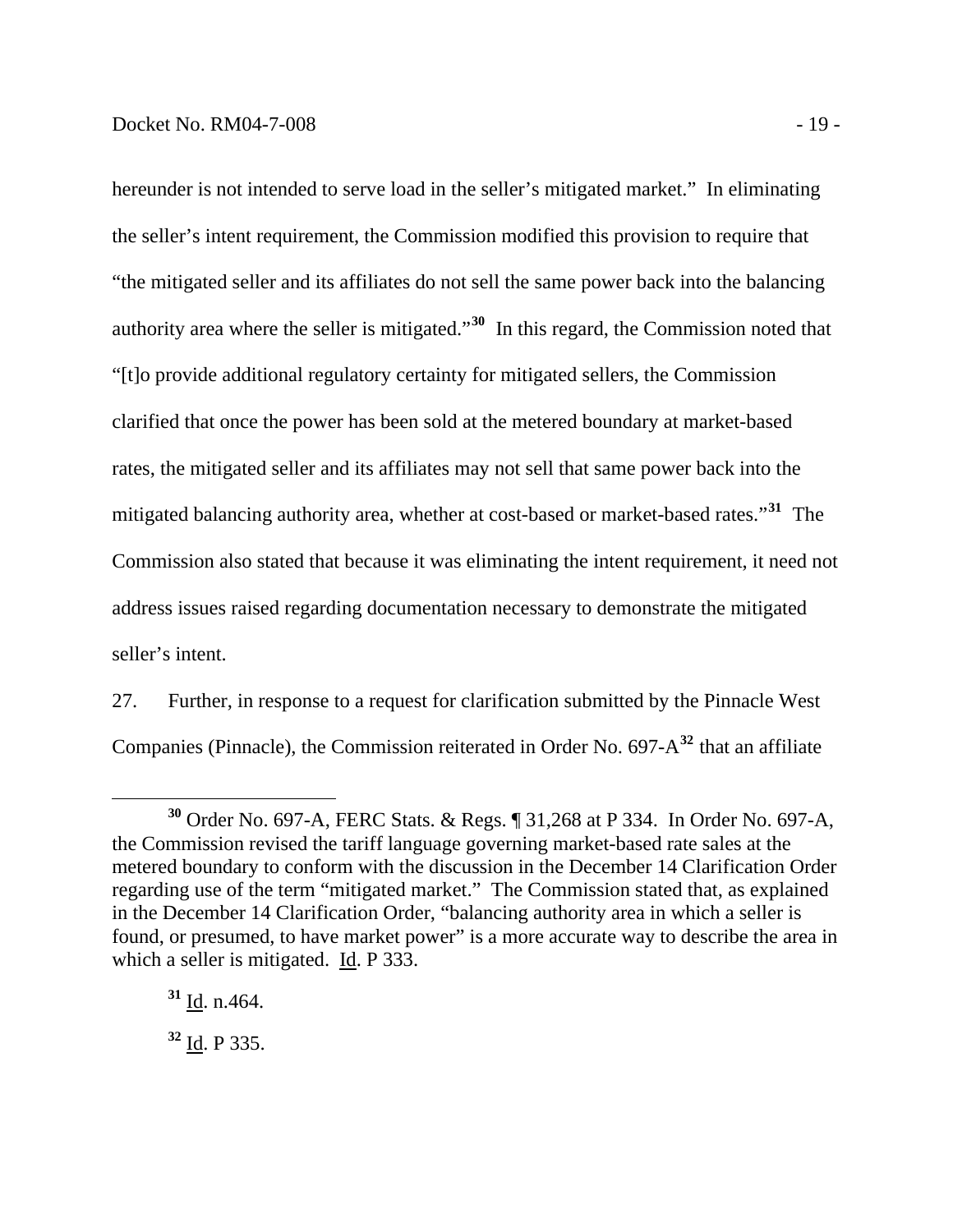of a mitigated seller is prohibited from selling power that was purchased at a marketbased rate at the metered boundary back into the balancing authority area in which the seller has been found, or presumed, to have market power. The Commission explained that to the extent that the mitigated seller or its affiliates believe that it is not practical to track such power, they can either choose to make no market-based rate sales at the metered boundary or limit such sales to sales to end users of the power, thereby eliminating the danger that they will violate their tariff by re-selling the power back into a balancing authority in which they are mitigated.**<sup>33</sup>**

28. In Order No. 697-B, in response to the rehearing request of E.ON U.S. LLC (E.ON), the Commission explained that it appreciated concerns regarding the difficulty of defining the term "same power" that it introduced in Order No. 697-A. For this reason, the Commission revised the mitigated sales tariff provision to state that "if the Seller wants to sell at the metered boundary of a mitigated balancing authority area at marketbased rates, then neither it nor its affiliates can sell into that mitigated balancing authority area from the outside." The Commission explained that this revised tariff language prohibits a mitigated seller making market-based rate sales at the metered boundary from selling power into the mitigated market through its affiliates. The Commission again

**<sup>33</sup>** Id. P 336.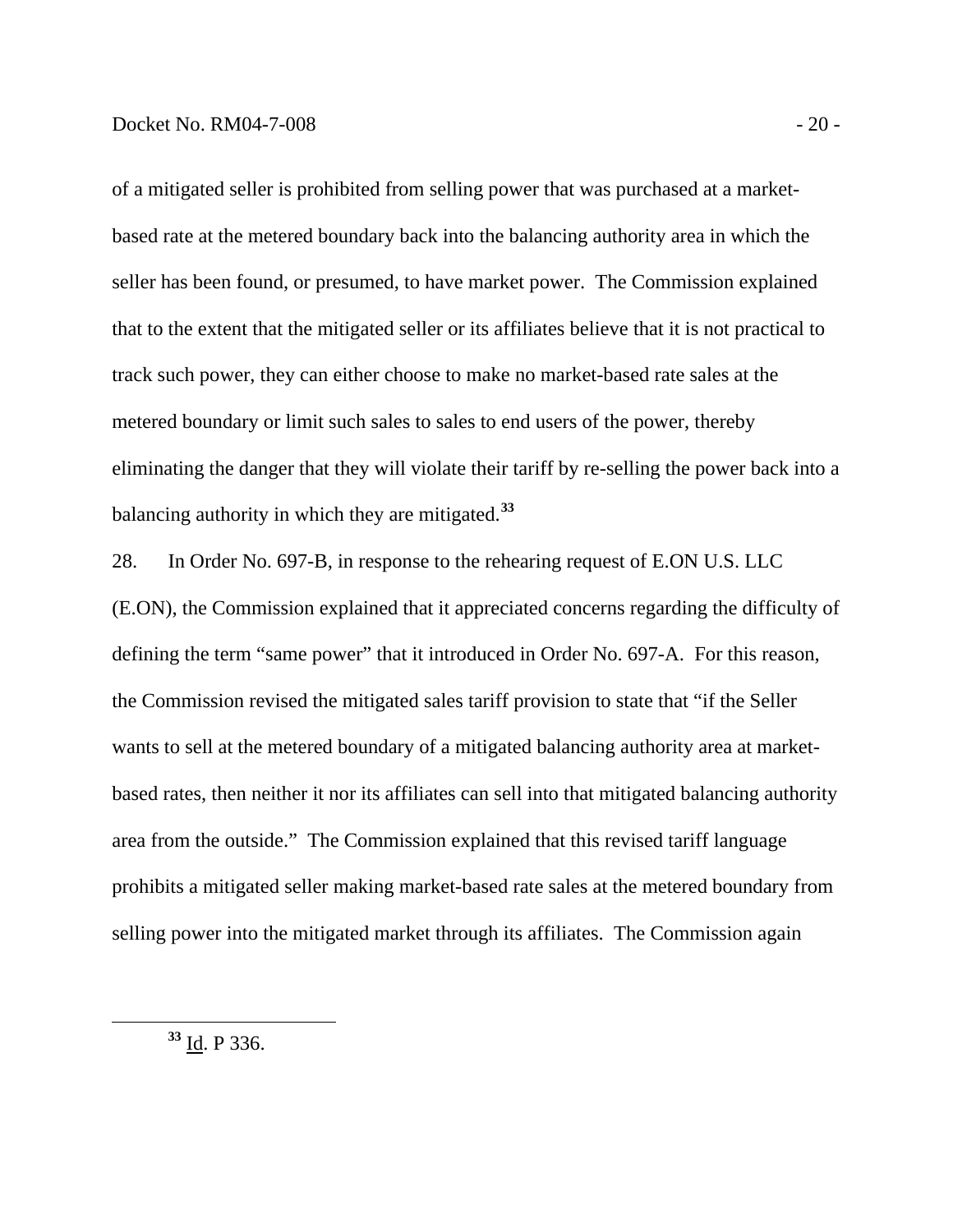explained that sellers may either refrain from making market-based rate sales at the metered boundary, or limit such sales to end users of the power.**<sup>34</sup>**

29. In Order No. 697-C, the Commission denied the requests for rehearing concerning the revised mitigated sales tariff provision. However, the Commission agreed with E.ON that the tariff provision should be revised to state "if the Seller sells" instead of "if the Seller wants to sell…." The Commission clarified that it is not the seller's intent, but rather the seller's action that triggers the limitation set forth in the mitigated sales tariff provision. The Commission also affirmed its determination to revise the mitigated sales tariff provision in Order No. 697-B in order to ensure that a mitigated seller making market-based rate sales at the metered boundary does not re-sell power into the mitigated market either directly or through its affiliates.<sup>[35](#page-23-0)</sup> The Commission also denied petitioners' requests that the Commission return to the intent-based concept first used in Order No. 697.**[36](#page-23-1)**

**<sup>36</sup>** Id. P 44.

**<sup>34</sup>** Order No. 697-B, FERC Stats. & Regs. ¶ 31,285 at P 77 (citing Order No. 697-A, FERC Stats. & Regs. ¶ 31,268 at P 336).

<span id="page-23-1"></span><span id="page-23-0"></span>**<sup>35</sup>** Order No. 697-C, FERC Stats. & Regs. ¶ 31,291 at P 42 (citing Order No. 697-A, FERC Stats. & Regs. ¶ 31,268 at P 336).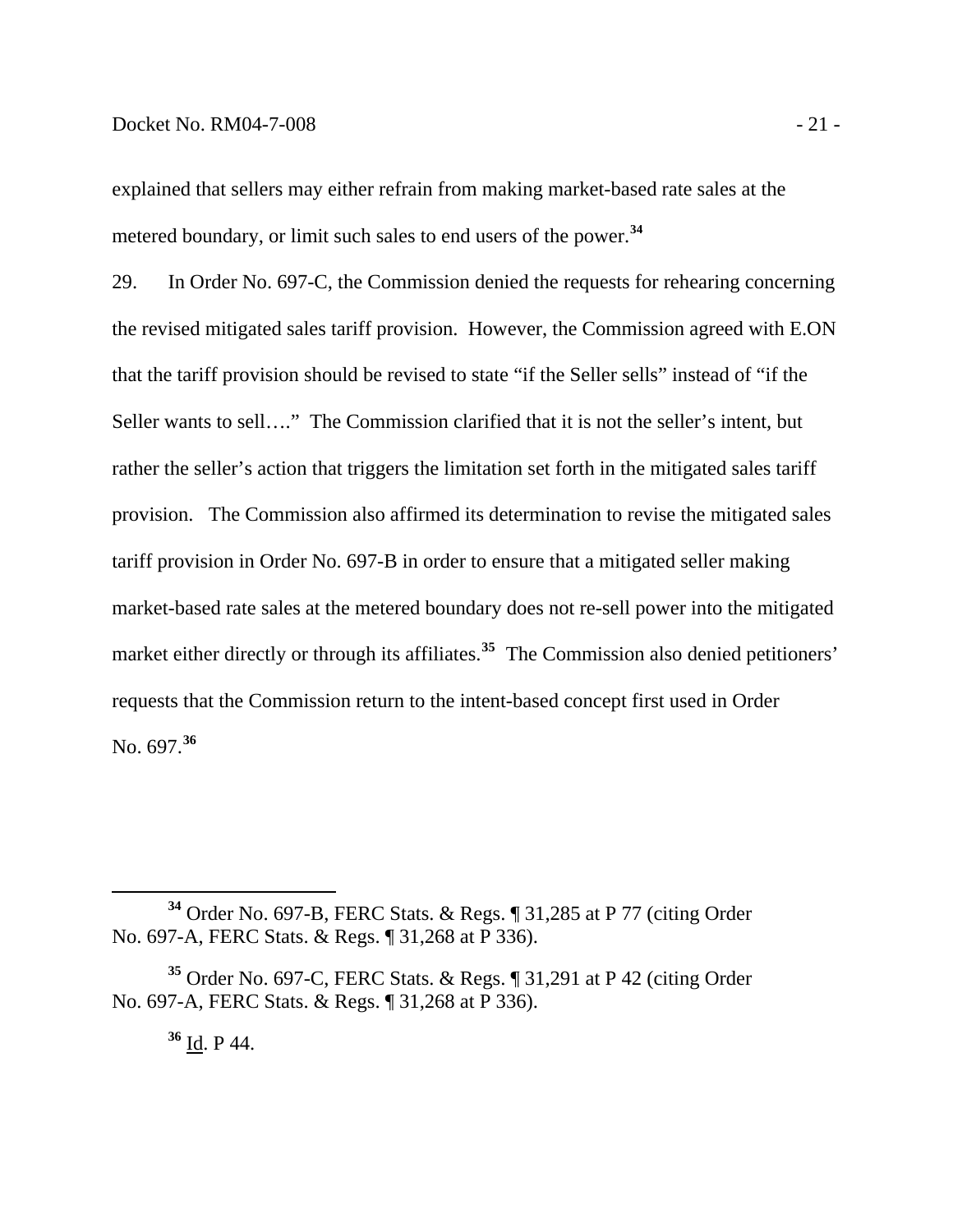#### **Requests for Rehearing**

30. EEI and Progress (collectively, Petitioners) request rehearing and clarification of the Commission's determination in Order No. 697-C to deny the requests for rehearing of the mitigated sales tariff provision, and to affirm the Commission's determination in Order No. 697-B to revise the mitigated sales tariff provision in order to ensure that a mitigated seller making market-based rate sales at the metered boundary does not sell power into the mitigated market either directly or through its affiliates. EEI requests that the Commission grant rehearing, clarification and/or a technical conference on the mitigated sales tariff provision, and requests that the Commission grant its motion for extension of time to delay the deadline for complying with the mitigated sales tariff provision until the Commission issues an order responding to EEI's request for rehearing of Order No. 697-C, or following a technical conference if the Commission intends to retain the constraints contained in the mitigated sales tariff provision.**[37](#page-24-0)** Progress supports EEI's request for rehearing, clarification and/or technical conference, and motion for an extension of time.**<sup>38</sup>**

<span id="page-24-0"></span>31. EEI contends that the final tariff language adopted in Appendix C to Order No. 697-C prohibits mitigated sellers who make market-based rate sales at the metered

**<sup>37</sup>** EEI July 20, 2009 Rehearing Request at 3, 15.

**<sup>38</sup>** Progress July 20, 2009 Rehearing Request at 2.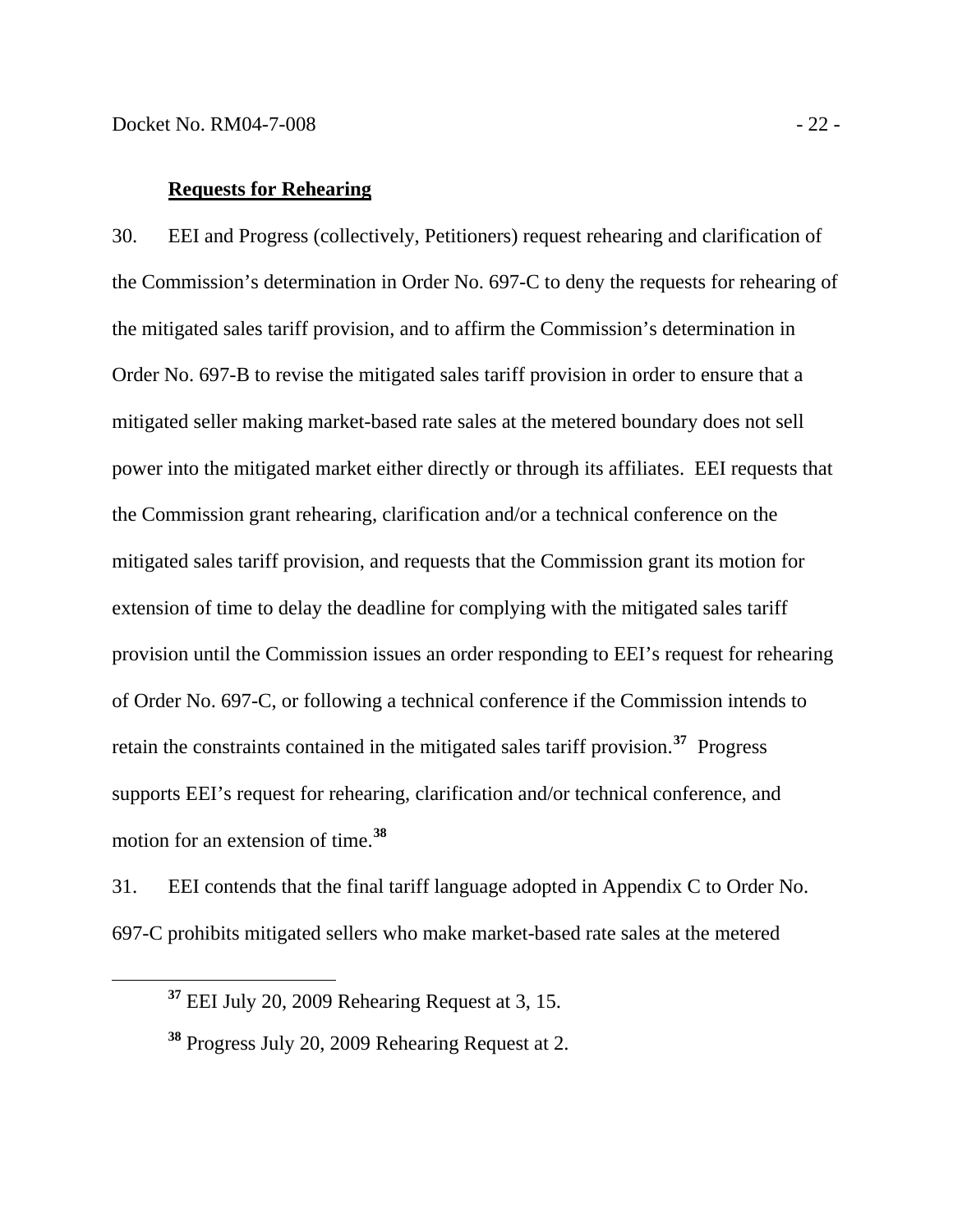boundary, and their affiliates, from selling power back into the mitigated market, and that this constraint will require mitigated sellers to reform their participation in markets substantially.<sup>39</sup> EEI requests that the Commission grant rehearing or clarification, and reconsider the need for and scope of any constraints placed on mitigated sellers who make market-based rate sales at the metered boundary. It argues that mitigated sellers should be permitted to make sales at the metered boundary without subsequent restrictions on the mitigated seller's ability to make sales into the balancing authority area in which it is mitigated.**<sup>40</sup>** It asserts that if the Commission believes that some additional constraints are needed on border sales by mitigated sellers, the Commission should grant rehearing and/or clarification to ensure that constraints imposed are reasonable, focus narrowly on the underlying problem, and do not prevent legitimate transactions.**<sup>41</sup>** 32. EEI argues that if the Commission "intends to retain constraints on mitigated sellers and/or their affiliates in the wake of a market-based rate sale at the metered boundary between a mitigated market and a non-mitigated market, beyond a requirement that the original market-based rate sale involve title transfer to an unaffiliated entity," the

Commission should hold a technical conference to address these issues so that the

**<sup>41</sup>** Id.

**<sup>39</sup>** Id. at 14.

**<sup>40</sup>** EEI July 20, 2009 Rehearing Request at 12.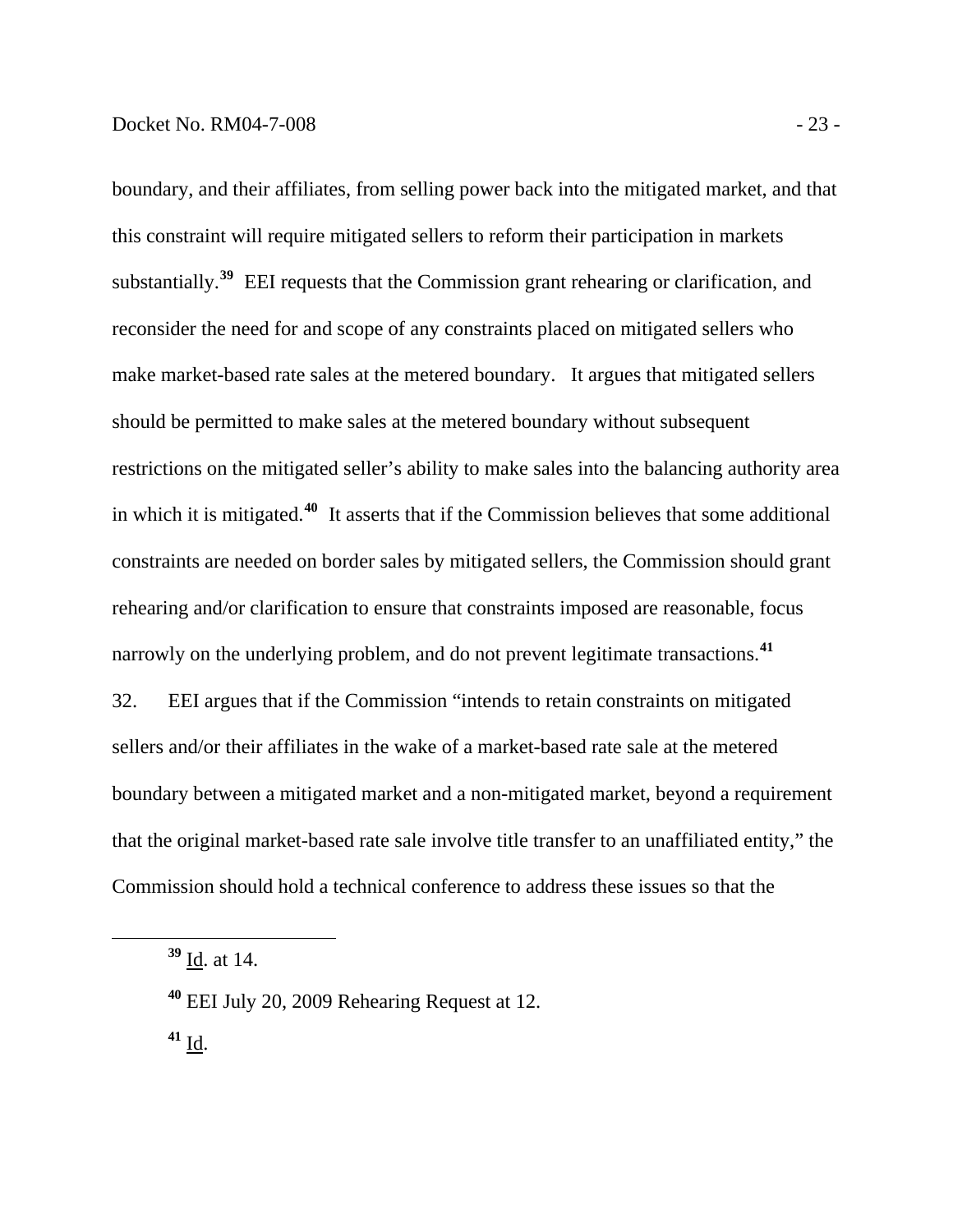ultimate constraints are appropriate.**<sup>42</sup>** Progress argues that a technical conference on this issue is needed to "provide the Commission and the industry with a forum to test its views as to what the specific market power concerns are" and it asserts that such a technical conference should address the following questions: (1) should the market power concern regarding a market-based rate sale at the metered boundary of a mitigated balancing authority be limited to the concern that the seller or its affiliate will obtain or re-obtain title to that same power and re-sell it at market-based rates into the mitigated balancing authority area; (2) if the seller makes a market-based rate sale at the metered boundary, is there a market power concern if the seller or affiliate resells that same power back into the mitigated market under a Commission-approved system operating agreement or cost-based agreement that the Commission has determined to be just and reasonable; and (3) if the seller makes a market-based rate sale at the metered boundary, is there a market power concern if the seller or affiliate resells different power back into the mitigated market under a Commission-approved system operating agreement or costbased agreement that the Commission has determined to be just and reasonable.**<sup>43</sup>** 33. EEI contends that the Commission has not clearly articulated the problem that the

current metered boundary tariff text is intended to address, nor demonstrated the need for

**<sup>42</sup>** Id. at 14.

**<sup>43</sup>** Progress July 20, 2009 Rehearing Request at 4-5.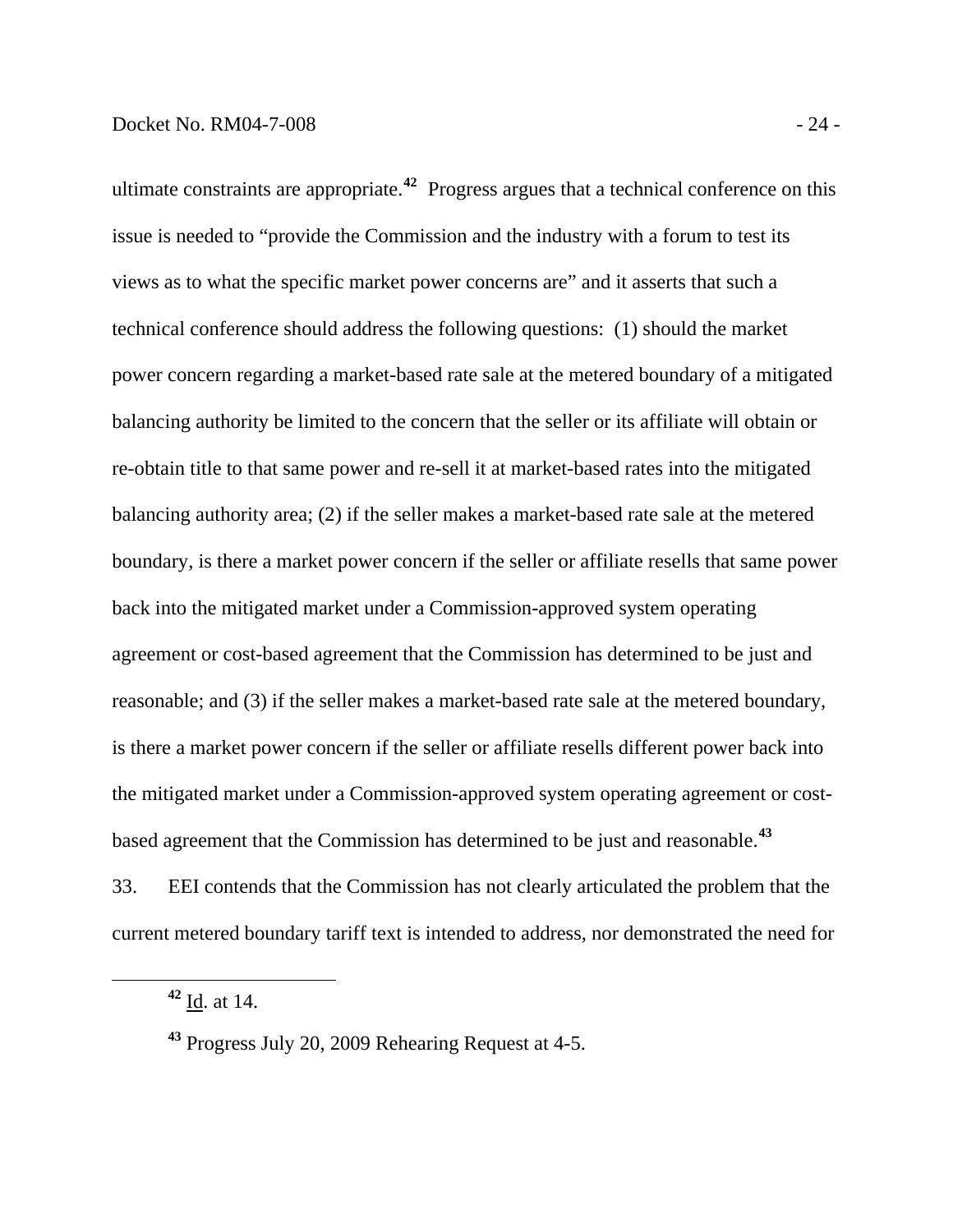a ban on all sales by a mitigated seller and its affiliates into a mitigated market from outside following any market-based rate sale at the metered boundary. Progress argues that the text of the mitigated sales provision is arbitrary and capricious because it is not premised on specific statements of the harm to be prevented, is not tailored to prevent those harms, and would prohibit many legitimate transactions.**<sup>44</sup>** Specifically, Progress asserts that under the mitigated sales tariff provision, as soon as its subsidiaries Progress Energy Carolinas, Inc. and Progress Energy Florida, Inc. sell capacity and energy at market-based rates at the metered boundary to a third party, they would be precluded from selling capacity and energy to each other under their Commission-approved system operating agreement, and therefore would be required to choose between making sales under Progress' system operating agreement and making sales at market-based rates at the metered boundary. Progress states that the Commission in Order No. 697-C "appears to respond to this concern by stating that entities, like [Progress Energy Carolinas, Inc. and Progress Energy Florida, Inc.], would simply choose not to make market-based sales at the metered boundary so that they would continue [to] have the right to make sales into the mitigated balancing authority."**<sup>45</sup>** Progress argues that the Commission fails to explain why such a choice is necessary to prevent the exercise of market power, i.e., why

**<sup>45</sup>** Id. at 4.

**<sup>44</sup>** Id. at 2.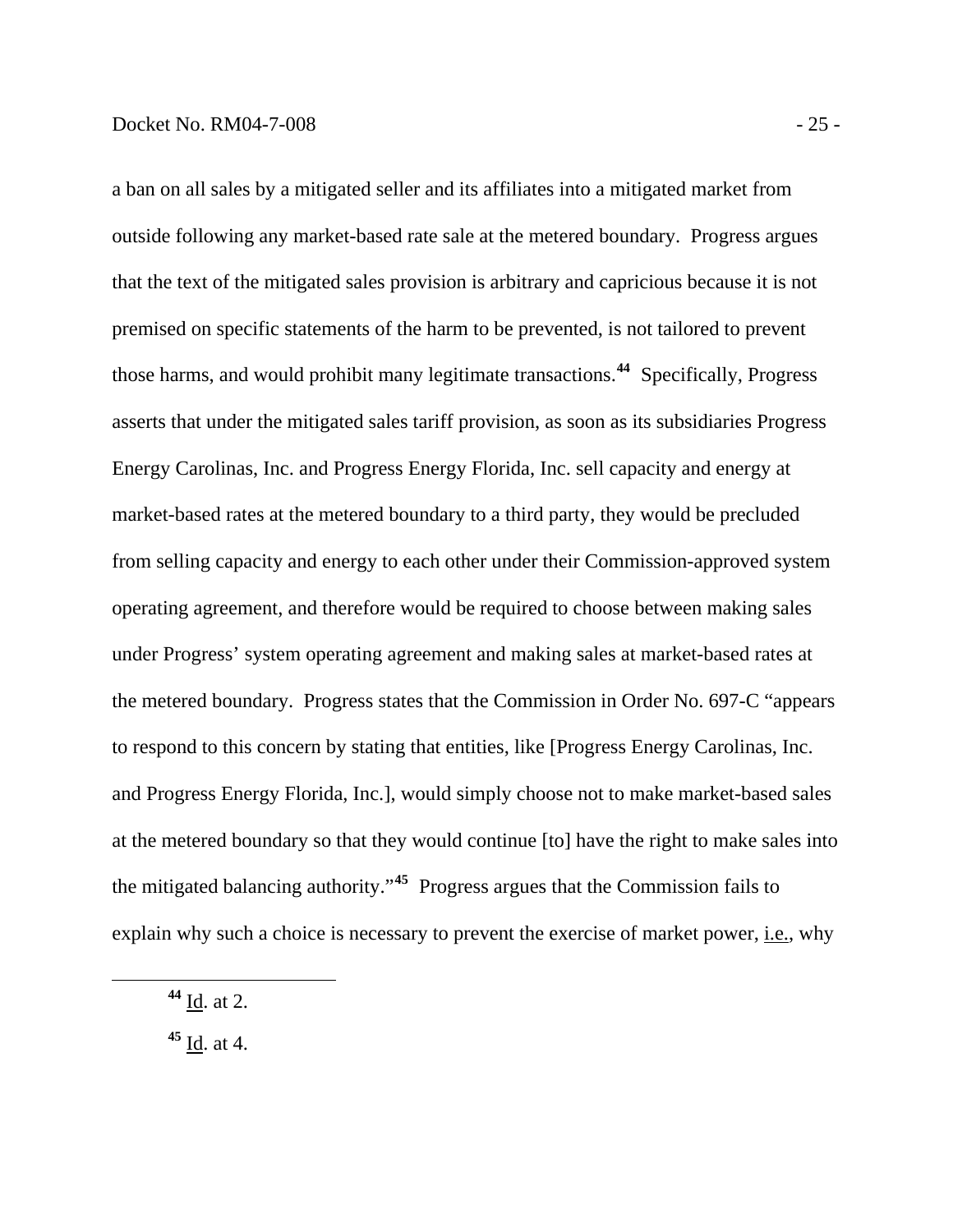a market-based rate seller or its affiliate's sales into the mitigated balancing authority area under a Commission-approved system operating agreement or a cost-based tariff suddenly are unjust and unreasonable as a result of a seller making a market-based rate sale at the metered boundary.**<sup>46</sup>**

34. Similarly, EEI asserts that the Commission has not explained why such sales by a mitigated seller, when title transfers to an unaffiliated entity at the metered boundary, need to be further constrained at all.**[47](#page-28-0)** EEI also argues that the Commission has not explained why, if a seller is mitigated in a given market, it should not be permitted to sell into that market at the seller's mitigated rates from outside simply because the seller has engaged in a market-based rate sale at the metered boundary.**[48](#page-28-1)**

35. EEI contends that the tariff text's prohibition on subsequent sales by a mitigated seller are overbroad and over-inclusive, and will have unreasonable negative consequences for mitigated sellers, their customers, and competitive markets. According to EEI, the tariff provision is overbroad because: (1) the prohibition does not clearly apply only if the seller is originally selling from within the mitigated market at the metered boundary; and (2) the prohibition does not include any temporal or other limits

<span id="page-28-1"></span><span id="page-28-0"></span> $\overline{a}$ 

**<sup>48</sup>** Id. at 7.

**<sup>46</sup>** Id. at 3-4.

**<sup>47</sup>** EEI July 20, 2009 Rehearing Request at 6.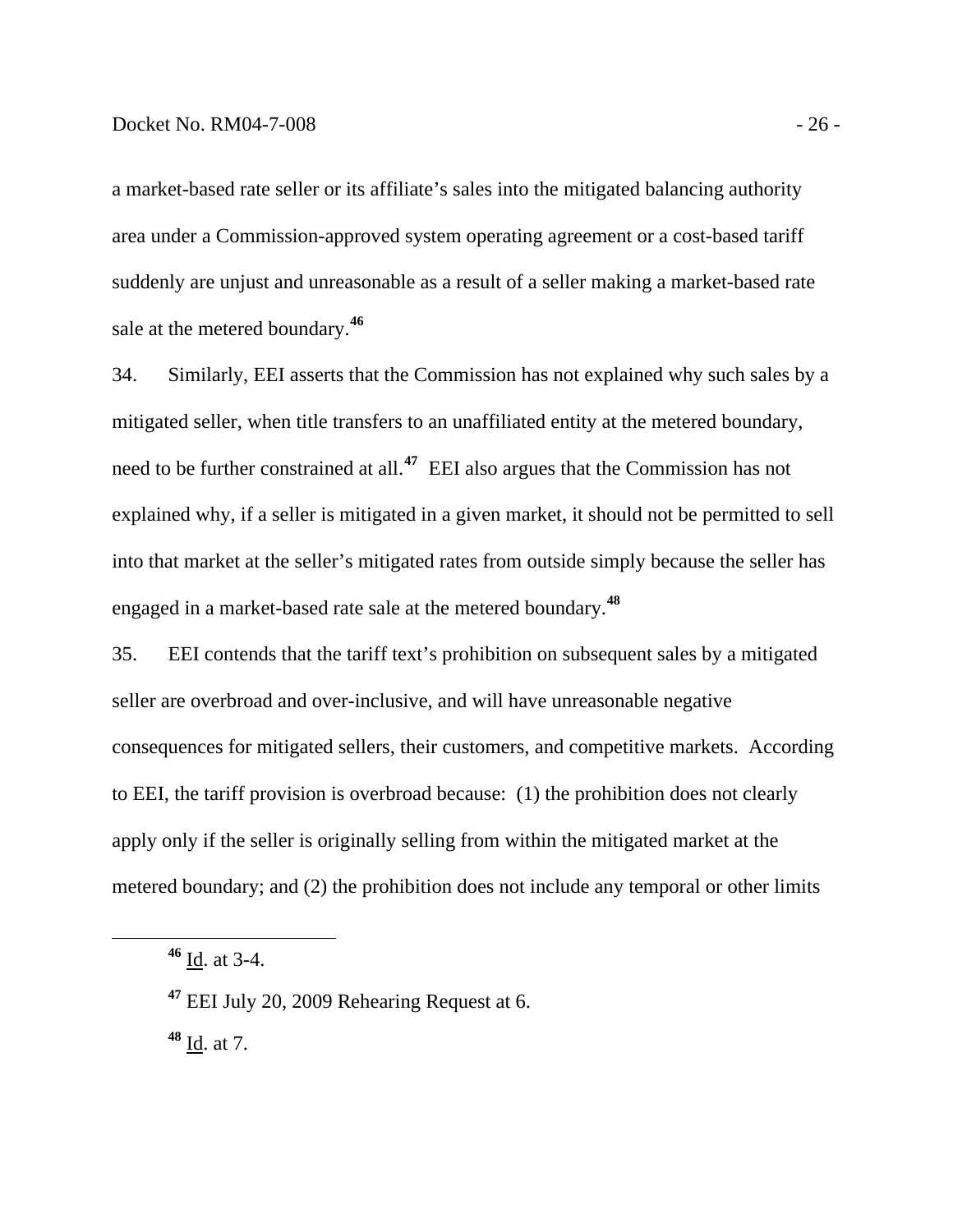to ensure that the subsequent prohibited sales into the mitigated market are linked to the original outbound border sales.**<sup>49</sup>**

36. EEI argues that this prohibition on subsequent sales could interfere with the ability of mitigated sellers to meet their obligations under reliability arrangements, and would unnecessarily restrict their ability to transact for the benefit of customers and ensure reliability during peak-demand periods or under emergency conditions. EEI contends that where must-offer requirements apply, companies must post available capacity on a daily basis, and that "if companies subject to these obligations are not permitted to make sales into a mitigated area or are effectively prohibited from making sales at border points because they have made a single market-based rate border sale, must-offer postings may be less effective because companies may have to withhold available generation from their listings as a result of these constraints on sales in certain areas, including areas that may be resource-deficient in peak load months."**[50](#page-29-0)** EEI also alleges that this prohibition could prevent companies from entering into Commission-approved purchased power agreements to provide load-following service to wholesale customers within mitigated markets, resulting in potential negative impacts on markets and reliability during periods of high demand when the purchaser's load may outstrip the seller's ability to serve it

**<sup>49</sup>** Id.

<span id="page-29-0"></span> $\overline{a}$ 

**<sup>50</sup>** Id. at 8.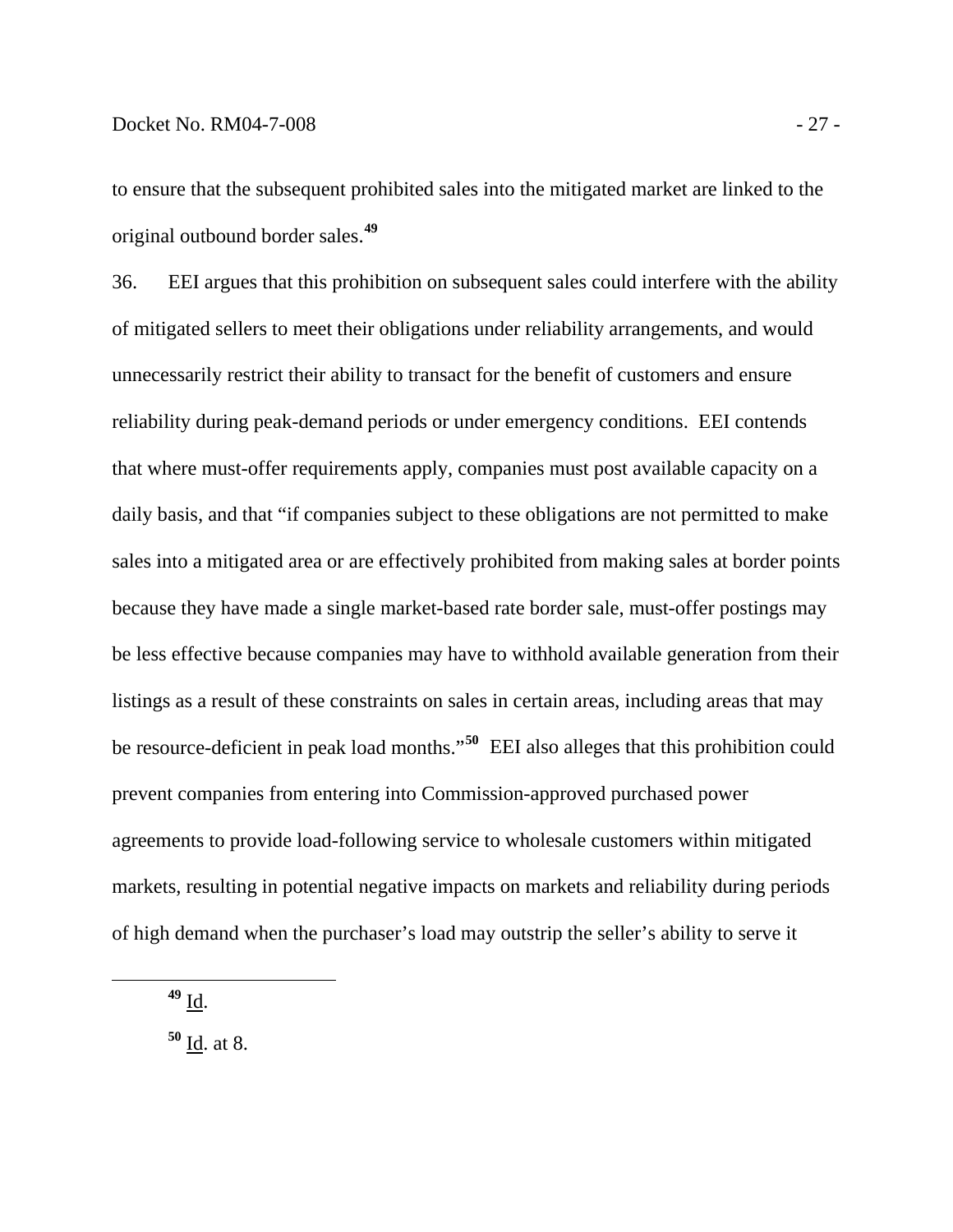without using purchased power.<sup>51</sup> Further, EEI contends that companies will be forced to either pancake another transmission wheel for any market-priced power transaction in order to move it beyond the border, "adding costs that will ultimately be borne by customers, or simply to sell at cost-based rates at the metered boundary, reducing the availability of power competing at market-based rates at the border."**<sup>52</sup>**

37. EEI argues that because the tariff provision effectively prohibits a mitigated seller and its affiliates from making other sales that bring power from outside the mitigated area to the border, the mitigated seller and its affiliates would not be able to compete in the adjacent market, which could lower market liquidity and increase price volatility in the adjacent non-mitigated markets.**[53](#page-30-0)** In addition, EEI contends that the mitigated sales tariff provision could potentially enable non-mitigated competitors to purchase from mitigated sellers at capped day-ahead rates, and then to sell the power back to the mitigated sellers the following day at higher prices when loads are higher than expected or power or transmission is in short supply, resulting in the mitigated sellers' wholesale and retail

**<sup>51</sup>** Id. at 9.

**<sup>52</sup>** Id.

<span id="page-30-0"></span> $\overline{a}$ 

**<sup>53</sup>** Id. at 10.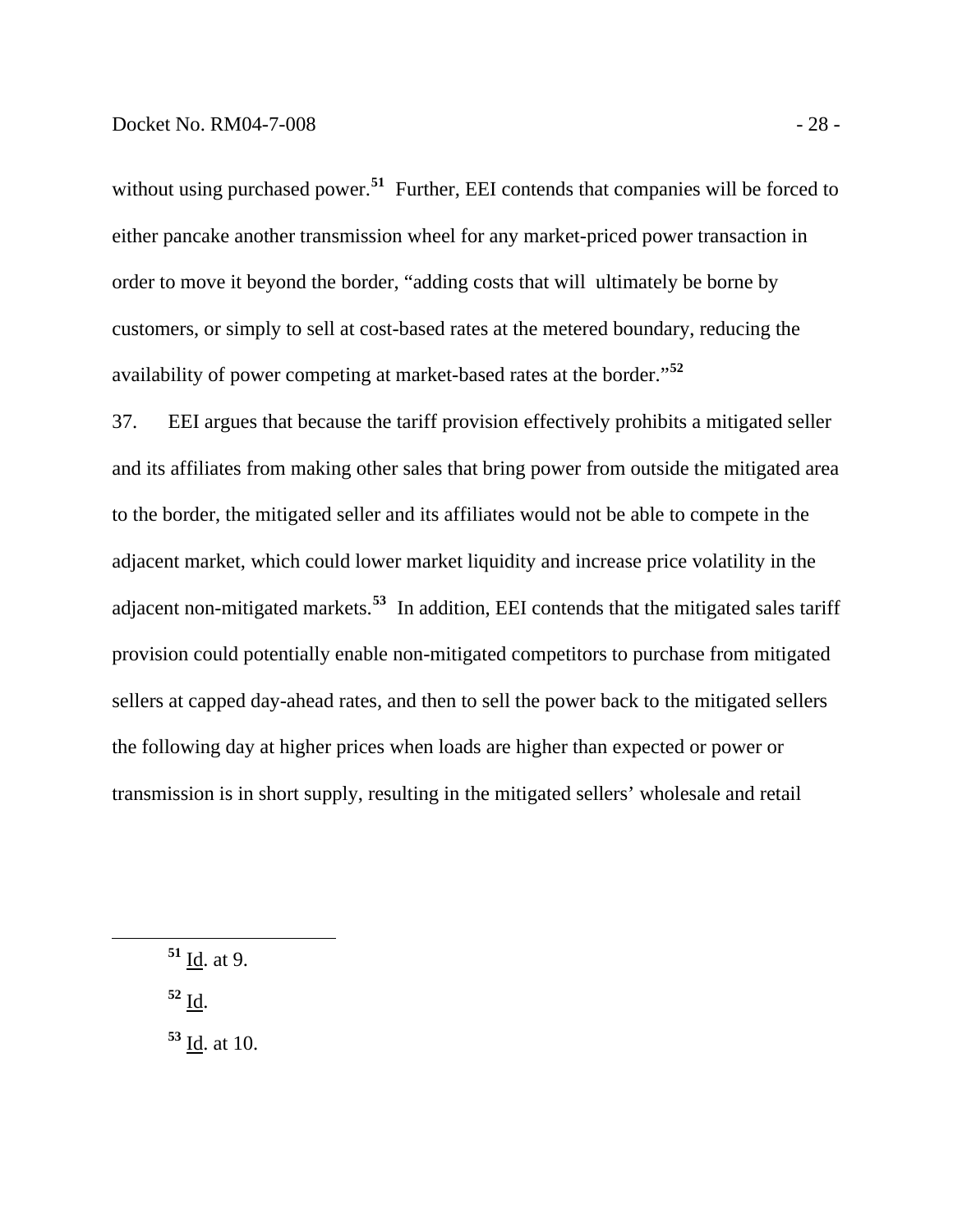ratepayers incurring higher costs, given the pass-through feature of typical fuel adjustment clauses.**<sup>54</sup>**

38. In addition, EEI asserts that the Commission should affirmatively authorize types of transactions that are clearly independent of market-based rate sales at the metered boundary, such as blocks of power to be delivered at dates and times other than the metered boundary sale block of power, power made available under must-offer requirements, and load-following power.**[55](#page-31-0)** EEI also argues that in order to protect reliability, the Commission should clarify that limitations on sales at the metered boundary do not require a mitigated seller or its affiliate, if otherwise precluded from selling power into the mitigated area from the outside, to withhold making those sales during times at which the seller or its affiliates are called on to act to maintain system reliability. In addition, EEI requests clarification that these limitations will not prevent sales that are otherwise authorized by the Commission, either generically or on a case-bycase basis. Further, with respect to the Commission's statement in Order No. 697-C reiterating that "mitigated sellers may choose to make no market-based rate sales at the metered boundary, or to limit such sales to end users, thereby eliminating the risk that

**<sup>54</sup>** Id.

<span id="page-31-0"></span> $\overline{a}$ 

**<sup>55</sup>** Id. at 13.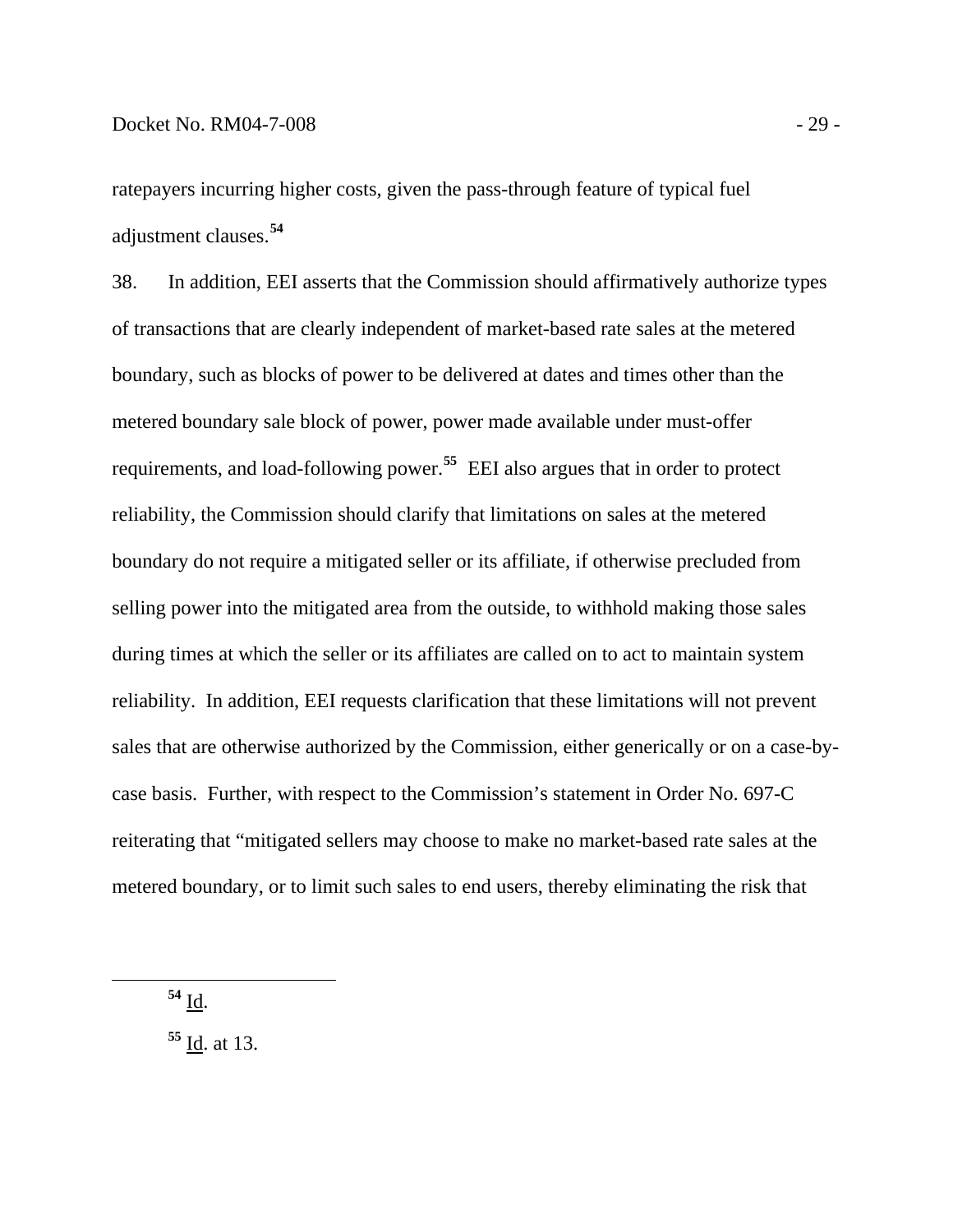$\overline{a}$ 

they will re-sell power back to the balancing authority area where they are mitigated"**<sup>56</sup>** EEI requests that the Commission clarify that end users include load-serving entities such as investor-owned utilities, municipalities, and cooperatives that service retail load.**<sup>57</sup>** 39. EEI also argues that the tariff text, which provides that if a mitigated seller "sells at the metered boundary of a mitigated balancing authority area at market-based rates, then neither it nor its affiliates can sell into that mitigated balancing authority area from the outside" is effectively limitless in that the prohibition is not limited to the quantity, date, and time-of-day of the power or services originally sold, but extends to all subsequent sales by the mitigated seller and its affiliates, and that it applies to all subsequent sales by the mitigated seller and its affiliates into the mitigated area, even at mitigated rates which are typically cost-based and pre-approved by the Commission. 40. Further, EEI argues that the Commission's statements in paragraphs 42 and 43 of Order No. 697-C should be incorporated in the tariff text in Appendix C to Order No. 697-C. Specifically, EEI states that the Commission's statement at the end of paragraph 42 that "mitigated sellers may choose to make no market-based rates sales at the metered boundary, or to limit such sales to end users, thereby eliminating the risk that

**<sup>56</sup>** Order No. 697-C, FERC Stats. & Regs. ¶ 31,291 at P 42 (citing Order No. 697-A, FERC Stats. & Regs. ¶ 31,268 at P 336).

**<sup>57</sup>** EEI July 20, 2009 Rehearing Request at 13-14.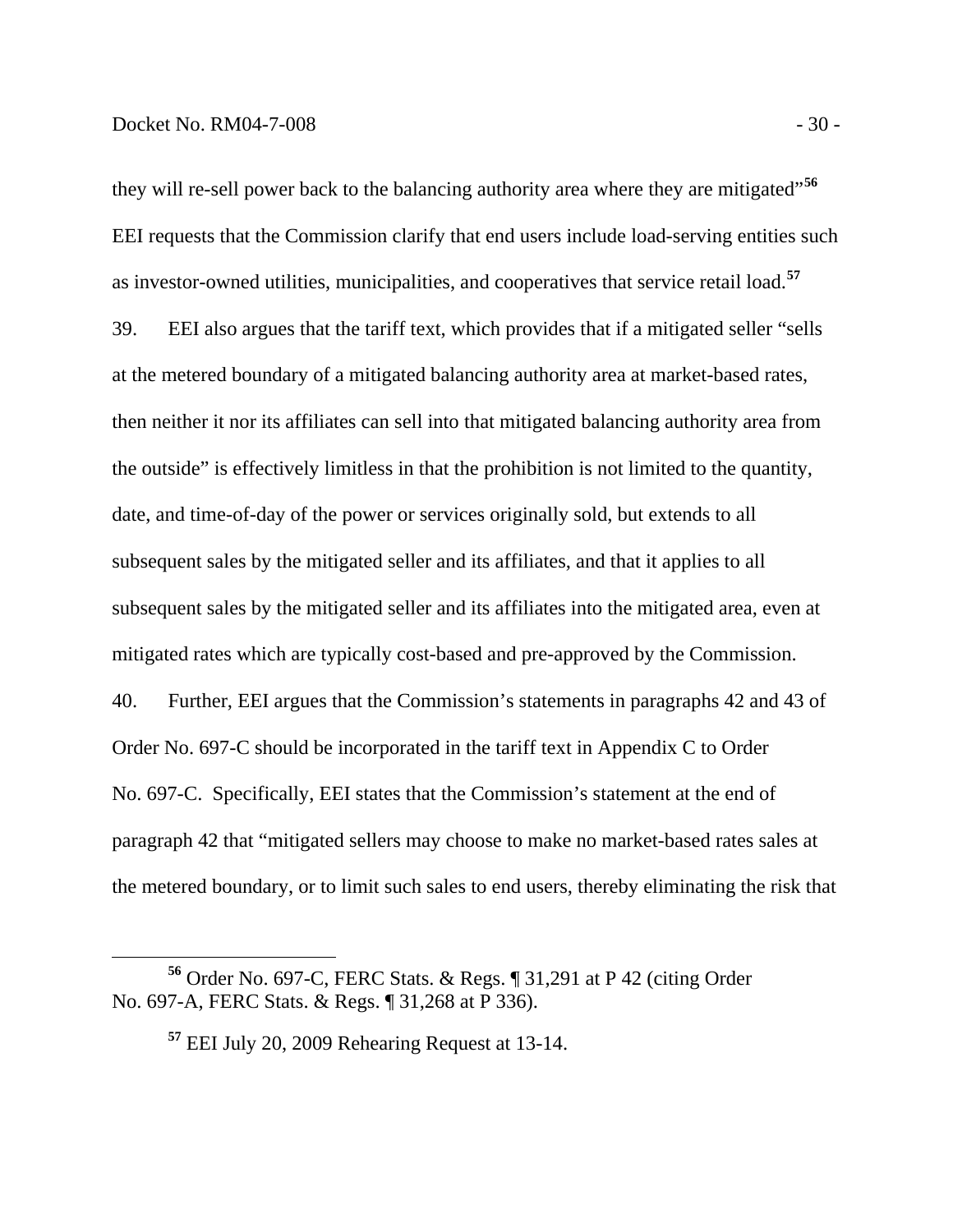they will re-sell power back to the balancing authority area where they are mitigated"**<sup>58</sup>** should be incorporated in the tariff text in Appendix C. EEI also argues that the Commission's statement in paragraph 43 that "[a] mitigated seller can perform each of the above-enumerated functions either by selling at cost-based rates within its restricted balancing authority area, selling at cost-based rates at the metered boundary of its restricted balancing authority area, or by selling at market-based rates at the metered boundary as long as it makes sure that title to the power sold transfers at or beyond the metered boundary<sup>"59</sup> should be incorporated in the tariff text. The Commission's statement in this regard was made in response to petitioners' concerns that the mitigated sales tariff provision interferes with must-offer and reliability requirements, reserve sharing agreements, and cost-based requirement contracts. EEI asserts that the tariff text as written does not allow mitigated sellers to exercise these "options," which, according to EEI, "allow market-based rate sales by a mitigated seller at the metered boundary without such subsequent constraints, provided title transfers to the power or service sold at or beyond the metered boundary, or the power or service is sold to an end user" and that, as a result, the tariff text does not address the concerns that paragraphs 42 and 43

**<sup>59</sup>** Id. P 43.

**<sup>58</sup>** Order No. 697-C, FERC Stats. & Regs. ¶ 31,291 at P 42 (citing Order No. 697-A, FERC Stats. & Regs. ¶ 31,268 at P 336).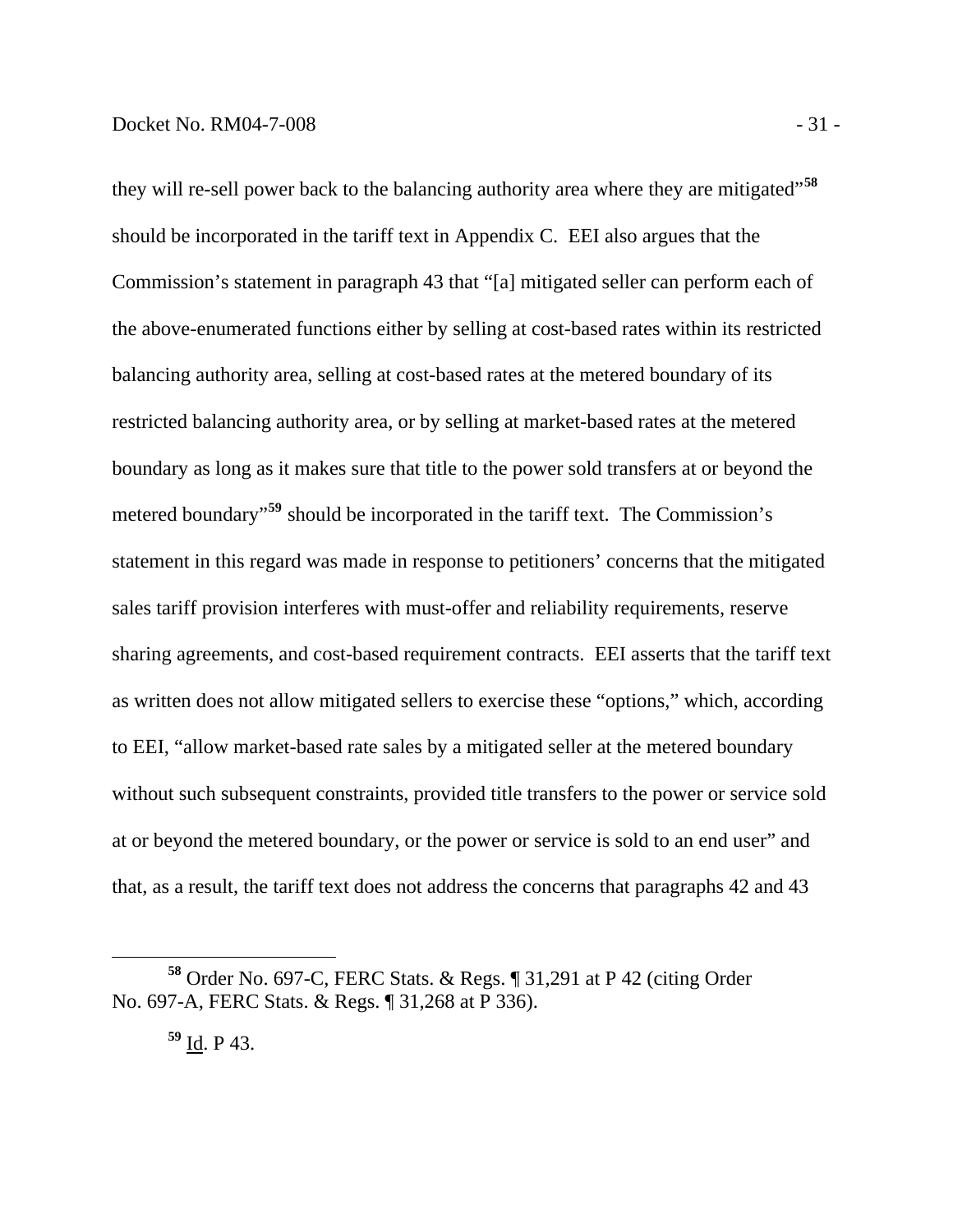appear to address.**<sup>60</sup>** EEI therefore concludes that the tariff text and paragraphs 42 and 43 of the preamble are in direct conflict, "creating ambiguity and nullifying the options that the Commission purports to provide mitigated sellers who make market-based rate sales at the metered boundary."**<sup>61</sup>** EEI therefore requests that the Commission modify the mitigated sales tariff provision to include the options it alleges are set forth in paragraphs 42 and 43.**<sup>62</sup>**

41. EEI references the Commission's statement in paragraph 43 that the "restrictions on sales at the border only apply to new agreements that the seller enters into prospective from the date that Order No. 697-B became effective. No existing agreements are upset or need to be revised in any way provided that the seller abides by our restrictions on any new agreements that it enters into prospectively." EEI asserts that "[w]hile some of these agreements already exist…., sales under such agreements are not executed until there is a requirement for such service."**[63](#page-34-0)** EEI states that "[i]f these sales are permitted because the agreement already exists, by the same logic, any sales under the WSPP tariff, for example would be permitted because the agreement already exists and the sales are

- **<sup>62</sup>** Id. at 13.
- <span id="page-34-0"></span>**<sup>63</sup>** Id. at 11.

**<sup>60</sup>** EEI July 20, 2009 Rehearing Request at 5.

**<sup>61</sup>** Id. at 10.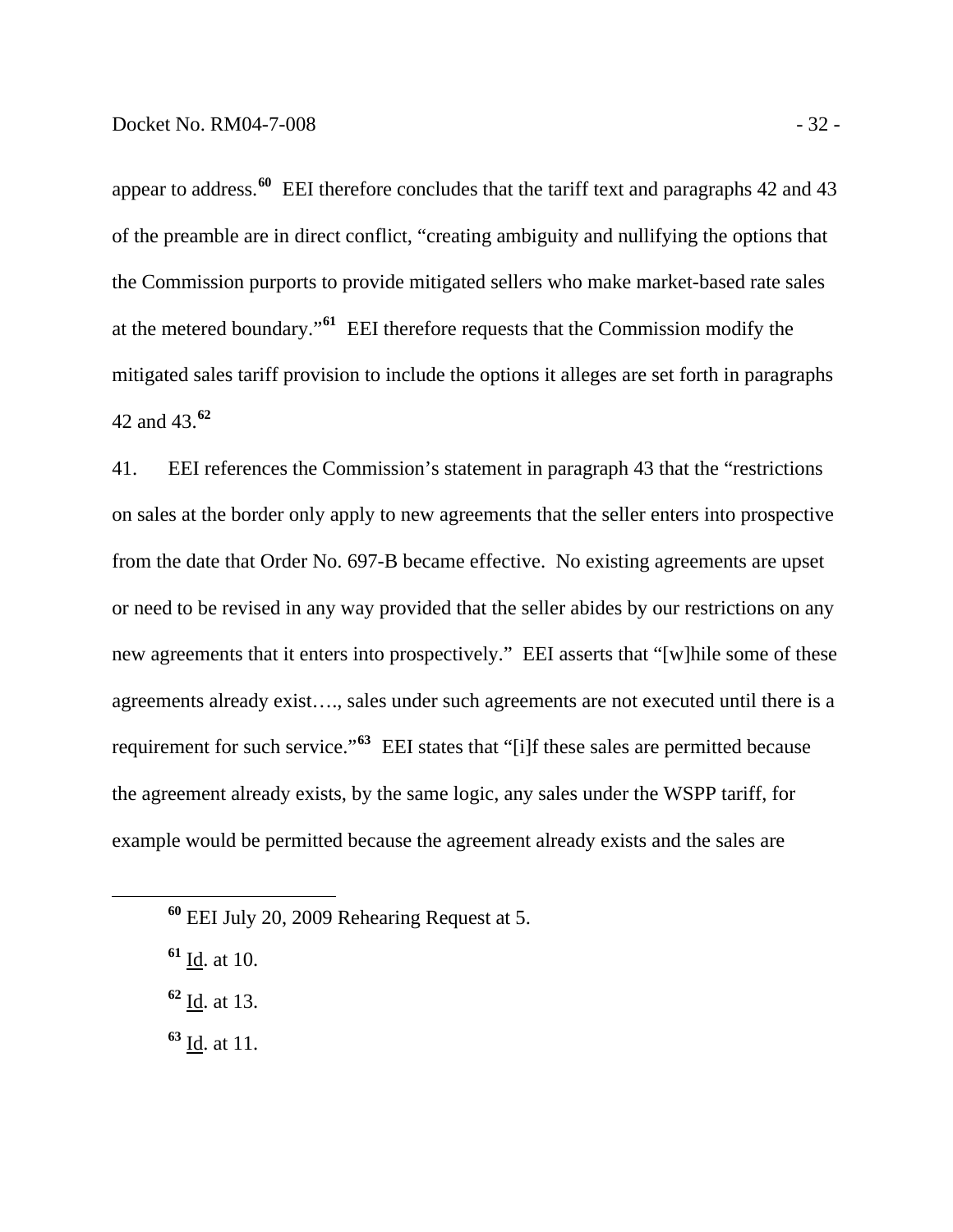permitted because the agreements already existed."<sup>65</sup> executed under it."**<sup>64</sup>** EEI therefore requests "that the Commission clarify whether such sales would be permitted in the mitigated area after a market-based rate border sale occurred[,]" and "[i]f not, which sales were the Commission referring to that would be

#### **Commission Determination**

42. On rehearing of Order No. 697-C, petitioners have not provided any new arguments that persuade us that the Commission should permit mitigated sellers making market-based rate sales at the metered boundary to sell power into the mitigated market, either directly or through their affiliates. Petitioners repeat many of the same arguments in their requests for rehearing that the Commission responded to in Order Nos. 697-B and 697-C. For the reasons discussed below, we deny petitioners' requests that mitigated sellers be permitted to make sales at the metered boundary without subsequent restrictions on a mitigated seller's ability to make sales into the balancing authority area in which it is mitigated,**[66](#page-35-0)** and we re-affirm the Commission's determination to revise the mitigated sales tariff provision in Order No. 697-B to ensure that mitigated sellers

<span id="page-35-0"></span>**<sup>66</sup>** See id.

**<sup>64</sup>** Id. at 11-12.

**<sup>65</sup>** Id. at 12.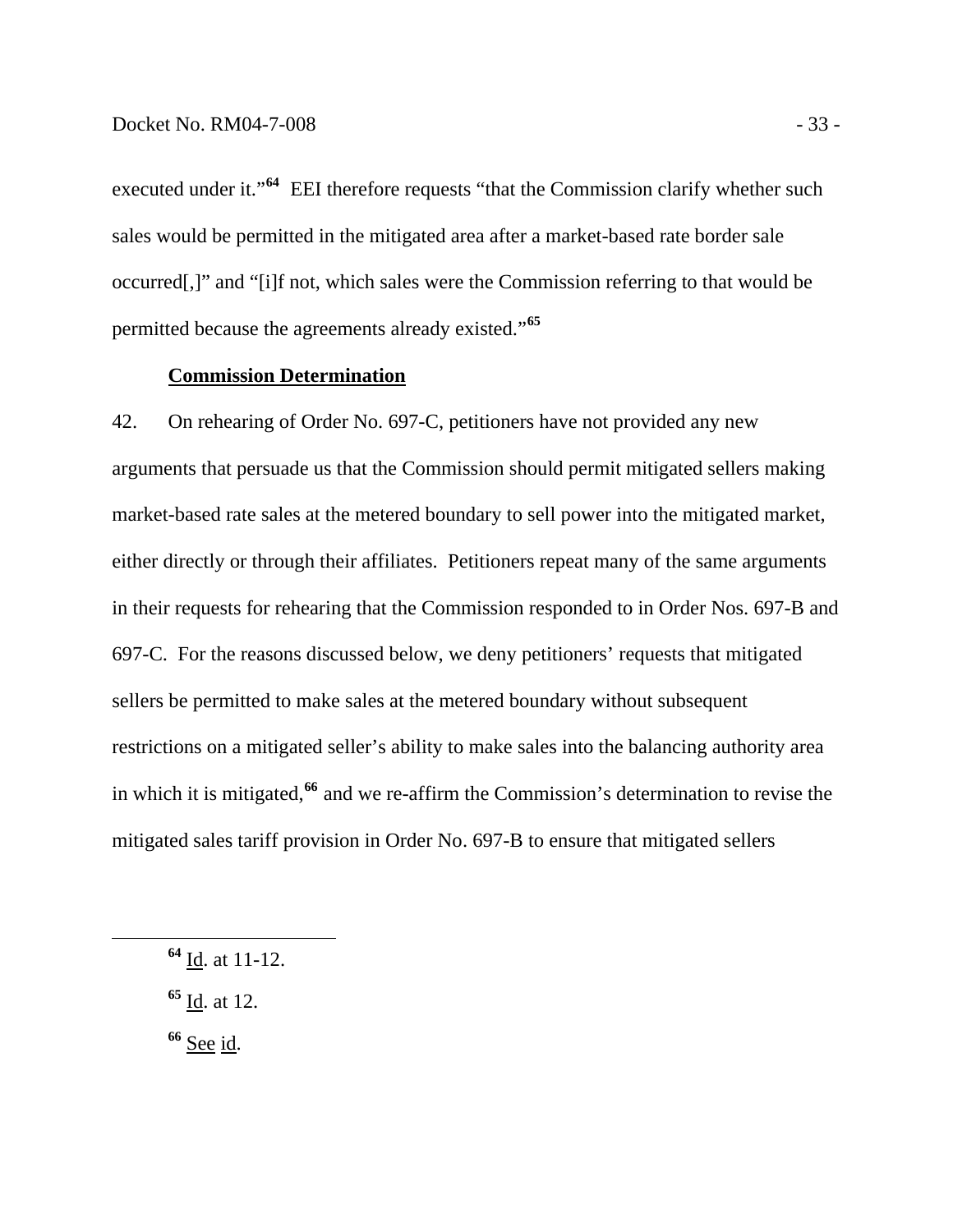<span id="page-36-0"></span>

making market-based rate sales at the metered boundary do not subsequently sell power into the mitigated market either directly or through their affiliates.

43. We disagree with petitioners' arguments that the Commission has not clearly articulated the problem that the tariff text governing sales at the metered boundary is intended to address, and that the tariff text is not tailored to address the harms the mitigated sales tariff provision seeks to prevent. Contrary to petitioners' arguments in this regard, the Commission has explained repeatedly why mitigated sellers and their affiliates are prohibited from making market-based rate sales anywhere within the balancing authority area in which the seller is mitigated. Specifically, in Order No. 697 the Commission explained that:

Allowing market-based rate sales by a seller that has been found to have market power, or has so conceded, in the very market in which market power is a concern is inconsistent with the Commission's responsibility under the FPA to ensure that rates are just and reasonable and not unduly discriminatory. While we generally agree that it is desirable to allow market-based rate sales into markets where the seller has not been found to have market power, we do not agree that it is reasonable to allow a mitigated seller to make market-based rate sales anywhere within a mitigated market. It is unrealistic to believe that sales made anywhere in a balancing authority area can be traced to ensure that no improper sales are taking place. Such an approach would also place customers and competitors at an unreasonable disadvantage because the mitigated seller has dominance in the very market in which it is making market-based rate sales.**[67](#page-36-0)**

**<sup>67</sup>** Order No. 697, FERC Stats. & Regs. ¶ 31,252 at P 819.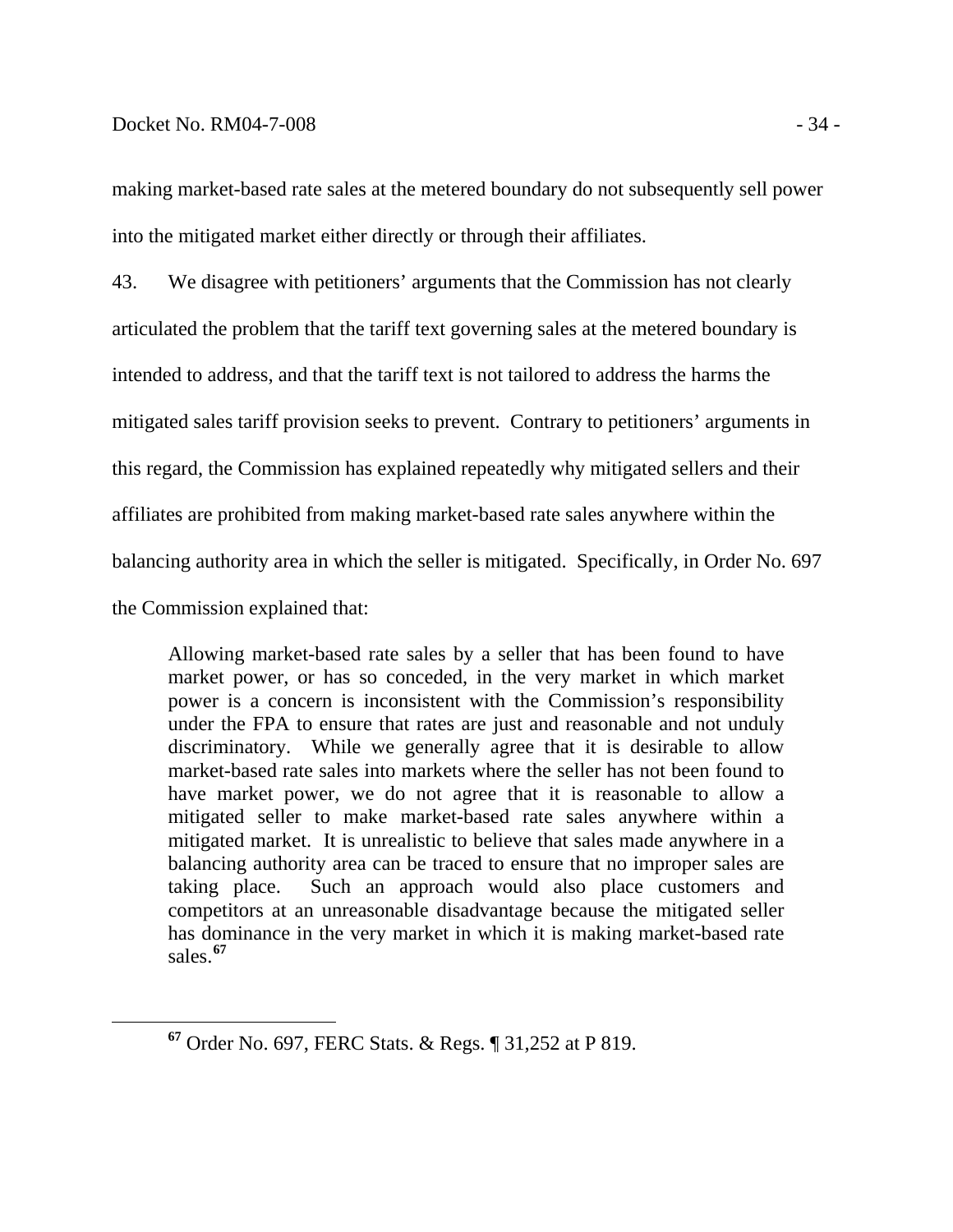<span id="page-37-0"></span>

Thus, the Commission prohibited mitigated sellers and their affiliates from selling power at market-based rates in the balancing authority area in which the seller is found, or presumed, to have market power, and, because sales cannot be traced to ensure that no improper sales are taking place, the Commission placed restrictions on mitigated sellers' market-based rate sales at the metered boundary.**[68](#page-37-0)**

44. We also reject petitioners' assertions that the Commission has failed to explain why, as a result of a mitigated seller making market-based rate sales at the metered boundary, such seller or its affiliate's sales into the mitigated balancing authority area under a Commission-approved cost-based tariff are unjust and unreasonable. As explained in Order Nos. 697-B and 697-C, petitioners' arguments on rehearing of Order No. 697-A effectively conceded that they cannot guarantee that market-based rate sales at the metered boundary ultimately serve load beyond the balancing authority area where the seller is mitigated.**[69](#page-37-1)** Not only is it unrealistic to believe that power sold by mitigated

**<sup>68</sup>** Id. P 821; see also Order No. 697-A, FERC Stats. & Regs. ¶ 31,268 at P 335.

<span id="page-37-1"></span>**<sup>69</sup>** Order No. 697-B, FERC Stats. & Regs. ¶ 31,285 at P 66-67, 69; E.ON May 21, 2008 Rehearing Request at 12-14, Pinnacle May 21, 2008 Rehearing Request at 4-6. See also Westar Energy, Inc. v. FERC, 568 F.3d 985, 988 (D.C. Cir. 2009) (stating that in Order No. 697 the Commission concluded that "it 'is unrealistic to believe that' such sales 'can be traced to ensure that no improper sales are taking place.'") (citation omitted); Order No. 697-A, FERC Stats. & Regs. ¶ 31,268 at P 321.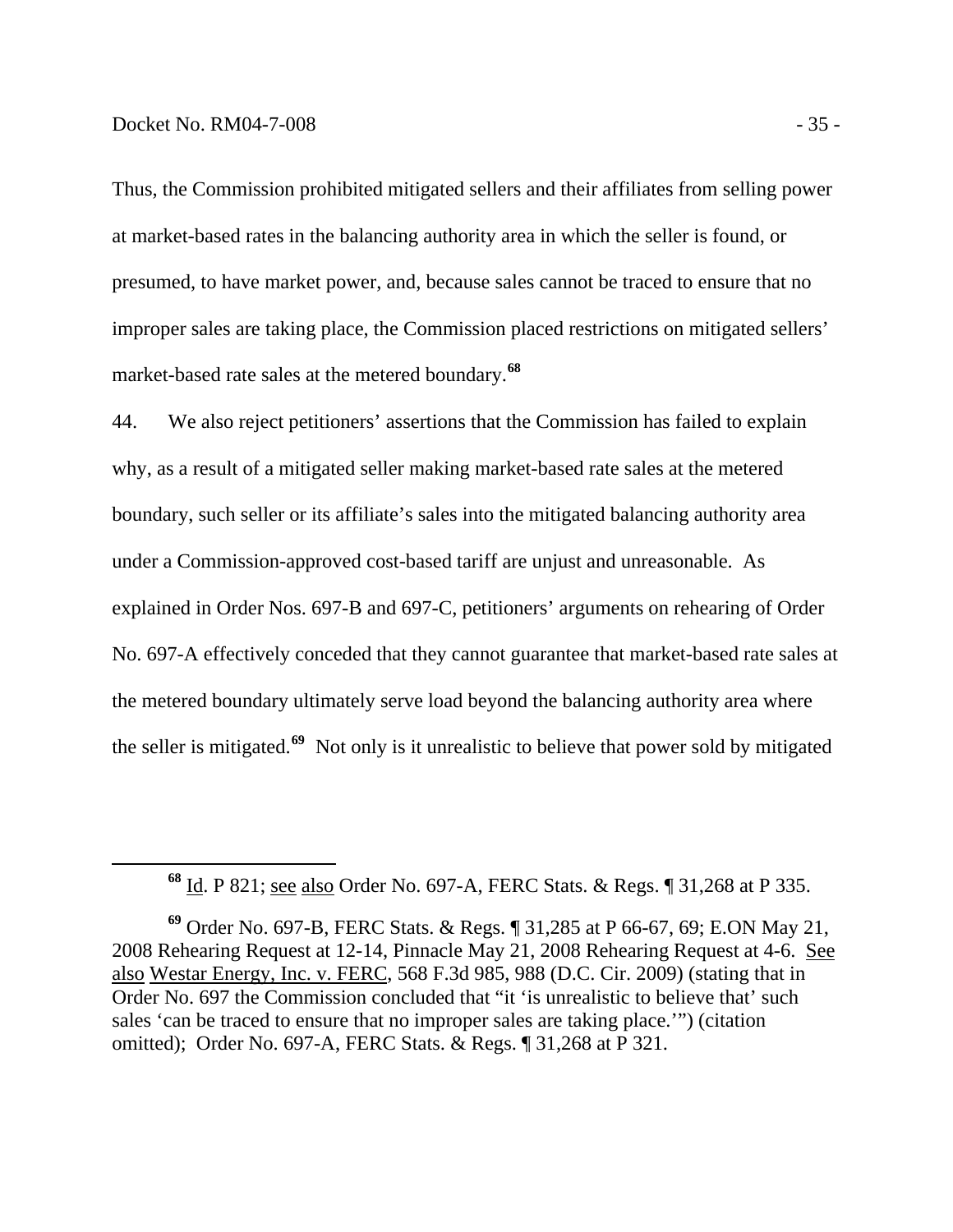$\overline{a}$ 

sellers at the metered boundary can be traced,**<sup>70</sup>** these petitioners have failed to explain or demonstrate how the Commission could effectively monitor to ensure that power sold by a mitigated seller at cost-based rates into the mitigated balancing authority area did not originate from that mitigated seller's sale at market-based rates at the metered boundary. Therefore, in order to ensure that mitigated sellers are not making market-based rate sales anywhere within a balancing authority area in which they are mitigated, once a mitigated seller sells power at the metered boundary at market-based rates, the mitigated seller and its affiliates may not sell power into the balancing authority area in which the seller is found, or presumed, to have market power, whether at cost-based or market-based rates.**<sup>71</sup>** As the Commission has explained, this prohibition is necessary to ensure that no improper sales are taking place, and to enable the Commission to ensure market power is not being exercised in the balancing authority area in which a seller is mitigated.

45. We deny petitioners' request that we modify the mitigated sales tariff provision to include the options in paragraphs 42 and 43, and their request that the Commission clarify that the tariff text governing sales at the metered boundary "will not prevent sales that are otherwise authorized by the Commission, either generically or on a case-by-case

**<sup>70</sup>** Order No. 697, FERC Stats. & Regs. ¶ 31,252 at P 818 and n.963 (citing to utility comments critical of tagging for monitoring market transactions).

**<sup>71</sup>** Order No. 697-A, FERC Stats. & Regs. ¶ 31,268 at n.464.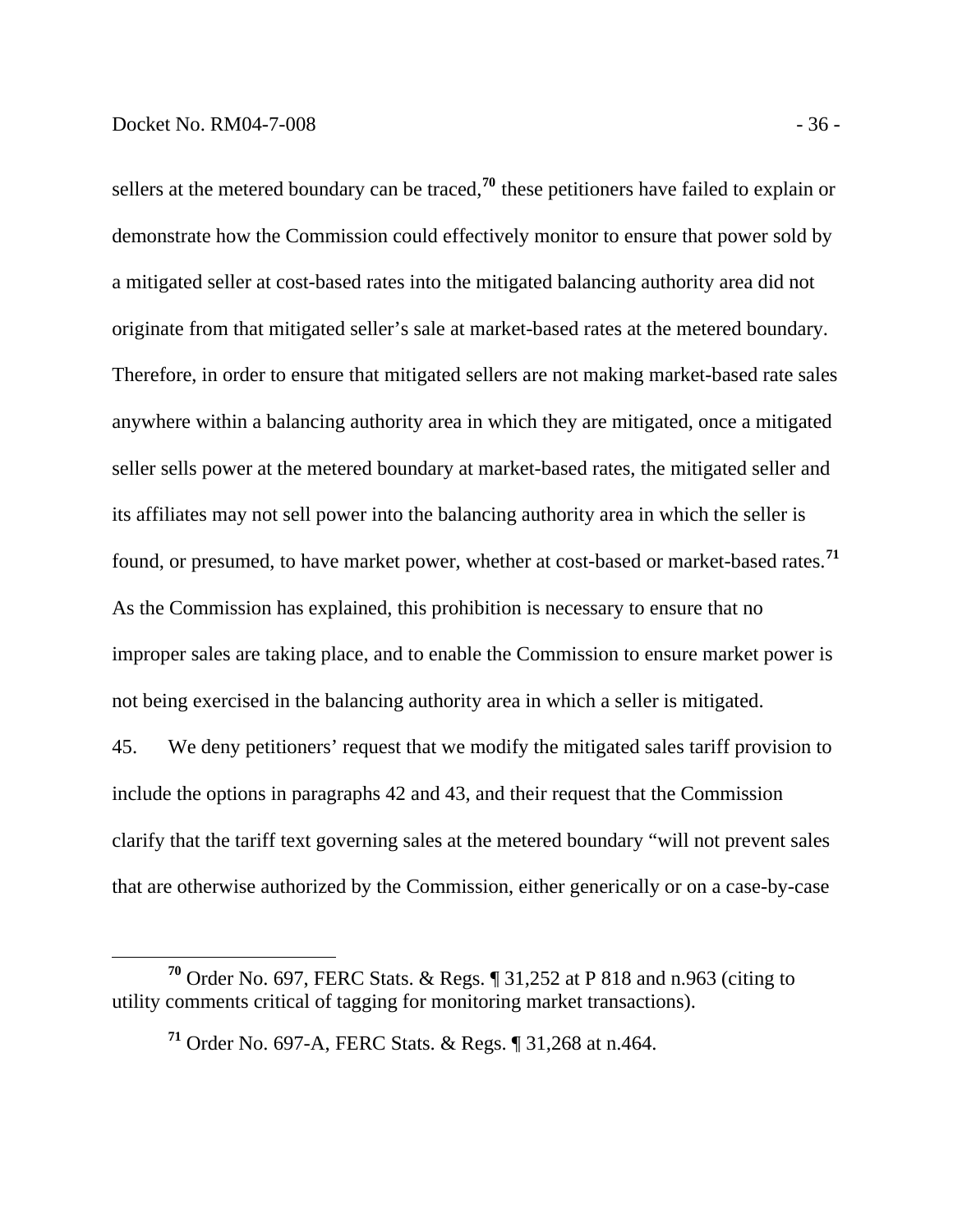basis in individual agreements."**<sup>72</sup>** Petitioners' arguments that the tariff text governing sales at the metered boundary does not allow mitigated sellers to exercise the options discussed in paragraphs 42 and 43 of Order No. 697-C, and that paragraphs 42 and 43 are therefore in direct conflict with the tariff text, is premised on a misreading of paragraphs 42 and 43. Petitioners are incorrect that paragraphs 42 and 43 "purport to allow marketbased rate sales at the metered boundary without [the] subsequent constraints [contained in the tariff text], provided title transfers to the power or service at or beyond the metered boundary, or the power or service is sold to an end user."**<sup>73</sup>** The Commission's statement at the end of paragraph 42 that "mitigated sellers may choose to make no market-based rates sales at the metered boundary, or to limit such sales to end users, thereby eliminating the risk that they will re-sell power back to the balancing authority area where they are mitigated"<sup>74</sup> does not conflict with the mitigated sales tariff provision, which states that "if the Seller sells at the metered boundary of a mitigated balancing authority area at market-based rates, then neither it nor its affiliates can sell into that mitigated balancing authority area from the outside."**<sup>75</sup>** Because a mitigated seller

**<sup>73</sup>** Id. at 5.

 $\overline{a}$ 

**<sup>75</sup>** Id. at Appendix C.

**<sup>72</sup>** EEI July 20, 2009 Rehearing Request at 13.

**<sup>74</sup>** Order No. 697-C, FERC Stats. & Regs. ¶ 31,291 at P 42 (citing Order No. 697-A, FERC Stats. & Regs. ¶ 31,268 at P 336).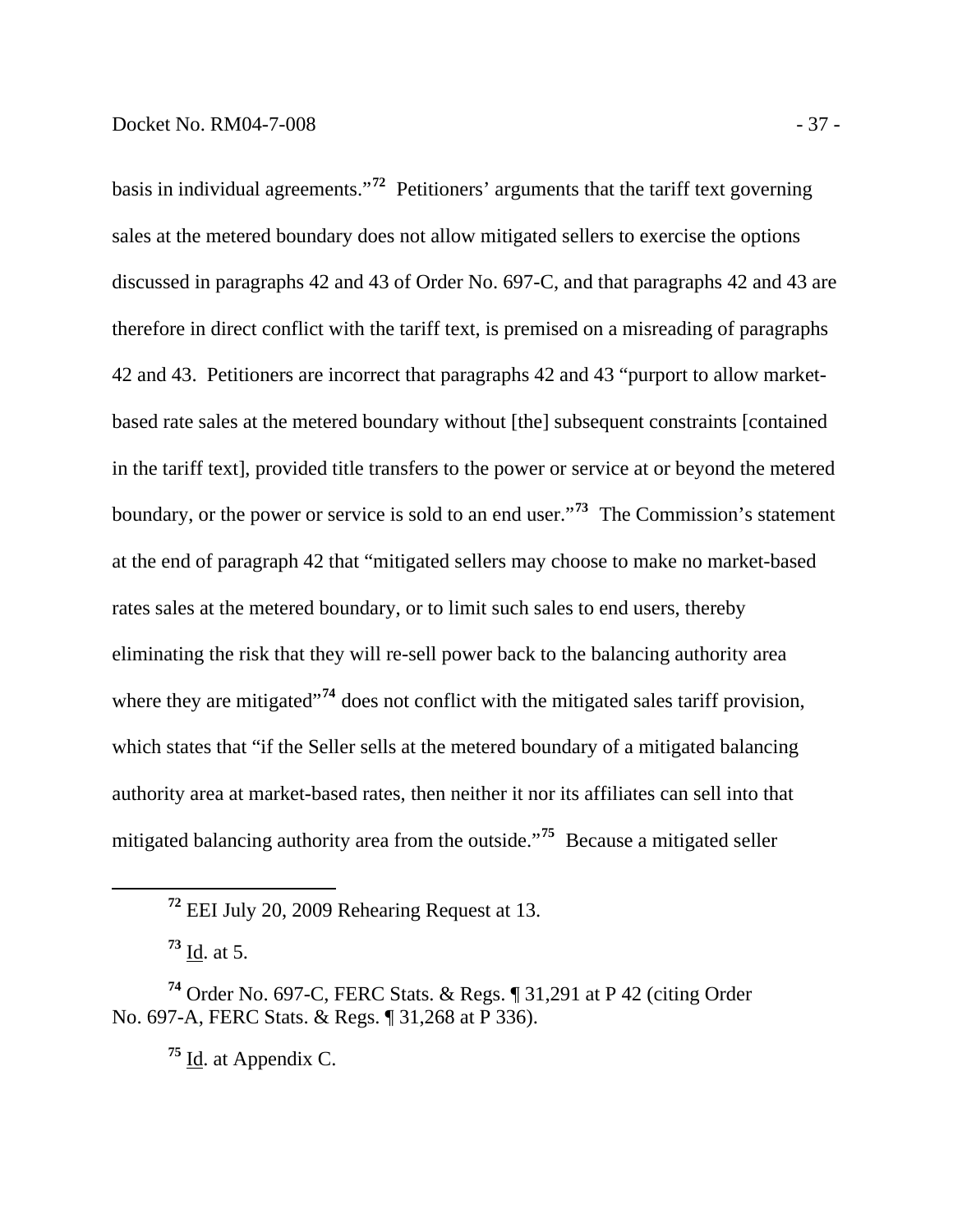making market-based rate sales at the metered boundary and its affiliates cannot make sales into the mitigated balancing authority area from the outside under the options provided in paragraph 42, both options in paragraph 42 are consistent with the text of the mitigated sales tariff provision.

46. We further reject petitioners' argument that the options set forth in paragraph 43 of Order No. 697-C are in conflict with the tariff text. In responding to petitioners' arguments that the mitigated sales tariff provision interferes with must-offer and reliability requirements, reserve sharing agreements, and cost-based requirement contracts, the Commission explained at paragraph 43 that "if a mitigated seller does not make market-based rate sales at the border, either that mitigated seller or its affiliates may make sales at cost-based rates into the balancing authority area in which it is mitigated."**[76](#page-40-0)** The Commission stated that "[a] mitigated seller can perform each of the above-enumerated functions **either** by selling at cost-based rates within its restricted balancing authority area, selling at cost-based rates at the metered boundary of its restricted balancing authority area, **or** by selling at market-based rates at the metered boundary as long as it makes sure that title to the power sold transfers at or beyond the metered boundary."**[77](#page-40-1)** Thus, the mitigated seller can fulfill any obligations it has under

<span id="page-40-1"></span><span id="page-40-0"></span>**<sup>76</sup>** Order No. 697-C, FERC Stats. & Regs. ¶ 31,291 at P 43 (emphasis in original). **<sup>77</sup>** Id. (emphasis added).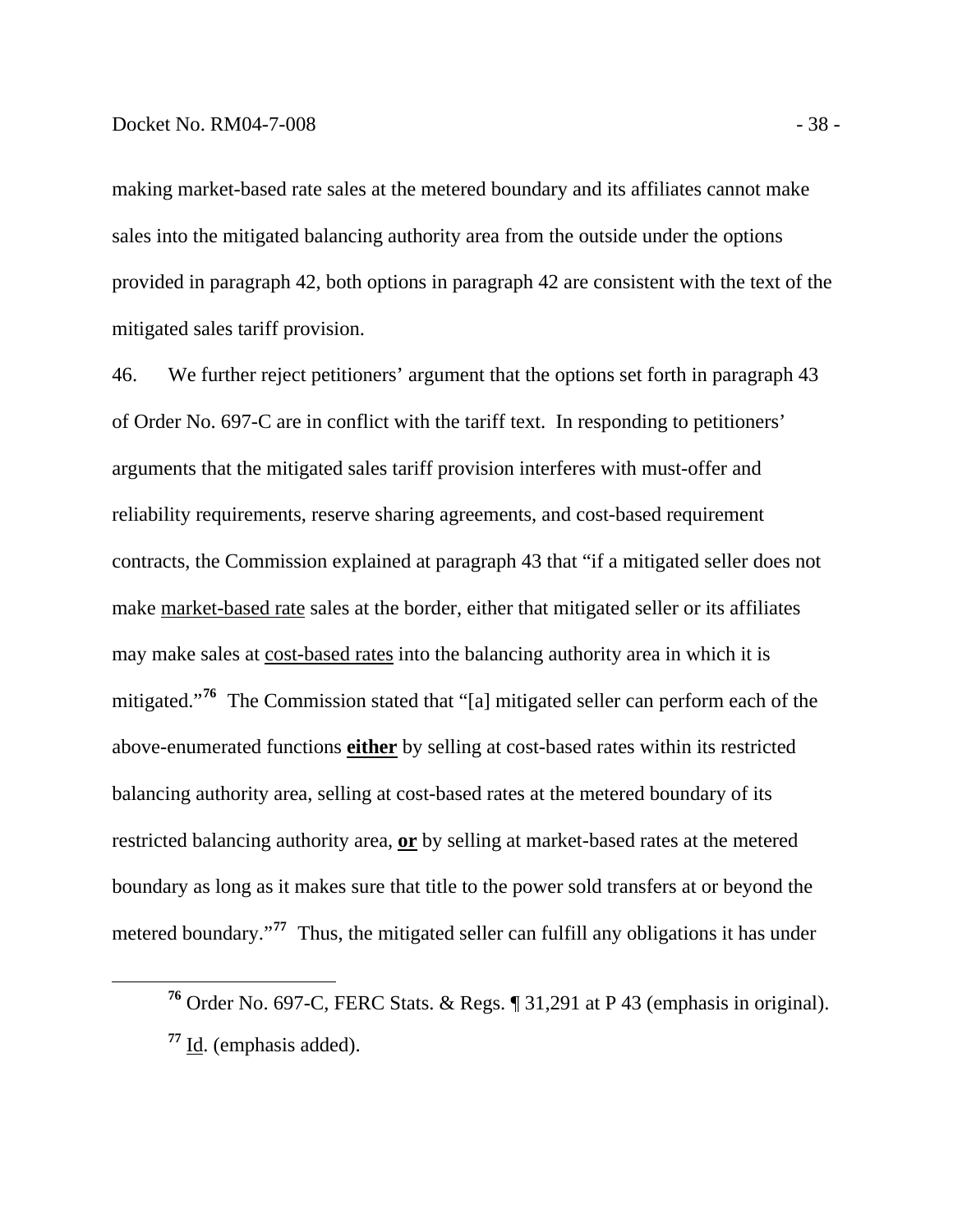must-offer and reliability requirements, reserve sharing agreements, and cost-based requirement contracts by making sales at **cost-based rates** into the balancing authority area in which it is mitigated, **as long as a mitigated seller does not make market-based rate sales at the metered boundary**. It could also fulfill such obligations by selling at cost-based rates at the metered boundary of its restricted balancing authority area. Or, the mitigated seller could fulfill such obligations by making sales at the metered boundary of a mitigated balancing authority area at market-based rates, **as long as** neither it nor its affiliates sell into that mitigated balancing authority area from the outside.

47. Because a mitigated seller can fulfill any obligations it has under must-offer and reliability requirements, reserve sharing agreements, and cost-based requirement contracts under one of these options, we reject petitioners' argument that the tariff text's prohibition on subsequent sales by a mitigated seller are overbroad and over-inclusive. To the contrary, the mitigated sales tariff provision enables the Commission to ensure that no improper sales are taking place, and thereby enables the Commission to ensure market power is not being exercised in the balancing authority area in which a seller is mitigated. Moreover, the Court of Appeals for the District of Columbia Circuit recently confirmed that "a wholesaler … can easily comply with the [Commission] rule and still make sales into other regions at market-based rates. A wholesaler simply needs to ensure that title passes at or beyond the metered boundary between the mitigated and non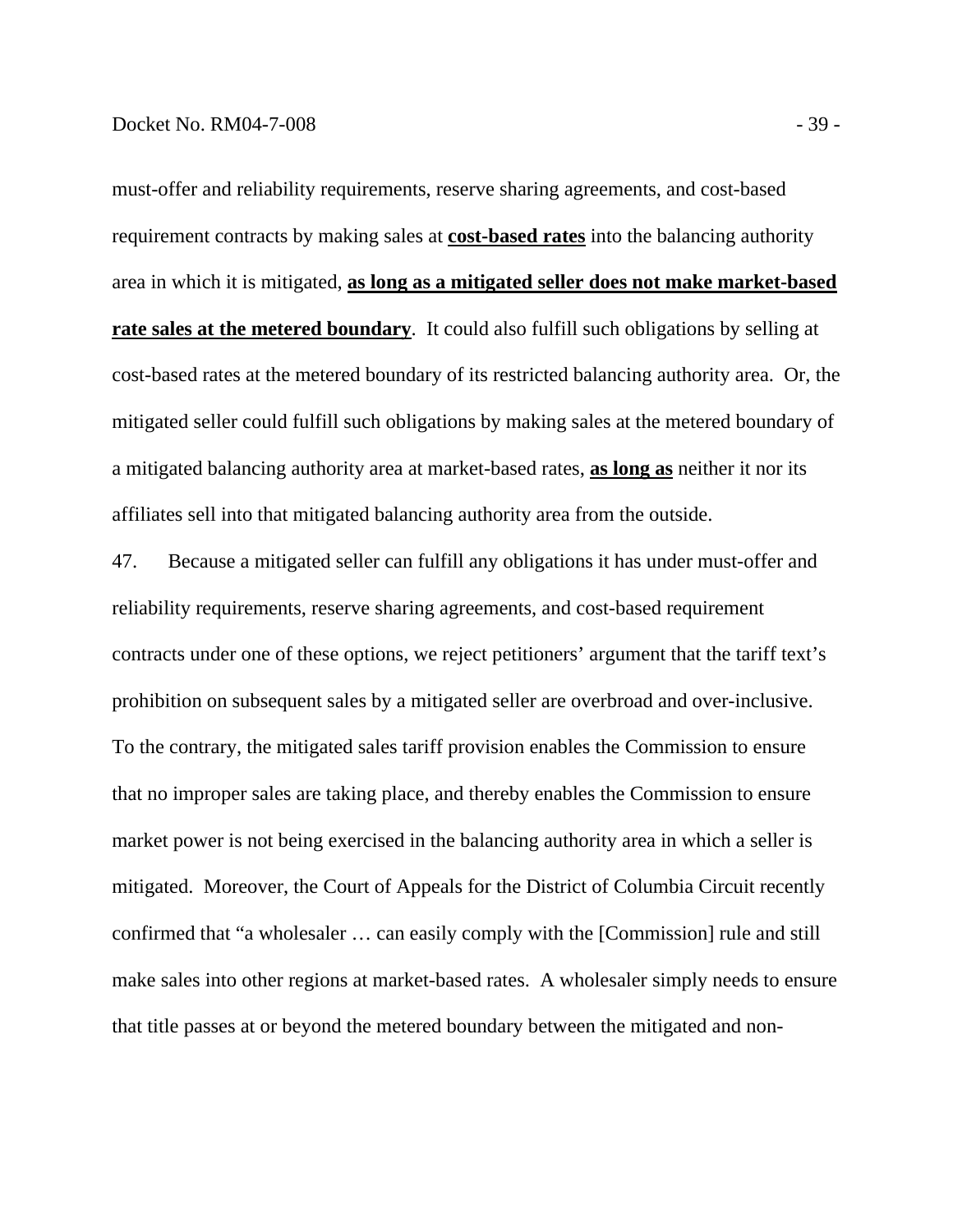mitigated areas, instead of inside a mitigated area."**<sup>78</sup>** Thus, we reject EEI's argument that the tariff text's prohibition on subsequent sales by a mitigated seller are overbroad and over-inclusive.

48. Petitioners' argument that the tariff provision is overbroad because it does not clearly apply only if the seller is originally selling from within the mitigated market at the metered boundary and because it does not include any temporal or other limits to ensure that the subsequent prohibited sales into the mitigated market are linked to the original outbound border sales**[79](#page-42-0)** was previously raised in the requests for rehearing of Order No. 697-B.**[80](#page-42-1)** The Commission rejected that argument in Order No. 697-C and affirmed its determination to revise the mitigated sales tariff provision in Order No. 697-B to ensure that a mitigated seller making market-based rate sales at the metered boundary does not sell power into the mitigated market either directly or through its affiliates.**[81](#page-42-2)** In addition, petitioners' requests that the Commission: (1) clarify whether end users include

**<sup>78</sup>** Westar Energy, Inc. v. FERC, 568 F.3d 985, 988 (D.C. Cir. 2009) (citation omitted).

**<sup>79</sup>** EEI July 20, 2009 Rehearing Request at 7.

<span id="page-42-1"></span><span id="page-42-0"></span>**<sup>80</sup>** Order No. 697-C, FERC Stats. & Regs. ¶ 31,291 at P 28 (stating that "E.ON contends that the revised tariff provision is overbroad and prohibits legitimate transactions" and "E.ON argues that the mitigated sales tariff provision should contain a 'temporal limitation' so that it cannot be read to prohibit a mitigated seller or its affiliates from ever selling from the outside into the mitigated balancing authority area.").

<span id="page-42-2"></span>**<sup>81</sup>** Id. P 42.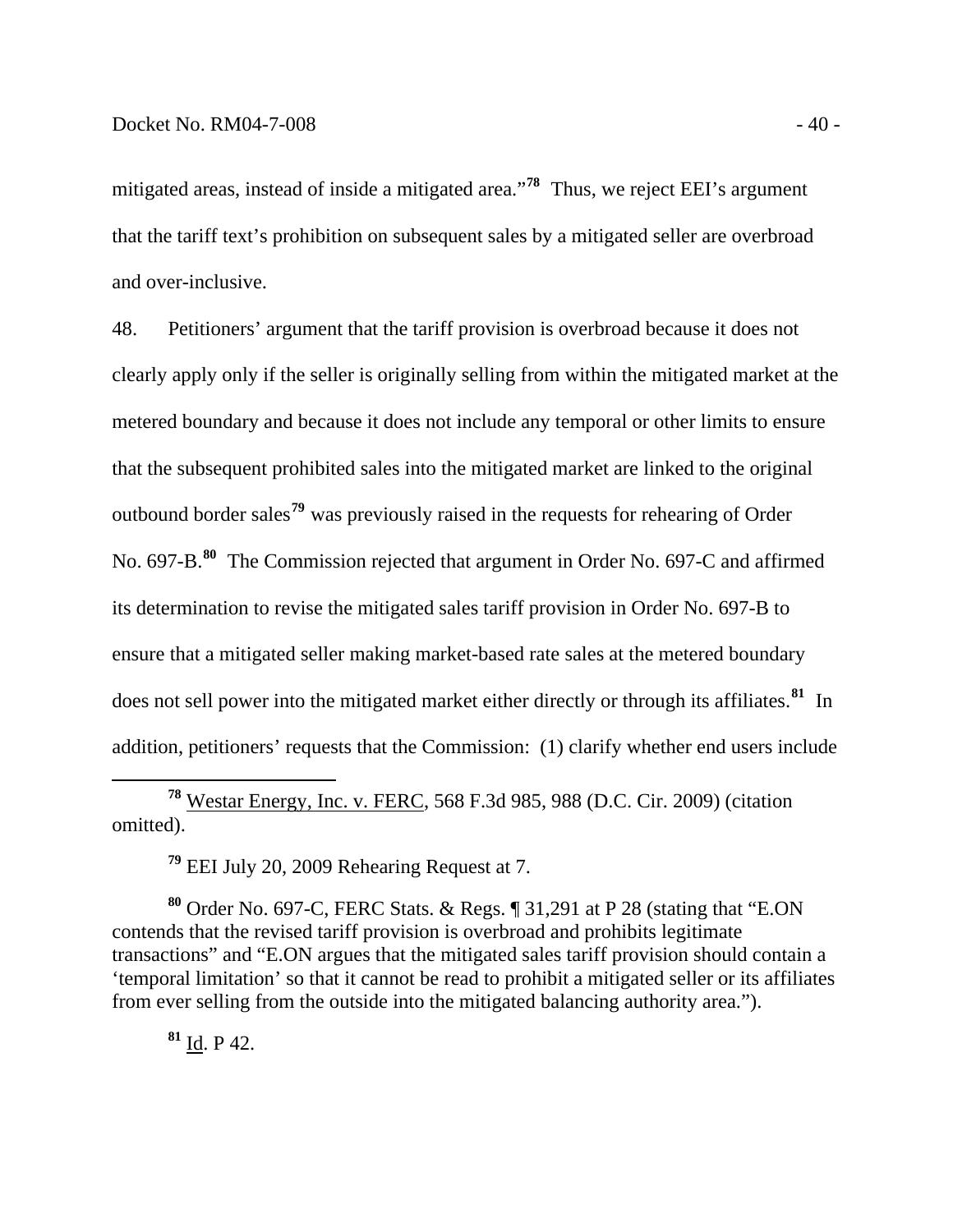$\overline{a}$ 

load-serving entities such as investor-owned utilities, municipalities, and cooperatives that service retail load; (2) authorize "sales of blocks of power to be delivered at dates and times other than the border sale block of power, power made available under must offer requirements, and load-following power", and (3) "clarify that the border sale constraints do not require a mitigated seller or its affiliate, if otherwise precluded from selling power into the mitigated area from the outside, to withhold making those sales during times at which the seller or affiliates are called on to maintain system reliability"**<sup>82</sup>** were also previously raised by EEI in its request for rehearing of Order No. 697-B as part of its argument that the Commission should return to the intent-based concept adopted in Order No. 697, wherein EEI identified five types of transactions that it suggested should be permitted without first needing to demonstrate intent, even if a mitigated seller does make market-based rate sales at the metered boundary.**<sup>83</sup>** The Commission responded to

(continued…)

**<sup>82</sup>** EEI July 20, 2009 Rehearing Request at 13-14.

**<sup>83</sup>** Order No. 697-C, FERC Stats. & Regs. ¶ 31,291 at P 36. Specifically, EEI argued that the Commission should permit sales to load-serving entities such as investorowned utilities, municipalities, and cooperatives that serve retail load outside the mitigated market, even if those entities may at times need to sell power back into the mitigated market if their supply is too great. EEI January 22, 2009 Corrected Rehearing Request at 7-9. It also argued that the Commission should permit other types of transactions that are independent of the border sales, such as sales of blocks of power to be delivered at dates and times other than the border sale block of power, power made available under must offer requirements, and load-following power, and should clarify that the border sale constraints do not require a mitigated seller or its affiliates, which otherwise would be precluded from selling power into the mitigated area from the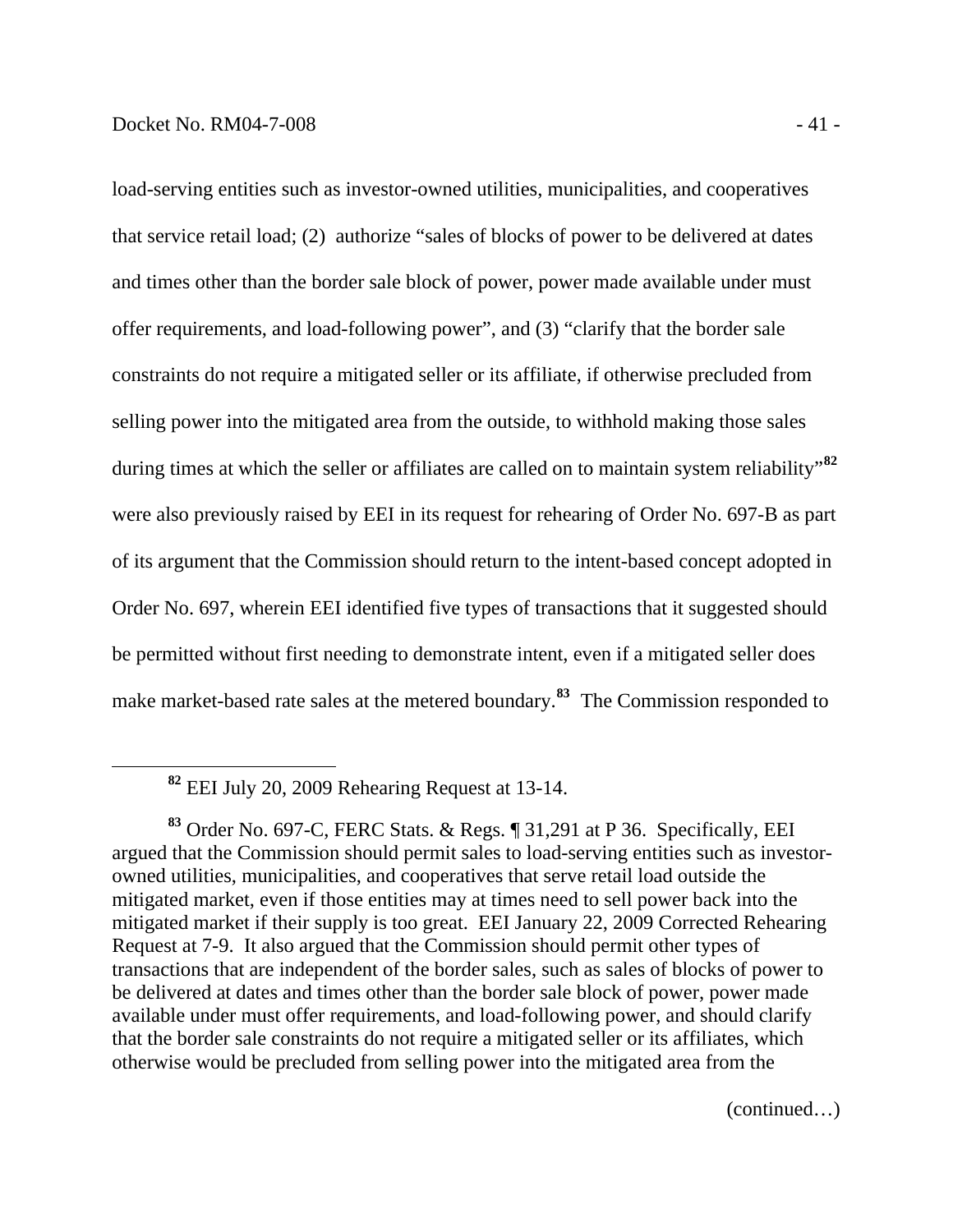$\overline{a}$ 

this argument in Order No. 697-C, explaining that it would not return to the intent based concept as requested by EEI because, as it stated in Order No. 697-A, the Commission agreed with petitioners that it would be difficult to determine and document intent, and therefore decided to eliminate the intent element of the tariff provision.**<sup>84</sup>** The Commission does not allow rehearing of an order denying rehearing.**<sup>85</sup>** Therefore, we dismiss petitioners' argument that the tariff provision is overbroad, and their requests that the Commission authorize mitigated sellers to make the same types of sales that EEI previously asked the Commission to permit, as these arguments are an attempt to re-litigate the determinations made by the Commission in Order No. 697-C.

49. In response to petitioners' request that the Commission clarify whether end users include load-serving entities such as investor-owned utilities, municipalities, and cooperatives that service retail load, we clarify that for the purposes of the mitigated sales tariff provision adopted in this rulemaking proceeding, end users of power could include, but are not limited to, buyers that serve end-use customers, which as suggested by EEI, could include load serving entities serving their retail load, such as investor-owned

outside, to withhold making those sales during times at which the seller or affiliates are called on to maintain system reliability. EEI January 22, 2009 Corrected Rehearing Request at 8-9.

**<sup>84</sup>** Order No. 697-C, FERC Stats. & Regs. ¶ 31,291 at P 44.

**<sup>85</sup>** Southwestern Public Service Co*.*, 65 FERC ¶ 61,088, at 61,533 & n.14 (1993).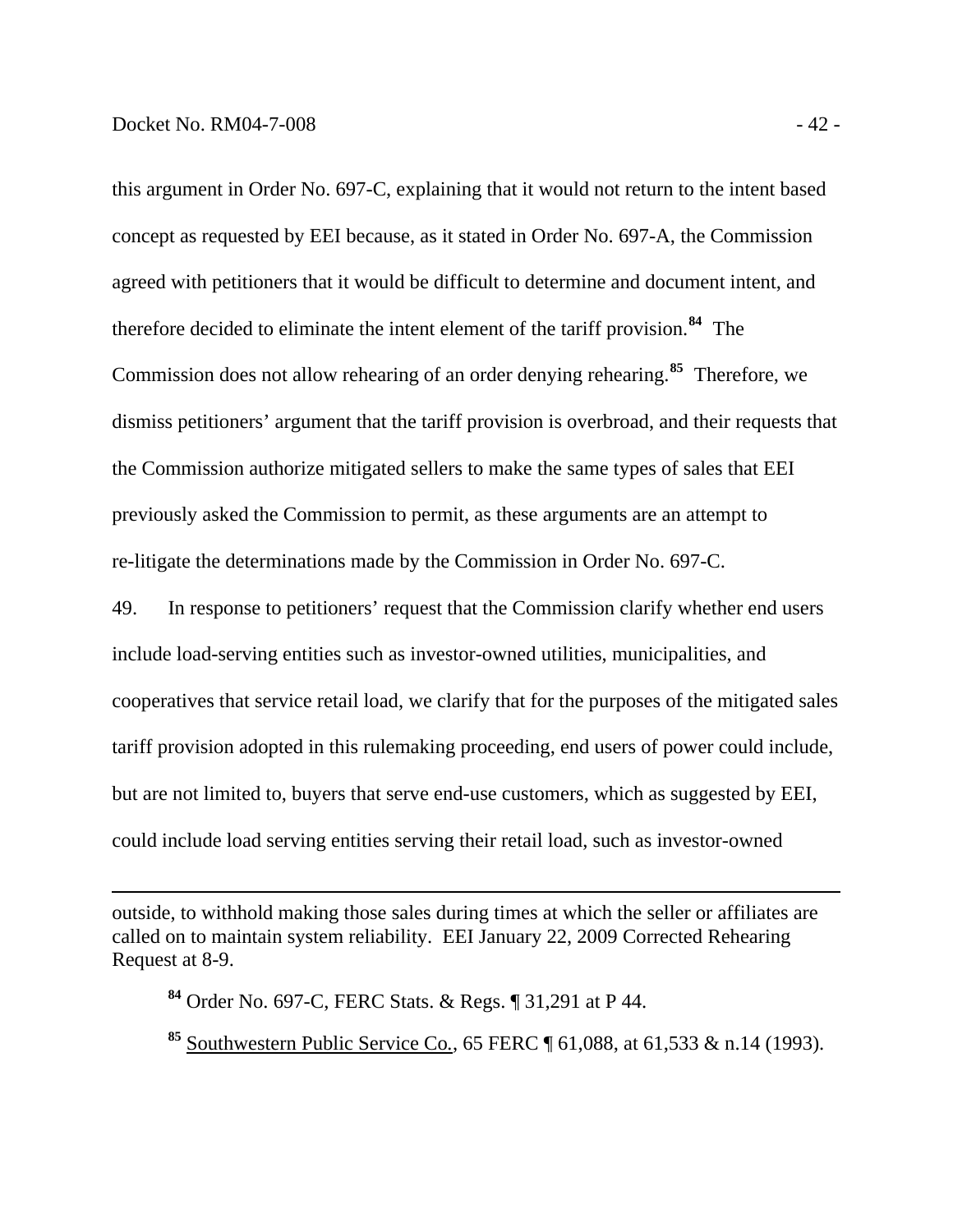#### Docket No. RM04-7-008 - 43 -

 $\overline{a}$ 

utilities, municipalities, and cooperatives. However, end users do not include entities that sell power into the balancing authority area in which the seller is mitigated.**<sup>86</sup>**

50. With respect to petitioners' request for clarification concerning the applicability of the mitigated sales tariff provision, as the Commission explained in Order No. 697-C, the restrictions on market-based rate sales at the metered boundary only apply to new agreements that the seller enters into prospectively from the date that Order No. 697-B became effective, and no existing agreements are upset or need to be revised in any way provided that the seller abides by our restrictions on any new agreements that it enters into prospectively.**[87](#page-45-0)** EEI's interpretation that if "sales [under existing agreements] are permitted because the agreement already exists" then the mitigated sales tariff provision does not apply to "any sales under the WSPP tariff, for example … because the agreement already exists and the sales are executed under it[,]"**[88](#page-45-1)** is incorrect. Although

**<sup>86</sup>** See Order No. 697-C, FERC Stats. & Regs. ¶ 31,291 at P 36 (summarizing the argument in EEI's request for rehearing of Order No. 697-B that, even if a mitigated seller does engage in border sales, the Commission should permit "sales to load-serving entities such as investor-owned utilities, municipalities, and cooperatives that serve retail load outside the mitigated market, even if those entities may at times need to sell power back into the mitigated market if their supply is too great (since the timing and occurrence of such excess-power sales back into the mitigated market will be beyond the control of the mitigated seller") (citing EEI January 22, 2009 Corrected Rehearing Request at 8-9).

<span id="page-45-0"></span>**<sup>87</sup>** Order No. 697-C, FERC Stats. & Regs. ¶ 31,291 at P 43.

<span id="page-45-1"></span>**<sup>88</sup>** EEI July 20, 2009 Rehearing Request at 11-12.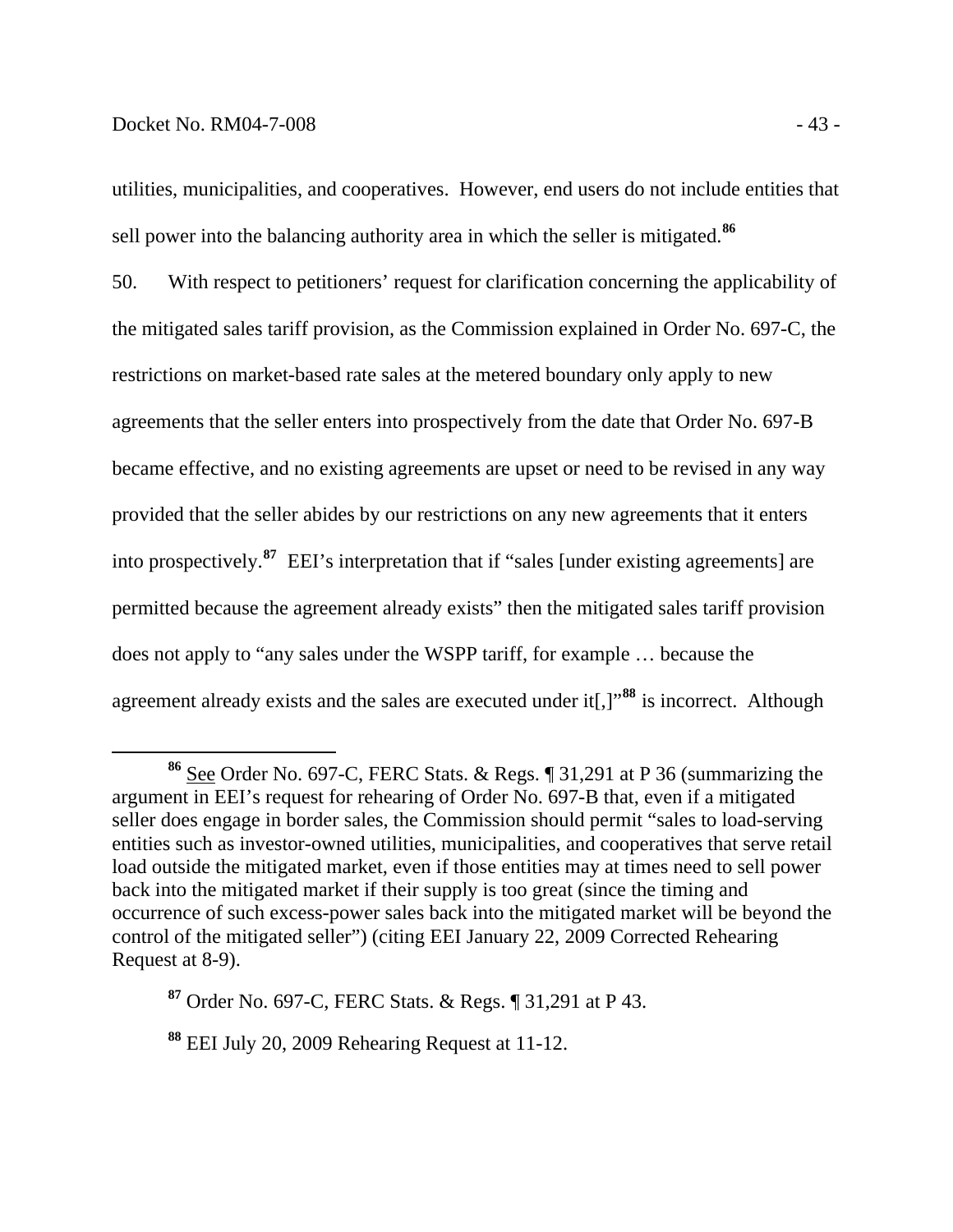EEI fails to describe the specific circumstances that give rise to its concerns, as EEI acknowledges, sales under such agreements are not executed until there is a requirement for service. Thus, the terms and conditions of an agreement executed under a generally applicable tariff are subject to the Commission's rules and regulations in force at the time that such an agreement is executed. Accordingly, the mitigated sales tariff provision applies to sales under the WSPP tariff that are entered into prospectively from July 29, 2009, the date that Order No. 697-B became effective. We therefore clarify that the restrictions in the mitigated sales tariff provision apply to agreements and transactions pursuant to them, that a seller enters into prospectively from July 29, 2009, the date that Order No. 697-B became effective.**<sup>89</sup>**

51. We deny petitioners' request that the Commission hold a technical conference to address issues related to the mitigated sales tariff provision. The Commission has provided extensive opportunity for comment on this issue, and has considered four rounds of comments, including the petitioners' requests for rehearing of Order No. 697-C. As discussed above, contrary to petitioners' argument that the Commission

**<sup>89</sup>** In this regard, we note that in accepting a utility's proposed mitigation, the Commission explained that such mitigation is accepted on a prospective basis, and that it is appropriate for existing long-term agreements to remain in effect until terminated pursuant to their terms. See South Carolina Electric and Gas Co., 114 FERC ¶ 61,143, at P 18 (2006).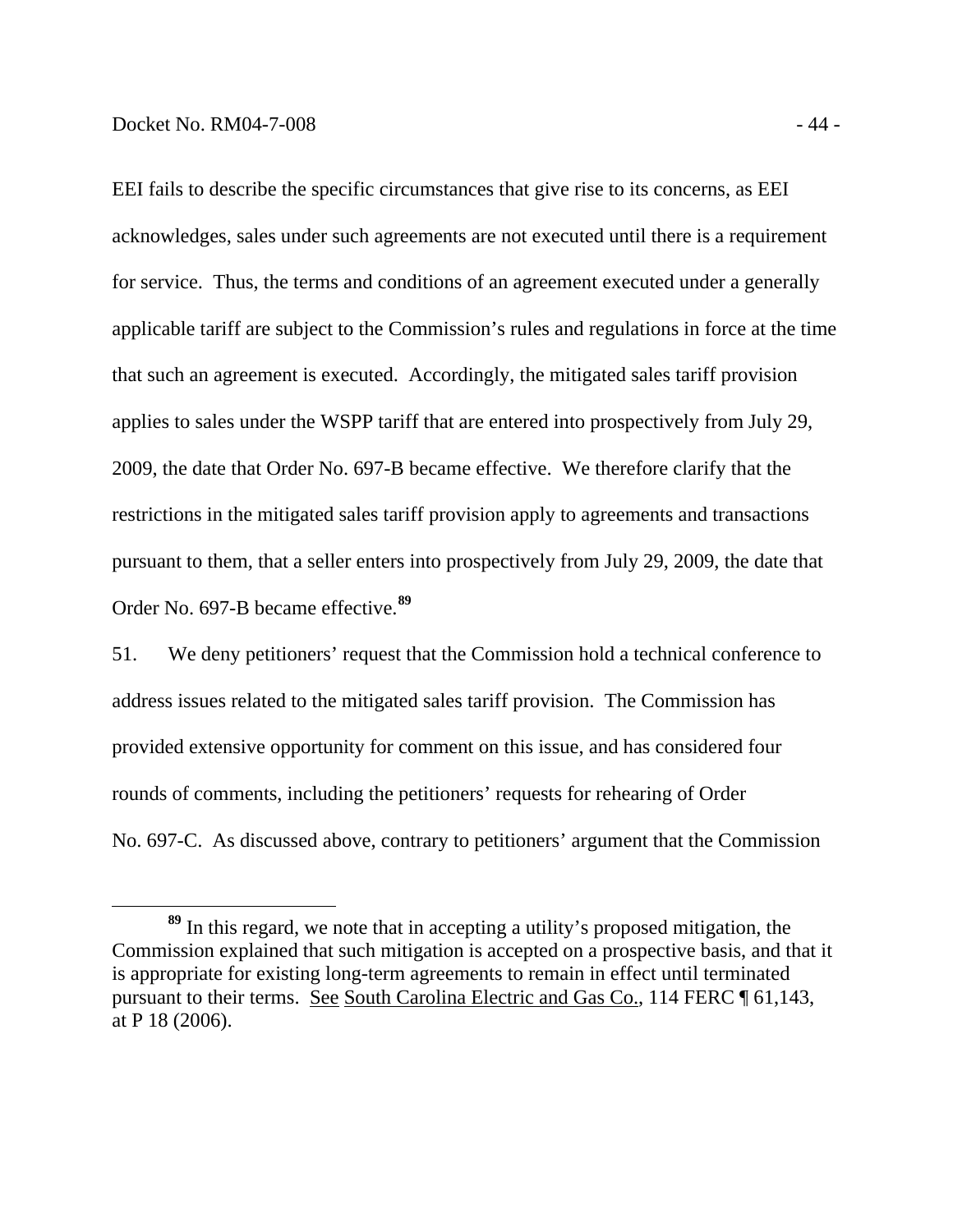has not articulated the problem that this tariff provision is intended to address, the Commission explained in Order Nos. 697-B and 697-C that the tariff text adopted in Order No. 697-B enables the Commission to ensure that mitigated sellers, once they have made a market-based rate sale at the metered boundary of the mitigated balancing authority area, are not making such sales anywhere within a balancing authority area in which they are mitigated.

52. We also deny petitioners' request that the Commission delay the deadline for compliance with the mitigated sales tariff provision until the Commission issues an order responding to EEI's request for rehearing of Order No. 697-C, or following a technical conference. The Commission has already granted an extension of time to comply with the revised mitigated sales tariff provision in response to the requests for rehearing of Order No. 697-B.**[90](#page-47-0)** In its January 28, 2009 order granting an extension of time to comply, the Commission explained that it was granting an extension of time to comply with the mitigated sales tariff provision as set forth in Order No. 697-B "until such time as the Commission issues an order on rehearing of Order No. 697-B."**[91](#page-47-1)** Accordingly, we find that entities affected by the mitigated sales tariff provision as revised in Order

<span id="page-47-1"></span><span id="page-47-0"></span>**<sup>90</sup>** Market-Based Rates for Wholesale Sales of Electric Energy, Capacity, and Ancillary Services by Public Utilities, 126 FERC ¶ 61,072 (2009) (Order Granting Extension of Time to Comply).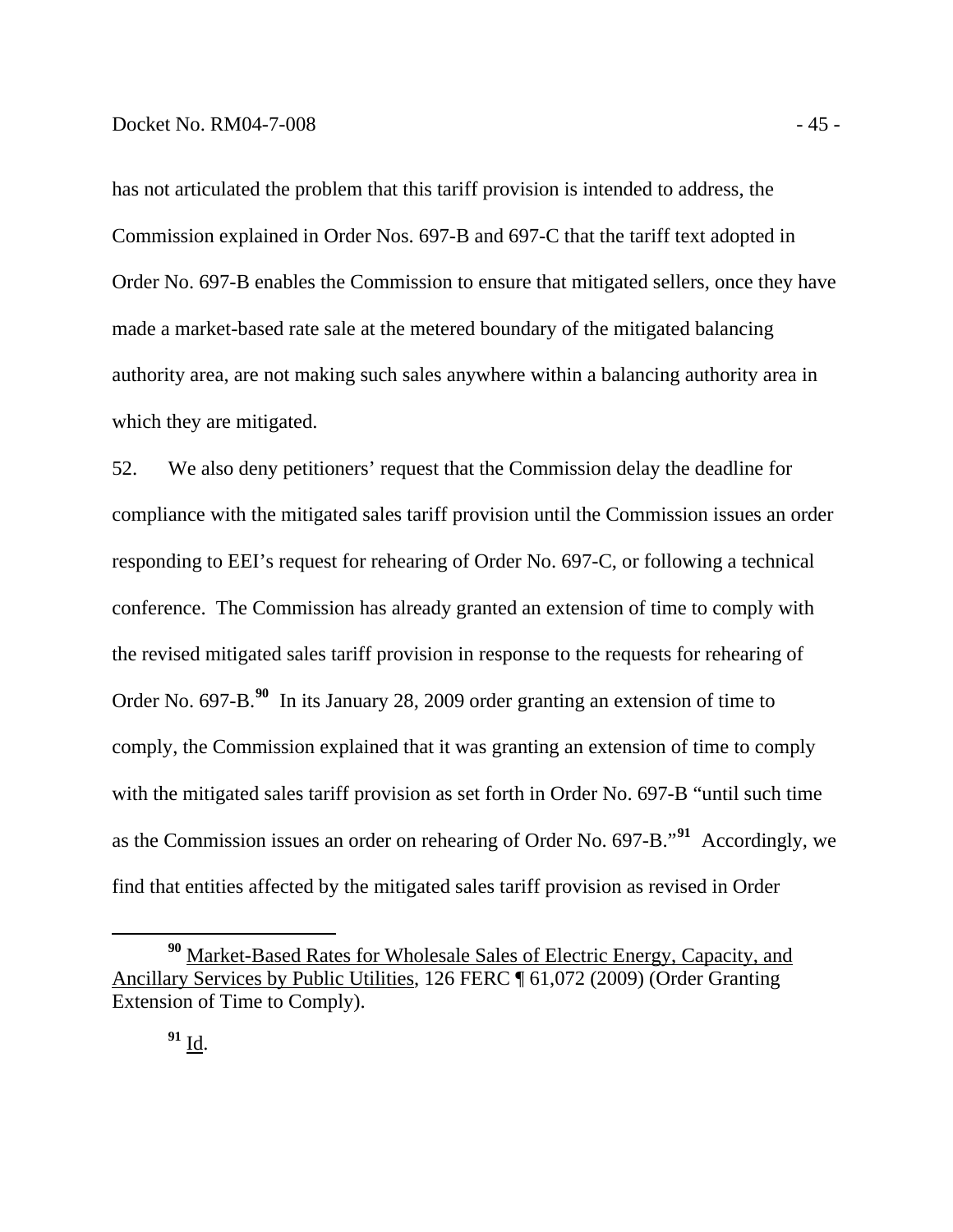No. 697-B have been on notice since January 28, 2009 that they should be prepared to comply with this tariff provision upon the issuance of the Commission's order on rehearing of Order No. 697-B. Moreover, petitioners have not provided any basis for a further extension of time to comply with the mitigated sales tariff provision; rather, petitioners repeat the same arguments in their requests for rehearing that the Commission responded to in Order Nos. 697-B and 697-C.

### <span id="page-48-0"></span>**IV. Information Collection Statement**

53. The Office of Management and Budget (OMB) regulations require that OMB approve certain information collection requirements imposed by an agency.**[92](#page-48-2)** The Final Rule's revisions to the information collection requirements for market-based rate sellers were approved under OMB Control Nos. 1902-0234. While this order clarifies aspects of the existing information collection requirements for the market-based rate program, it does not add to these requirements. Accordingly, a copy of this order will be sent to OMB for informational purposes only.

### <span id="page-48-1"></span>**V. Document Availability**

54. In addition to publishing the full text of this document in the Federal Register, the Commission provides all interested persons an opportunity to view and/or print the contents of this document via the Internet through FERC's Home Page

<span id="page-48-2"></span>**<sup>92</sup>** 5 CFR 1320.11.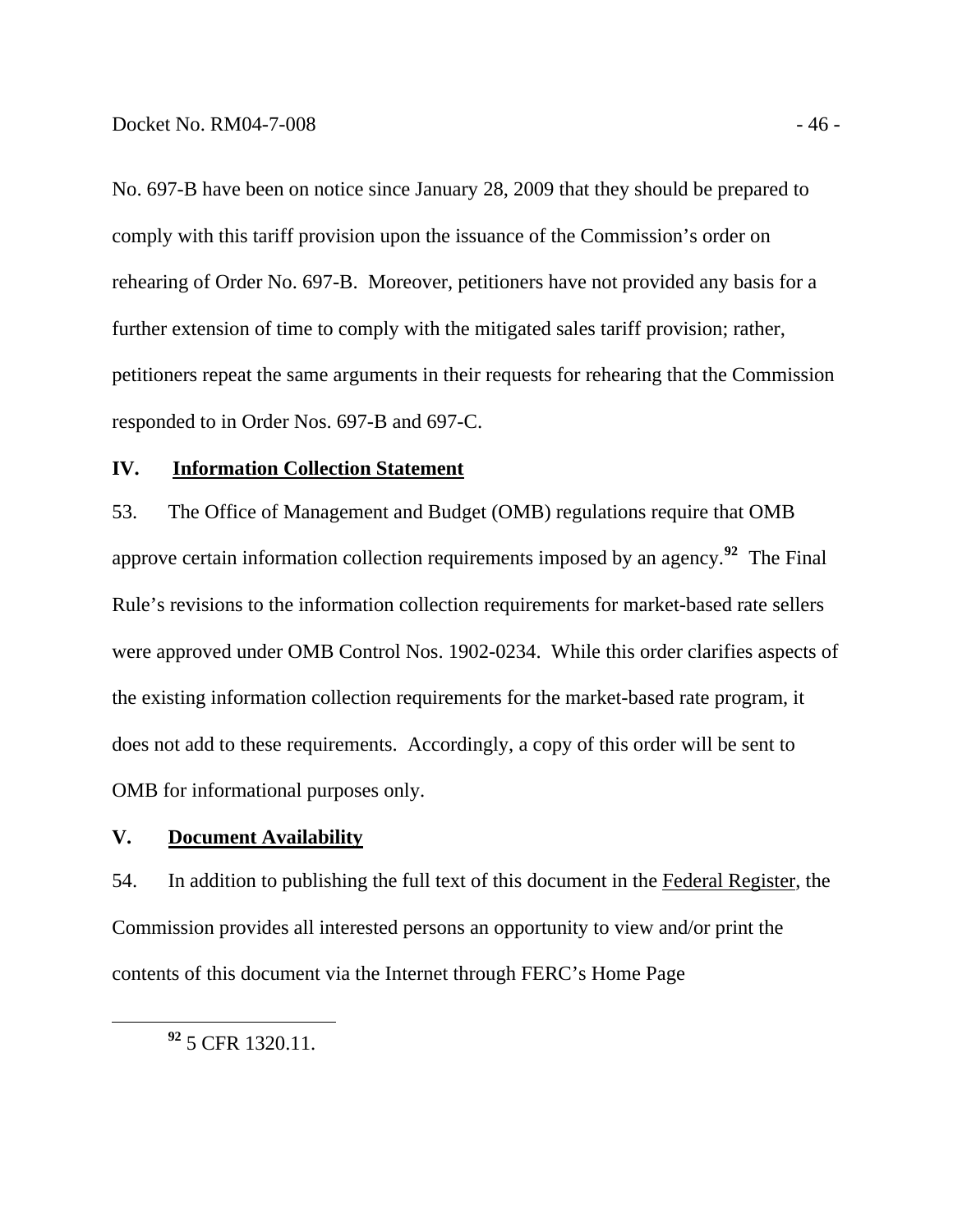(http://www.ferc.gov) and in FERC's Public Reference Room during normal business hours (8:30 a.m. to 5:00 p.m. Eastern time) at 888 First Street, NE, Room 2A, Washington, DC 20426.

55. From FERC's Home Page on the Internet, this information is available on eLibrary. The full text of this document is available on eLibrary in PDF and Microsoft Word format for viewing, printing, and/or downloading. To access this document in eLibrary, type the docket number excluding the last three digits of this document in the docket number field.

56. User assistance is available for eLibrary and the FERC's website during normal business hours from FERC Online Support at 202-502-6652 (toll free at 1-866-208-3676) or email at [ferconlinesupport@ferc.gov](mailto:ferconlinesupport@ferc.gov), or the Public Reference Room at (202) 502- 8371, TTY (202) 502-8659. E-mail the Public Reference Room at

[public.referenceroom@ferc.gov](mailto:public.referenceroom@ferc.gov).

# <span id="page-49-0"></span>**VI. Effective Date**

57. Changes adopted in this order on rehearing will become effective **[**insert date that is 30 days from publication in **FEDERAL REGISTER]**.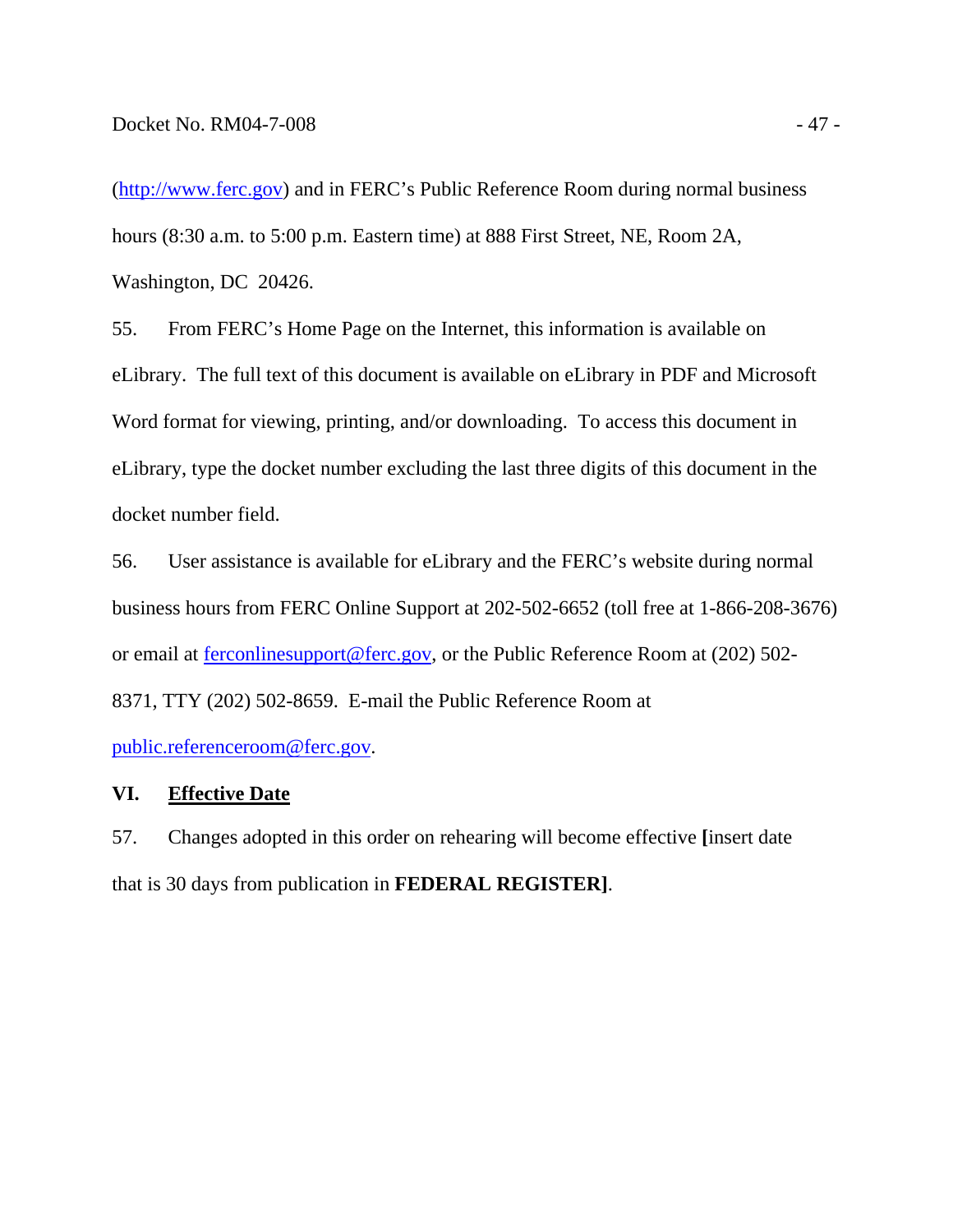# List of subjects in 18 CFR Part 35

Electric power rates, Electric utilities, Reporting and recordkeeping requirements.

By the Commission.

 $(S E A L)$ 

Nathaniel J. Davis, Sr., Deputy Secretary.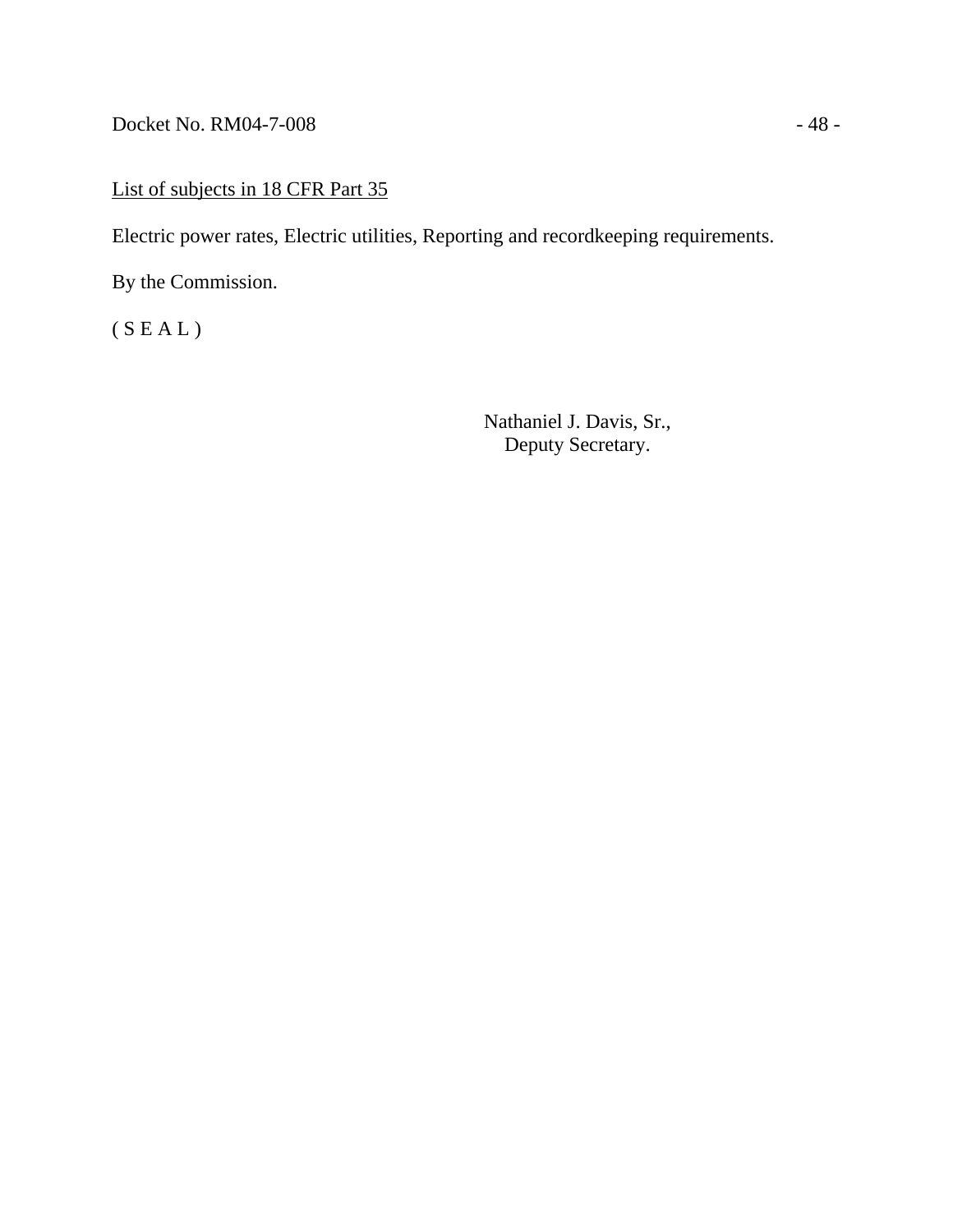In consideration of the foregoing, the Commission amends Part 35

Chapter I, Title 18, Code of Federal Regulations, as follows:

## **PART 35 – FILING OF RATE SCHEDULES AND TARIFFS**

1. The authority citation for Part 35 continues to read as follows:

**Authority**: 16 U.S.C. 791a-825r, 2601-2645; 31 U.S.C. 9701; 42 U.S.C. 7101- 7352.

2. Section 35.42 is revised to read as follows:

### **§ 35.42 Change in status reporting requirement.**

 (a) As a condition of obtaining and retaining market-based rate authority, a Seller must timely report to the Commission any change in status that would reflect a departure from the characteristics the Commission relied upon in granting market-based rate authority. A change in status includes, but is not limited to, the following:

 (1) Ownership or control of generation capacity that results in net increases of 100 MW or more, or of inputs to electric power production, or ownership, operation or control of transmission facilities, or

 (2) Affiliation with any entity not disclosed in the application for market-based rate authority that owns or controls generation facilities or inputs to electric power production, affiliation with any entity not disclosed in the application for market-based rate authority that owns, operates or controls transmission facilities, or affiliation with any entity that has a franchised service area.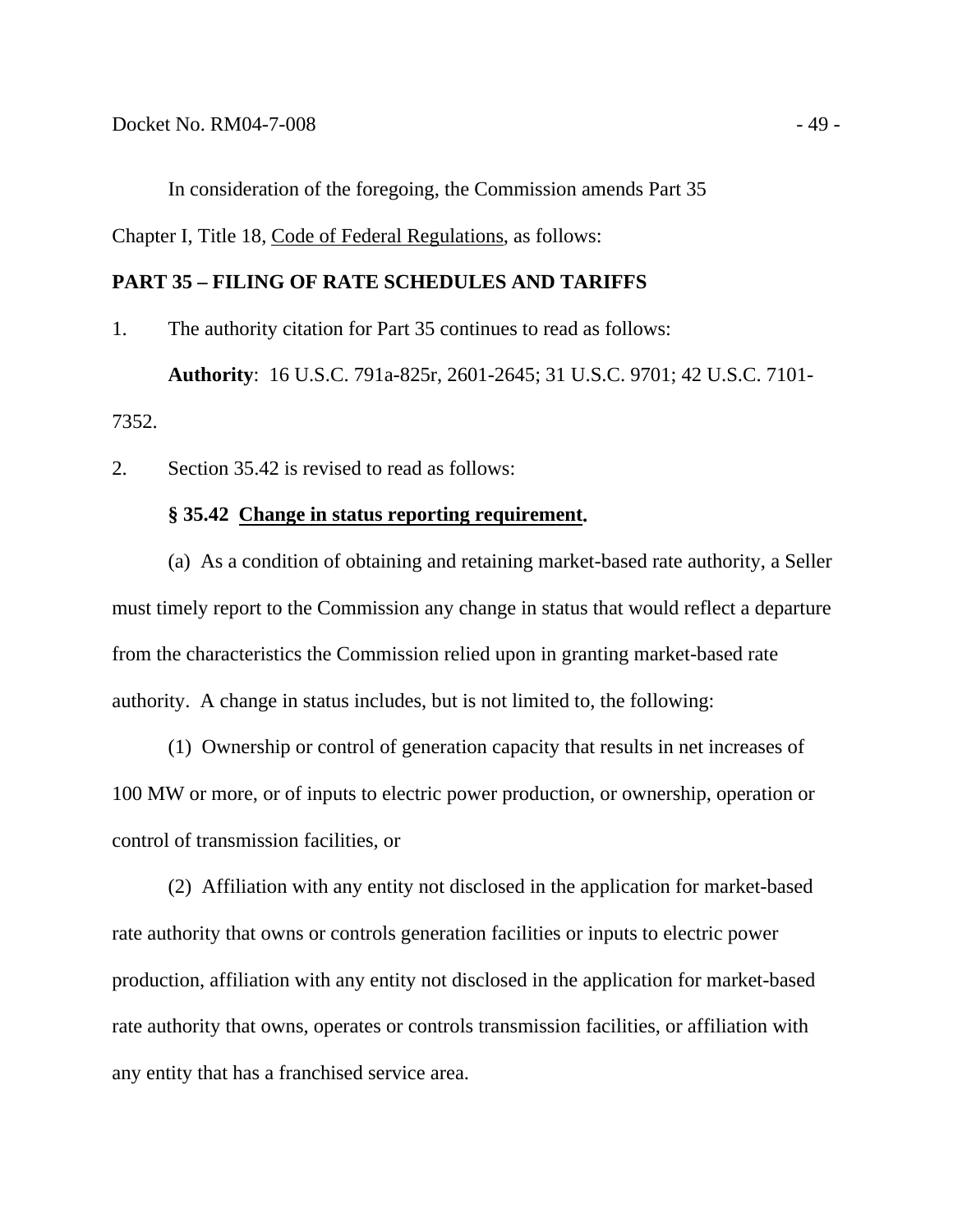(b) Any change in status subject to paragraph (a) of this section, other than a change in status submitted to report the acquisition of control of a site or sites for new generation capacity development, must be filed no later than 30 days after the change in status occurs. Power sales contracts with future delivery are reportable 30 days after the physical delivery has begun. Failure to timely file a change in status report constitutes a tariff violation.

 (c) When submitting a change in status notification regarding a change that impacts the pertinent assets held by a Seller or its affiliates with market-based rate authorization, a Seller must include an appendix of assets in the form provided in Appendix B of this subpart.

 (d) A Seller must report on a quarterly basis the acquisition of control of a site or sites for new generation capacity development for which site control has been demonstrated in the interconnection process and for which the potential number of megawatts that are reasonably commercially feasible on the site or sites for new generation capacity development is equal to 100 megawatts or more. If a Seller elects to make a monetary deposit so that it may demonstrate site control at a later time in the interconnection process, the monetary deposit will trigger the quarterly reporting requirement instead of the demonstration of site control. A notification of change in status that is submitted to report the acquisition of control of a site or sites for new generation capacity development must include: